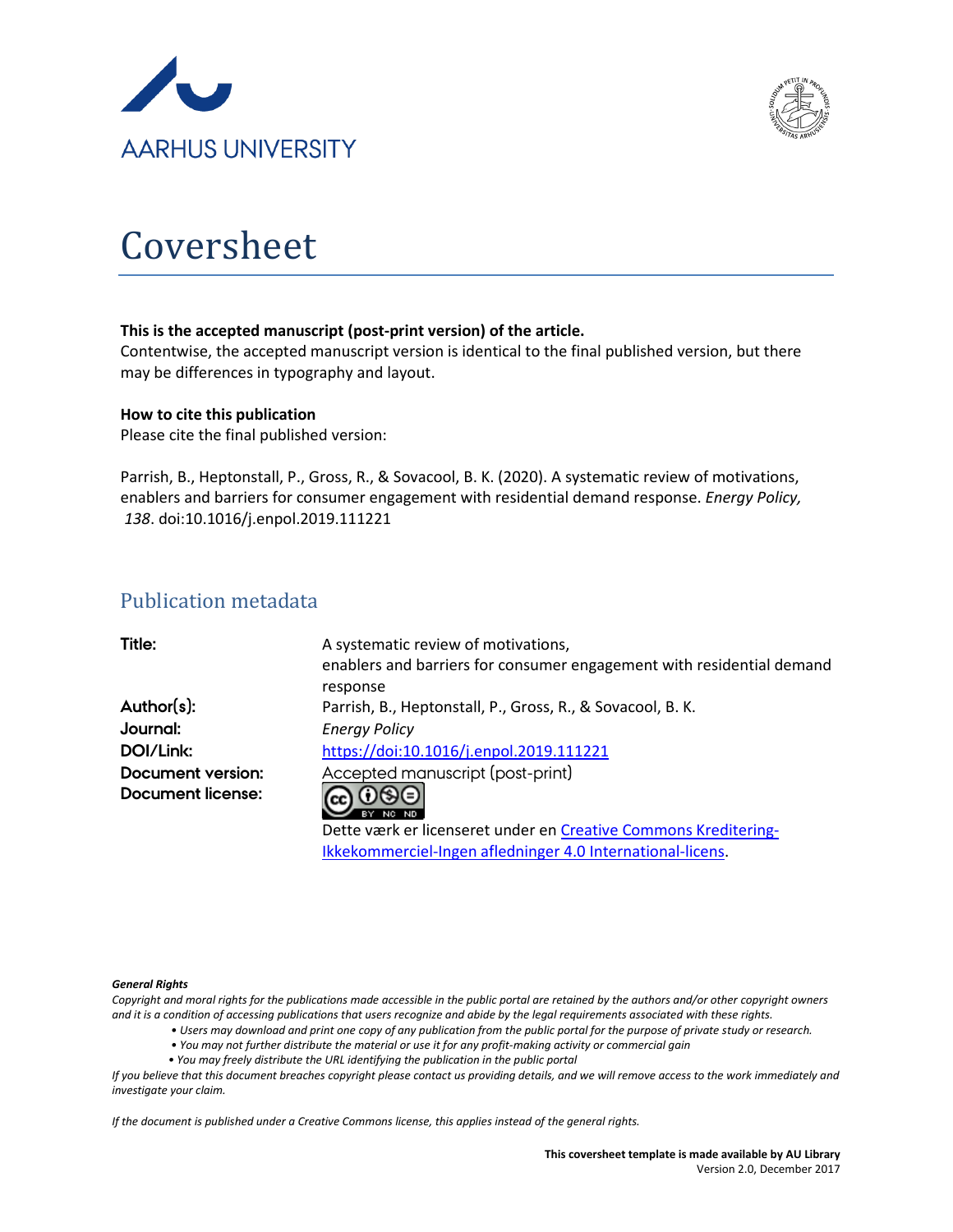# **Sussex Research Online**

# A systematic review of motivations, enablers and barriers for consumer engagement with residential demand response

Article (Accepted Version)

Parrish, Bryony, Heptonstall, Phil, Gross, Rob and Sovacool, Benjamin K (2020) A systematic review of motivations, enablers and barriers for consumer engagement with residential demand response. Energy Policy, 138. a111221. ISSN 0301-4215

This version is available from Sussex Research Online: http://sro.sussex.ac.uk/id/eprint/89007/

This document is made available in accordance with publisher policies and may differ from the published version or from the version of record. If you wish to cite this item you are advised to consult the publisher's version. Please see the URL above for details on accessing the published version.

# **Copyright and reuse:**

Sussex Research Online is a digital repository of the research output of the University.

Copyright and all moral rights to the version of the paper presented here belong to the individual author(s) and/or other copyright owners. To the extent reasonable and practicable, the material made available in SRO has been checked for eligibility before being made available.

Copies of full text items generally can be reproduced, displayed or performed and given to third parties in any format or medium for personal research or study, educational, or not-for-profit purposes without prior permission or charge, provided that the authors, title and full bibliographic details are credited, a hyperlink and/or URL is given for the original metadata page and the content is not changed in any way.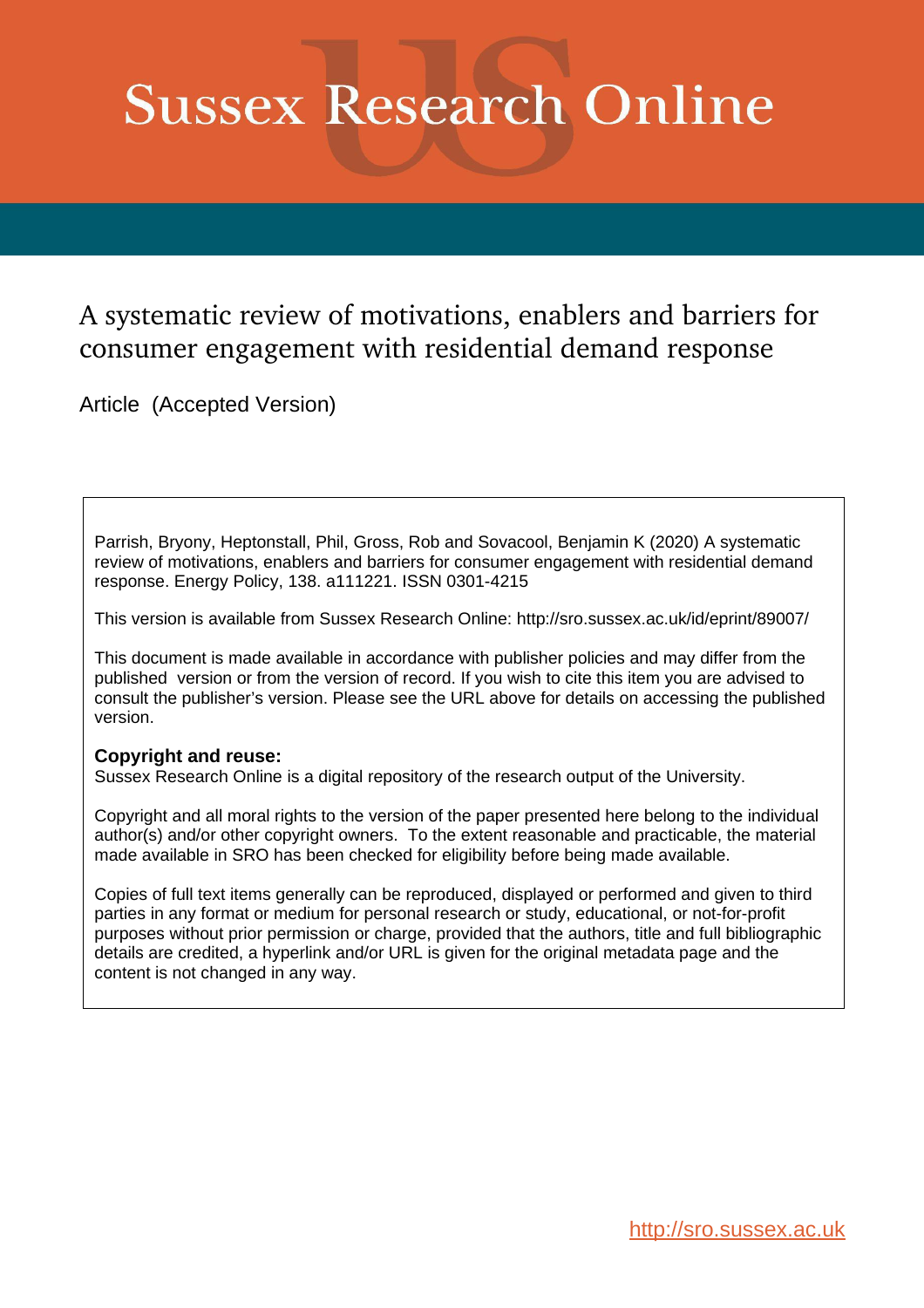## **A systematic review of motivations, enablers and barriers for consumer engagement with**

### **residential demand response**

Bryony Parrish<sup>1</sup>, Phil Heptonstall<sup>2</sup>, Rob Gross<sup>2</sup>, and Benjamin K. Sovacool<sup>\*1,3</sup>

\* Corresponding Author, Science Policy Research Unit (SPRU), University of Sussex

Jubilee Building, Room 367, Falmer, East Sussex, BN1 9SL

Phone: +44 1273 877128 Email: [B.Sovacool@sussex.ac.uk](mailto:B.Sovacool@sussex.ac.uk)

Submitted to *Energy Policy* 

<sup>1</sup> Science Policy Research Unit (SPRU), School of Business, Management, and Economics,

# University of Sussex, United Kingdom

<sup>2</sup> Faculty of Natural Sciences, Centre for Environmental Policy, Imperial College London,

# United Kingdom

<sup>3</sup> Center for Energy Technologies, Department of Business Development and Technology,

# Aarhus University, Denmark

**Abstract:** Demand response is increasingly attracting policy attention. It involves changing electricity demand at different times based on grid conditions, which could help to integrate variable renewable generation and new electric loads associated with decarbonisation. Residential consumers could offer a substantial new source of demand-side flexibility. However, while there is considerable evidence that at least some residential users engage with at least some forms of demand response, there is also considerable variation in user engagement. Better understanding this variation could help to predict demand response potential, and to engage and protect consumers participating in demand response. Based on a systematic review of international demand response trials, programmes and surveys, we identify motivations for participation, and barriers and enablers to engagement including familiarity and trust, perceived risk and control, complexity and effort, and consumer characteristics and routines. We then discuss how these factors relate to the features of different demand response products and services. While the complexity of the evidence makes it difficult to draw unequivocal conclusions, the findings of this review could contribute to guide early efforts to deploy residential demand response more widely.

**Keywords:** demand response; demand-side management; flexibility; residential; consumer engagement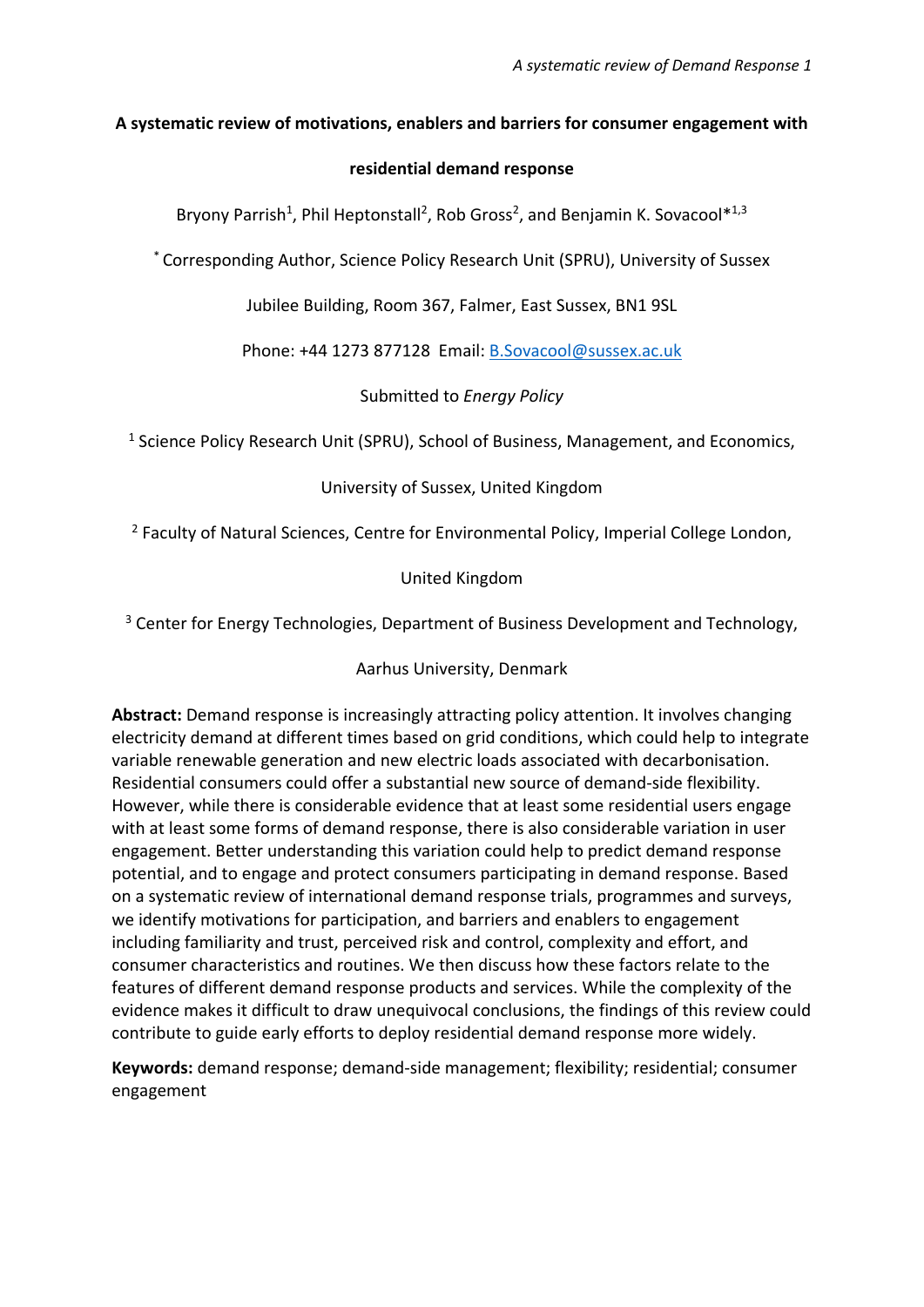#### **1. Introduction**

Demand response is increasingly attracting policy attention as a resource to increase the flexibility of electricity systems (COWI, 2016; National Infrastructure Commission, 2016; Grunewald and Diakonova, 2018; Srivastava, Van Passel and Laes, 2018) as well as reduce the carbon intensity of electricity supply (Vine, 2008; Smith and Brown, 2015). Electricity systems require supply and demand to be balanced within tight limits in real time, which has traditionally been achieved mainly by sizing generation, reserves, and transmission and distribution network capacity to meet predicted demand (Strbac, 2008). This will become more challenging if electric heating and transport increase peak electricity demand, and electricity systems include much higher penetrations of less flexible generation (Strbac, 2008; Pudjianto *et al.*, 2013; Kroposki, 2017).

Demand response describes flexible electricity demand that can be increased or decreased at specific times, for example to make use of high wind generation or reduce demand peaks. This may help to integrate variable renewable generation and new electric loads cost effectively. Recent inputs to policy making have reinforced the message that enhancing system flexibility is a key factor in minimising the costs of integrating variable renewable sources of electricity (Aurora, 2018; Vivid Economics and Imperial College London, 2019). While commercial and industrial consumers currently contribute more to demand response in many countries, including the UK (National Infrastructure Commission, 2016), residential consumers theoretically represent a large additional source of flexibility (Gils, 2014) with potentially considerable value in decarbonised energy systems (OVO Energy and Imperial College London, 2018).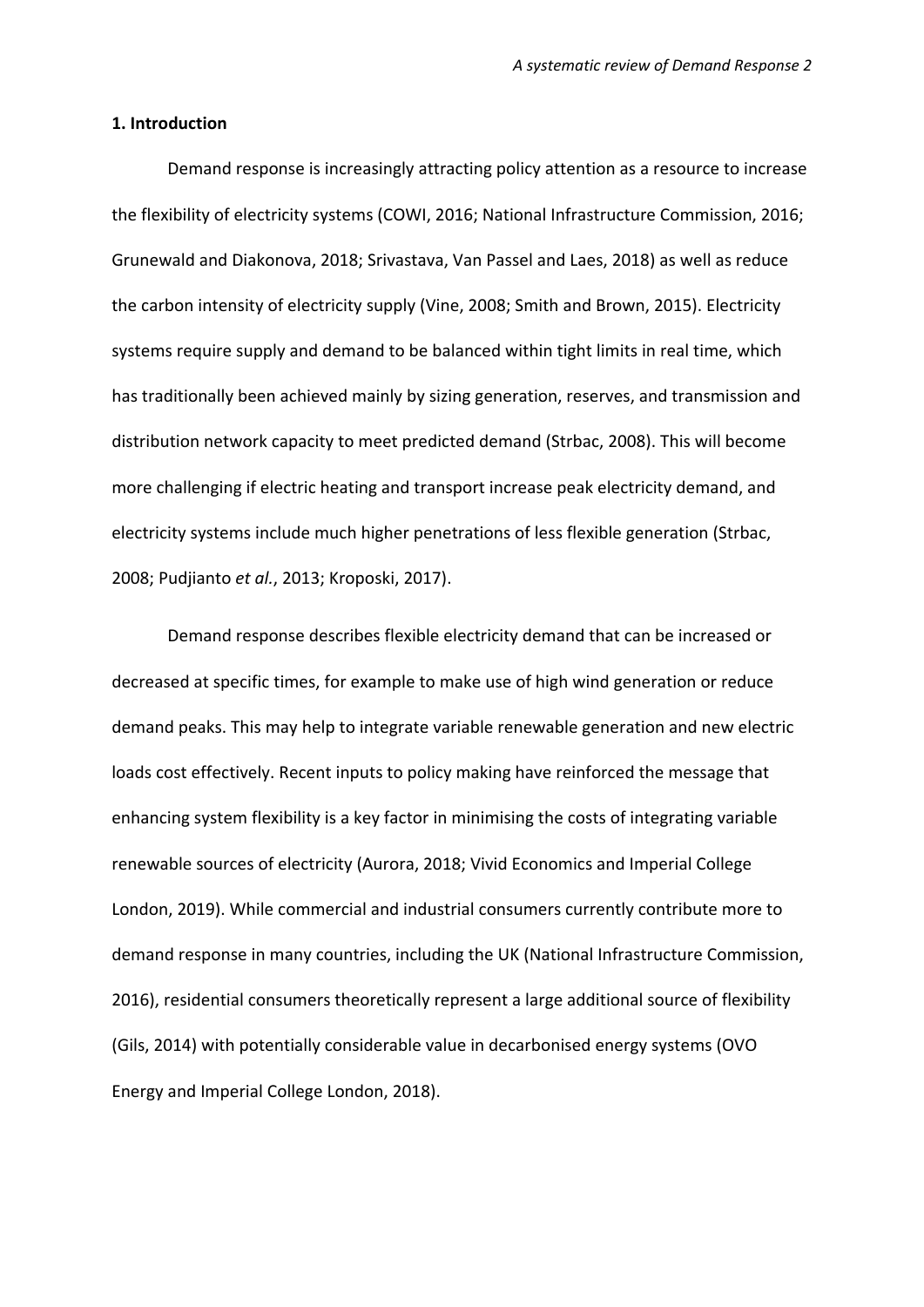Accessing demand side flexibility could require residential electricity consumers to engage with demand response programmes. EPRI (2012) characterise engagement with demand response as participation (being enrolled in demand response), performance (responding in the desired way) and persistence of effects over time, elements summarized in Fig. 1. Assessments of demand response *potential* reveal that it offers greater flexibility over shorter time frames, and indicate which types of demand response or electrical loads offer greatest potential for integrating variable renewables (Cappers *et al.*, 2012; Müller and Möst, 2018). The *performance* of demand response trials and programmes considering enrolment, response and persistence was reviewed by Parrish, Gross and Heptonstall (2019) in order to compare the results with assumptions included in studies modelling residential demand response. There is considerable evidence that at least some residential users engage with at least some forms of demand response. However, there is also considerable variation in user engagement across different demand response programmes and trials, and across different users within the same trials or programmes (EPRI, 2011; Carmichael *et al.*, 2014; Parrish, Gross and Heptonstall, 2019). This paper therefore builds on previous work through a systematic review of demand response trials, programmes and surveys that addresses the question: what are the key factors affecting residential user engagement with demand response?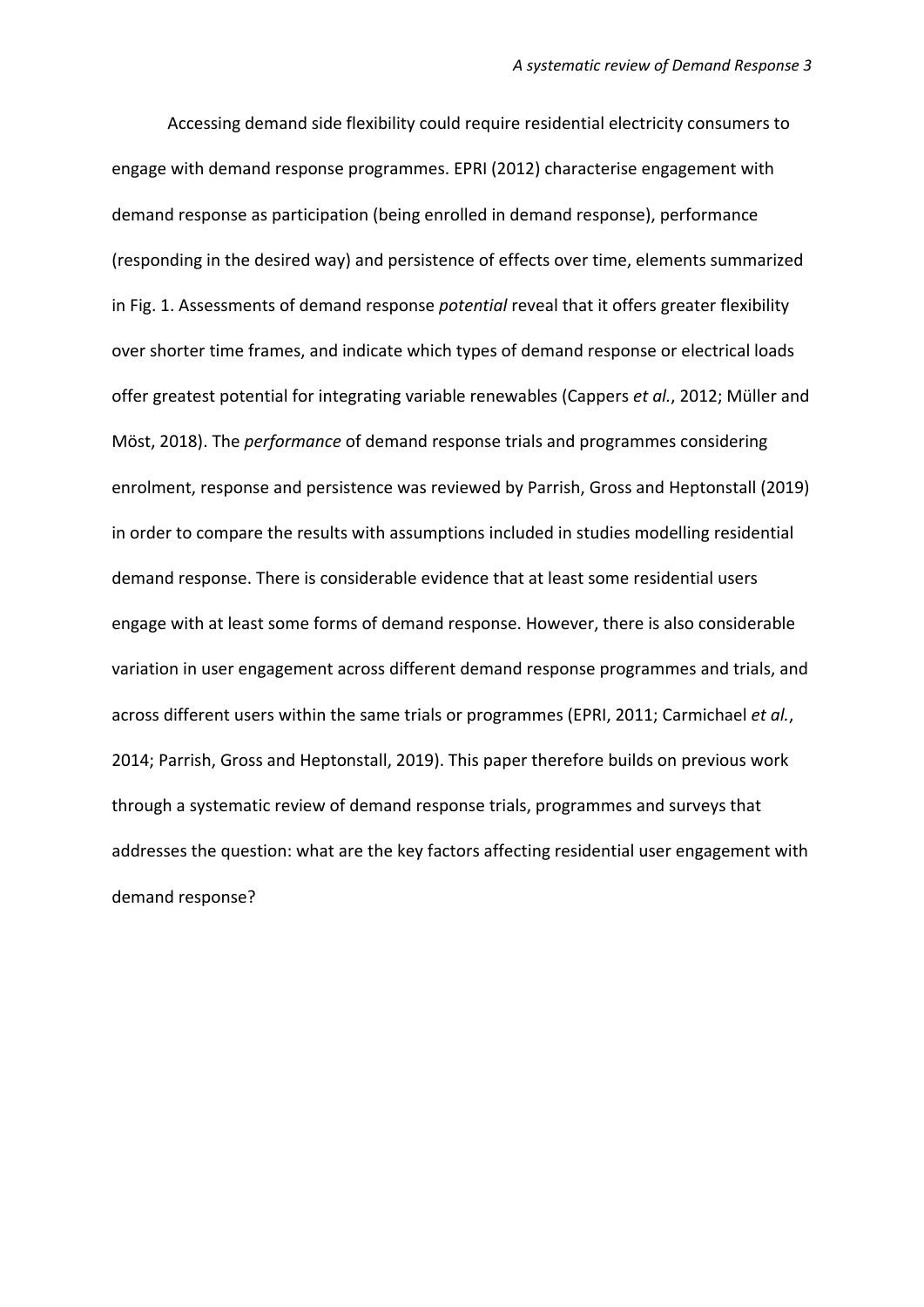

#### **Fig. 1: Stages of consumer engagement in Demand Response** (EPRI, 2012)

Better understanding the factors that affect residential user engagement with demand response is relevant to policy for several reasons. It could allow demand response potential to be more accurately predicted (US DOE, 2016), or reduce marketing costs by target marketing to users who are likely to offer the greatest performance (EPRI, 2012). It could help to increase user engagement with demand response (US DOE, 2014), and also to protect users by better informing them of whether they are likely to benefit from different demand response products and services (Steel, 2014). To better understand residential user engagement with demand response, this paper presents the findings of the systematic review under the themes of consumer motivations, barriers and enablers, and user routines and characteristics. It goes on to discuss how these findings relate to the characteristics of different demand response products and services, and suggests policy implications for delivering residential demand response.

The remainder of the paper is structured as follows: Section 2 reviews key concepts in demand response, including a range of demand response products and services, to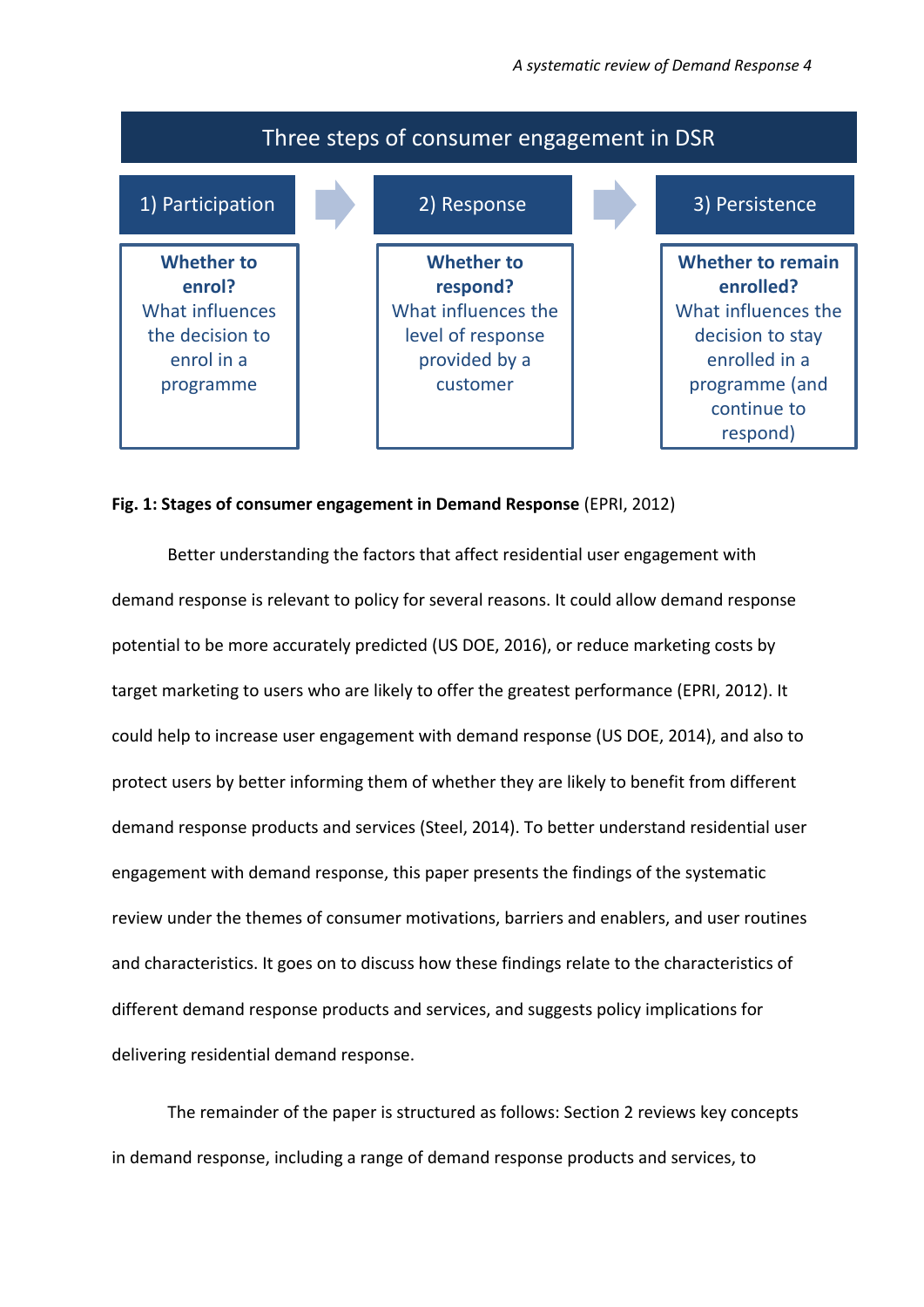provide the background for the findings and discussion; Section 3 describes the research design, a systematic review; Section 4 presents our thematic findings; Section 5 discusses the implications of these findings for user engagement with different forms of demand response; Section 6 concludes and suggests policy implications.

#### **2. Background**

This section provides an introduction to the principles of demand response and a range of demand response products and services. This provides background for less familiar readers, and the main characteristics that differentiate different types of demand response form part of the discussion in Section 5.

The premise for flexible electricity demand by residential consumers is the idea that consumers use electricity to provide energy services, and that electricity use and the provision of energy services can sometimes be temporally separated. This suggests two categories of theoretically flexible loads. The first category comprises loads with thermal inertia: space and water heating, air conditioning and refrigeration. Because it takes time for temperature to rise or fall, it may be possible to change the timing of electricity demand while maintaining energy service provision. This can be enhanced by increasing thermal insulation or including additional thermal storage, such as hot water tanks, chilled water or ice storage. The second category comprises loads where electricity demand and demand for energy services are separated in time. This category includes the so-called 'wet' goods or appliances: washing machines, dishwashers and tumble dryers. This theoretical perspective suggests that other energy services, such as lighting, cooking and entertainment, will be less flexible because their involvement in demand response implies users changing their demand for these energy services.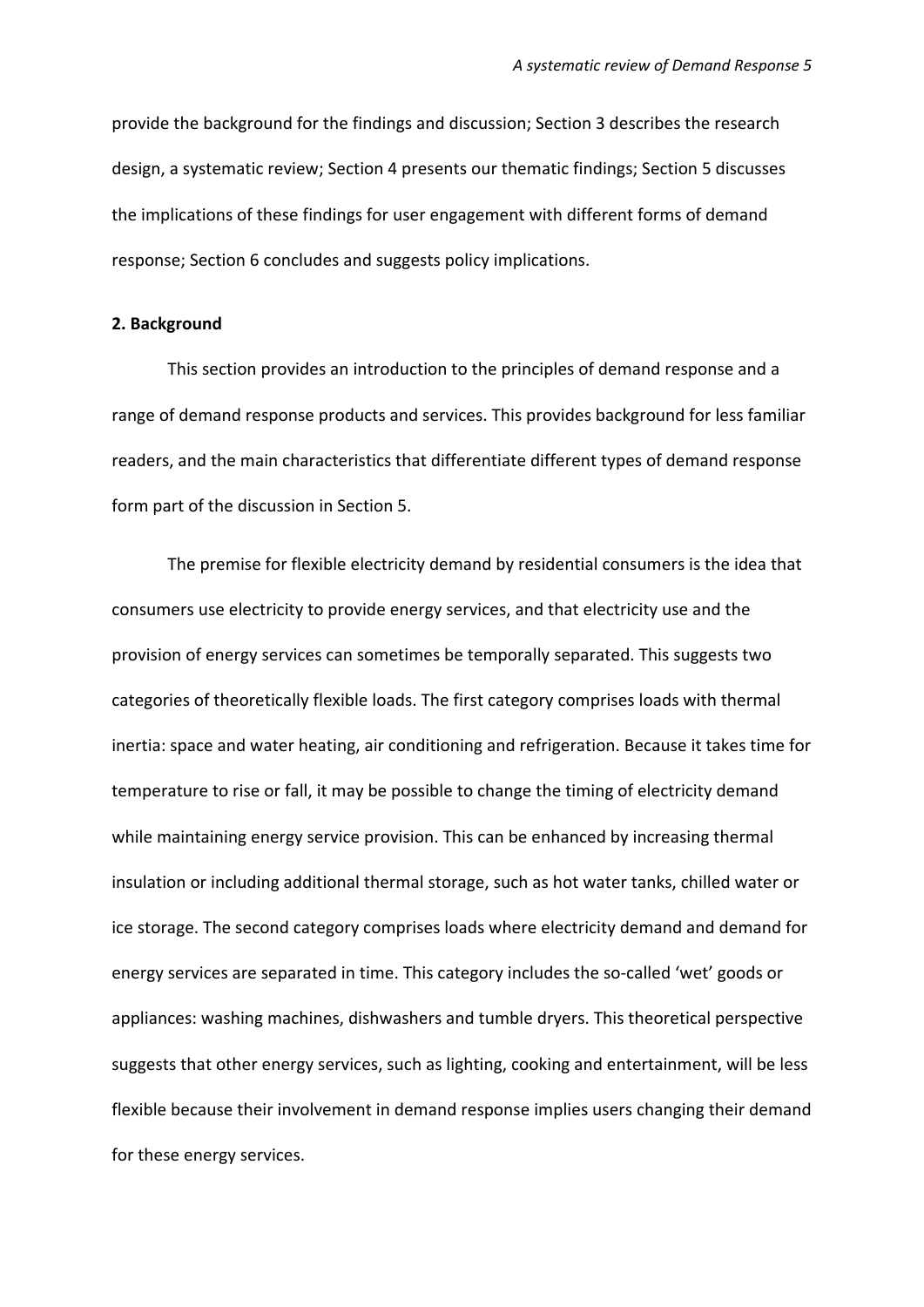Demand response typically relies on economic incentives to encourage consumers to shift demand. These can take the form of time varying pricing or rebates for changes in demand compared to a predicted baseline level; consequently, demand response is commonly classified as either price based or incentive based. However, some schemes do not include any economic incentive and aim to change demand based on information provision alone. Demand response may involve technologies to provide additional information to participants, for example on current pricing levels, and may rely on manual behaviour change or be facilitated by appliance automation or direct load control. Finally, types of demand response vary by the timing of demand response signals, which may vary daily or target occasional events a few times per year. They may also be classified as *static*  or *dynamic* according to whether or not pricing or other signals follow a predetermined schedule.

The classifications and the main types of demand response discussed in this paper are outlined in Fig. 2 and Table 1

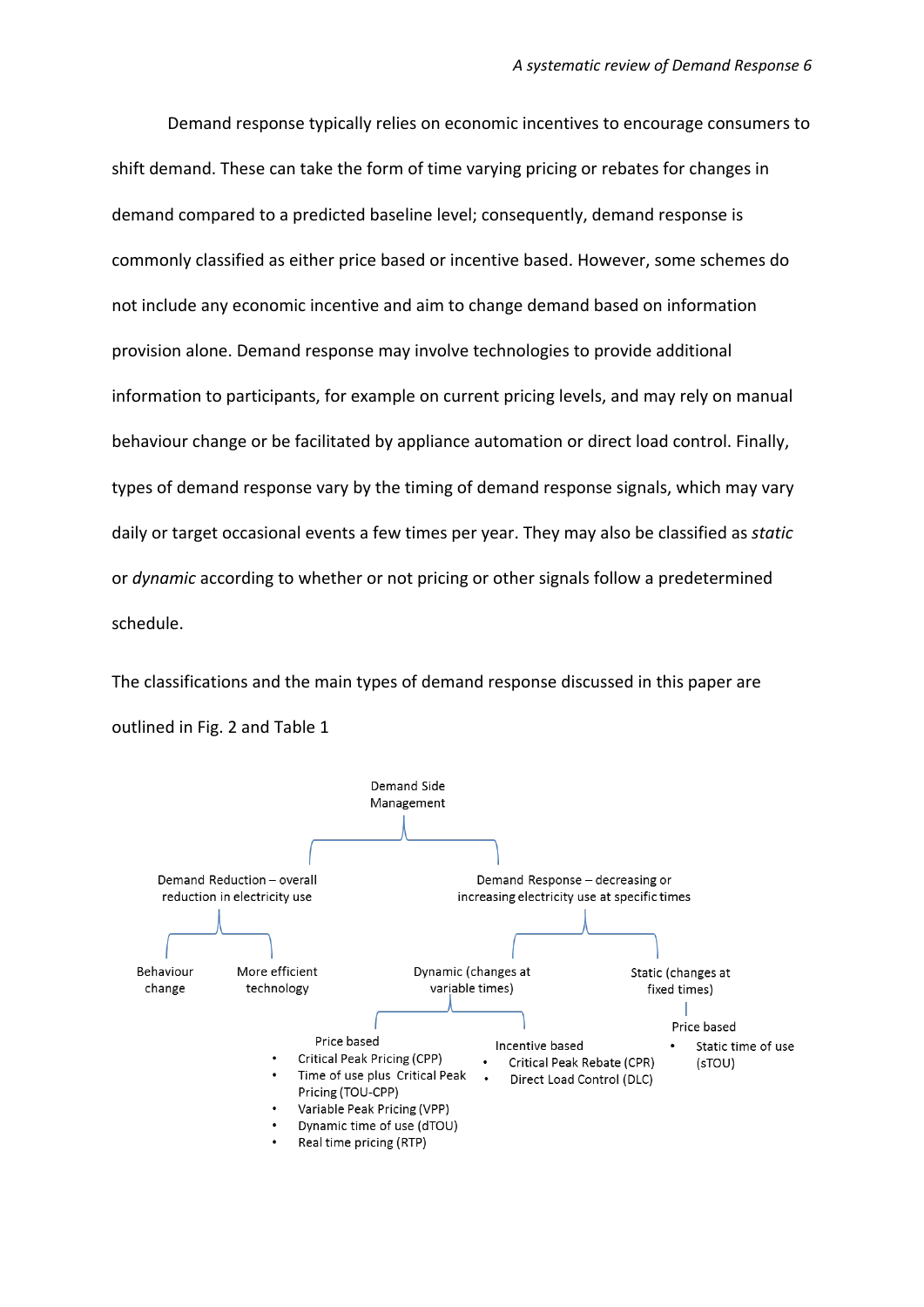# **Fig. 2: Classifications of demand reduction and demand response (Parrish, Gross and**

# **Heptonstall, 2019).**

| Price based schemes         | Description                                                |
|-----------------------------|------------------------------------------------------------|
| sTOU (static time-of-use)   | Prices vary by time of day between fixed price levels and  |
|                             | over fixed periods. These may vary by season.              |
| CPP (critical peak pricing) | Prices increase by a known amount during specified         |
|                             | system operating or market conditions. This applies during |
|                             | a narrowly defined period and is usually applied only      |
|                             | during a limited number of days in the year.               |
| TOU-CPP (time of use plus   | Critical peak pricing overlaid onto time of use pricing.   |
| critical peak pricing)      | TOU-CPP therefore has two pricing components - daily       |
|                             | time of use pricing, and occasional critical peak pricing  |
|                             | applied during critical system events.                     |
| VPP (variable peak pricing) | Similar to time of use, but the peak period price varies   |
|                             | daily based on system and/or market conditions rather      |
|                             | than being fixed.                                          |
| dTOU (dynamic time of use)  | Prices vary between fixed price levels, but the timing of  |
|                             | different prices is not fixed.                             |
| RTP (real time pricing)     | Price can differ on a daily basis and change each hour of  |
|                             | the day (or more frequently) based on system or market     |
|                             | conditions.                                                |
| Incentive based schemes     | Description                                                |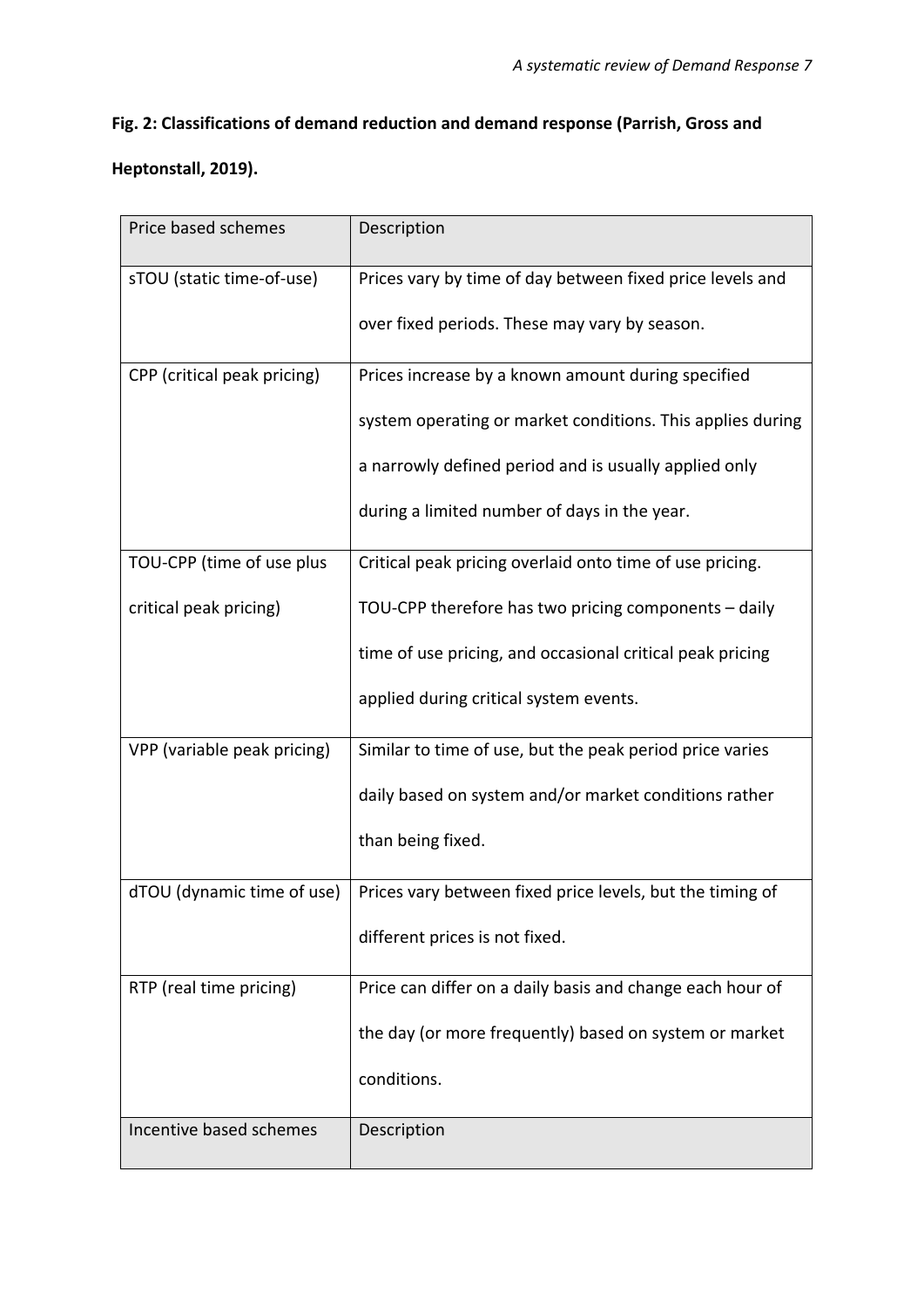| Price based schemes        | Description                                                |
|----------------------------|------------------------------------------------------------|
| CPR (critical peak rebate) | Similar to CPP, but customers are provided with an         |
|                            | incentive for reducing usage during critical hours below a |
|                            | baseline level of consumption.                             |
| DLC (direct load control)  | Customers are provided with an incentive for allowing an   |
|                            | external party to directly change the electricity          |
|                            | consumption of certain appliances. Customers can usually   |
|                            | override control although they may lose some incentive.    |
|                            | DLC may also be combined with time varying pricing.        |
|                            |                                                            |

**Table 1: Types of pricing and other economic incentives discussed in this paper (Parrish, Gross and Heptonstall, 2019)**

More specialised demand response products and services were also found in the demand response literature. In *local supply following,* different demand response products and services aim to shift demand to increase the use of renewable electricity generated locally (Carmichael *et al.*, 2014; Kobus *et al.*, 2015; Swinson, Hamer and Humphries, 2015; EcoGrid EU, 2016; Lebosse, 2016). *Peer-to-peer trading* aims to increase the use of embedded generation such as rooftop PV by directly trading surplus generation with other users locally (Moreno, 2013; Wiekens, van Grootel and Steinmeijer, 2014) . More specialised forms of automation include *smart appliances* such as washing machines, dishwashers, and tumble driers that automatically run at the optimum time, within the time slot set by users, to support more dynamic forms of demand response (Chassin and Kiesling, 2008; Belmans *et al.*, 2014; Wiekens, van Grootel and Steinmeijer, 2014; Kobus *et al.*, 2015). *Smart charging for electric vehicles* varies from simple timers to delay charging until night time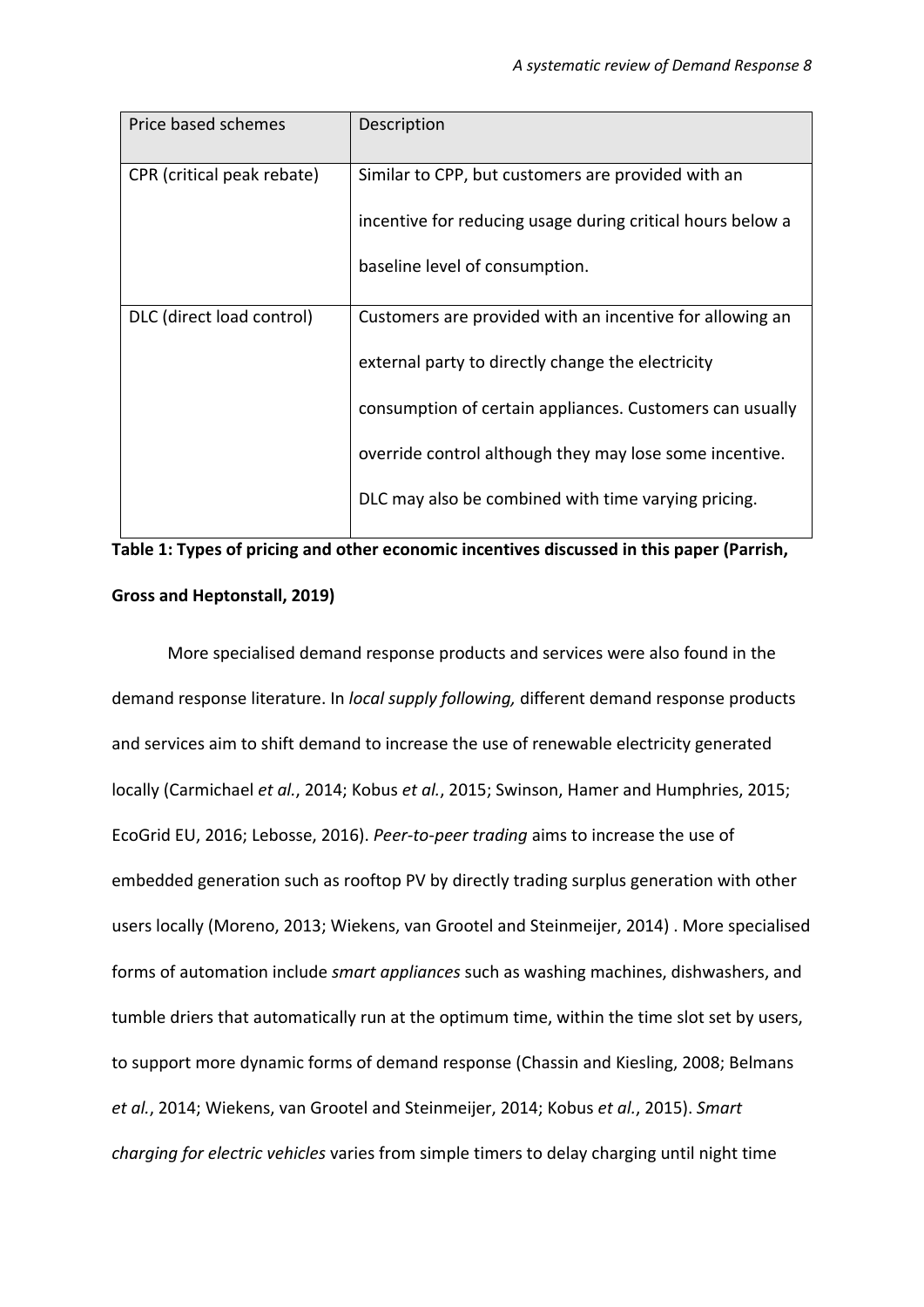(Farhar *et al.*, 2016; Friis and Haunstrup Christensen, 2016), to more sophisticated technology to autonomously monitor low voltage distribution networks and dynamically curtail charging during times of high network load (EA Technology and Southern Electric Power Distribution, 2016). Battery storage could facilitate demand response by storing surplus renewable generation, supplying electricity to users during peak times to reduce peak demand the use of peak electricity, and direct control of battery charge and discharge could help to manage distribution network constraints (Western Power Distribution, 2016).

#### **3. Research design and approach: A systematic review**

The methodology used to identify the body of evidence discussed in this paper draws from previous methodological contributions offered by (Sorrell, 2007; Spiers, Gross and Heptonstall, 2015). This approach can be termed a systematic review. Systematic reviews of the literature, inclusive of academic literature and the "grey" or policy literature, aim to identify a comprehensive (though not exhaustive) selection of reports detailing factors influencing residential user engagement with different forms of demand response.

The authors began their review by searching the academic literature for studies on DR published between 1990 and 2016, using ScienceDirect. The authors searched for the terms (pilot OR trial OR programme OR program OR survey OR "focus group") AND TAK("demand response" OR "demand side response" OR "direct load control" OR "time varying pric\*" OR "dynamic pric\*" OR "real time pric\*" OR "time-of-use") AND (residential OR domestic OR "SME"OR commercial OR business) AND electricity. A resulting corpus of 960 initial results was collected. Few results on small or medium businesses were identified, and only findings on residential demand response are presented in this paper.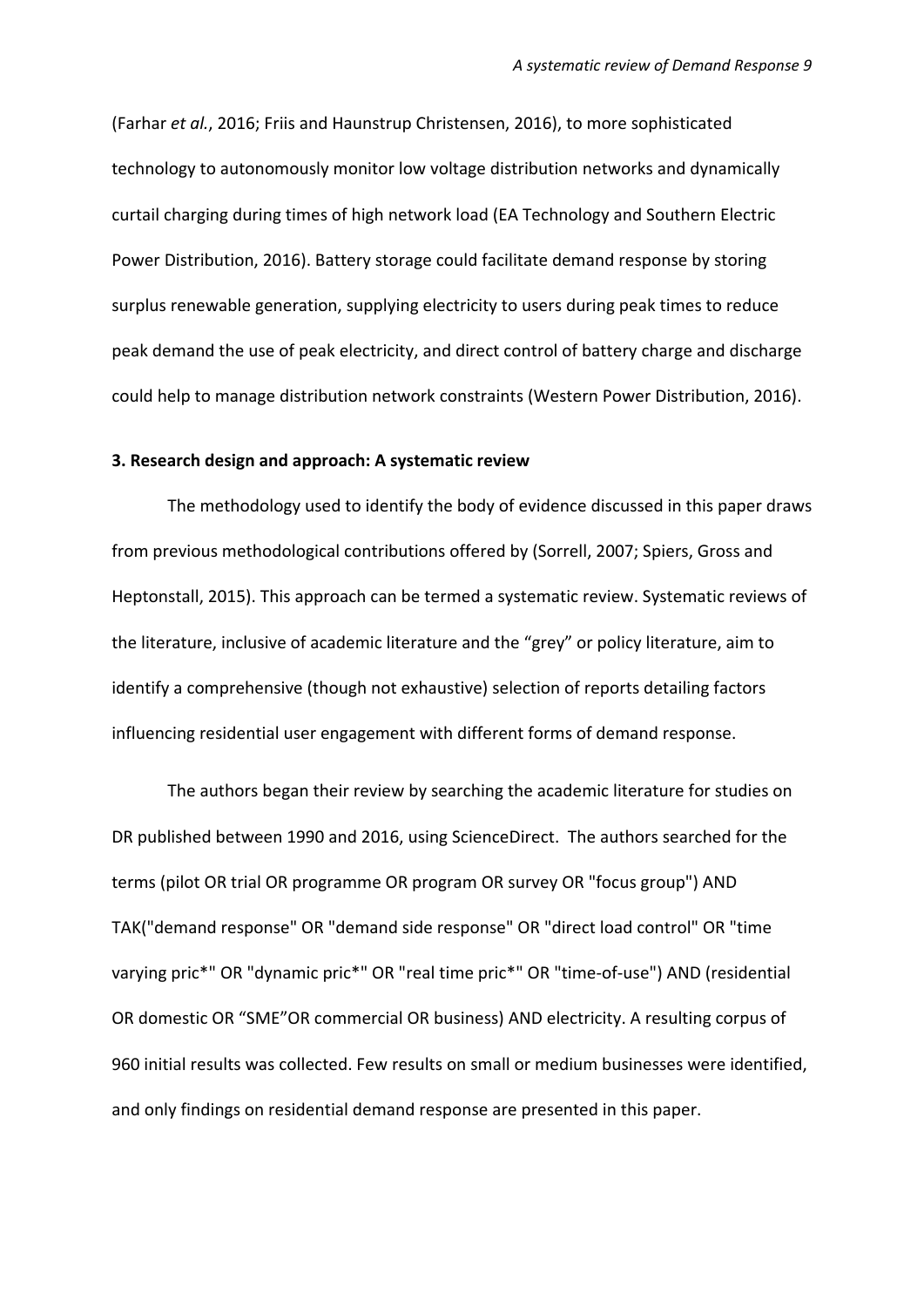Because much literature on demand response consists of policy reports rather than peer-reviewed literature, the authors complemented their academic search with that of the grey literature. Grey literature searches were focussed on sources that were identified through rapid evidence assessment and yielded the most useful information for Parrish, Gross and Heptonstall, (2019) and BEIS (2017). Table 2 gives details of these searches, which resulted in an additional corpus of 296 studies.

| <b>Grey literature source</b>  | <b>Search strategy</b>                        | <b>Number of results</b> |
|--------------------------------|-----------------------------------------------|--------------------------|
| EC Europa inventory of         | Initially reviewed all projects identified as | 117                      |
| <b>European Smart Grid</b>     | Demonstration and Deployment (rather          |                          |
| Projects                       | than Research and Development) AND            |                          |
|                                | identified as belonging to the category       |                          |
|                                | "Smart Customer and Smart Home".              |                          |
| <b>US Department of Energy</b> | Initially reviewed all Consumer Behaviour     | 14                       |
| <b>Smart Grid Investment</b>   | <b>Study Program Reports.</b>                 |                          |
| <b>Grant Consumer</b>          |                                               |                          |
| <b>Behaviour Studies</b>       |                                               |                          |
|                                |                                               |                          |
| <b>US Electric Power</b>       | Searched the term 'demand response'           |                          |
| Research Institute (EPRI)      | within two research programmes                |                          |
|                                | identified by EPRI: 1) "Energy Efficiency     | 1) 59                    |
|                                | and Demand Response"                          | 2)56                     |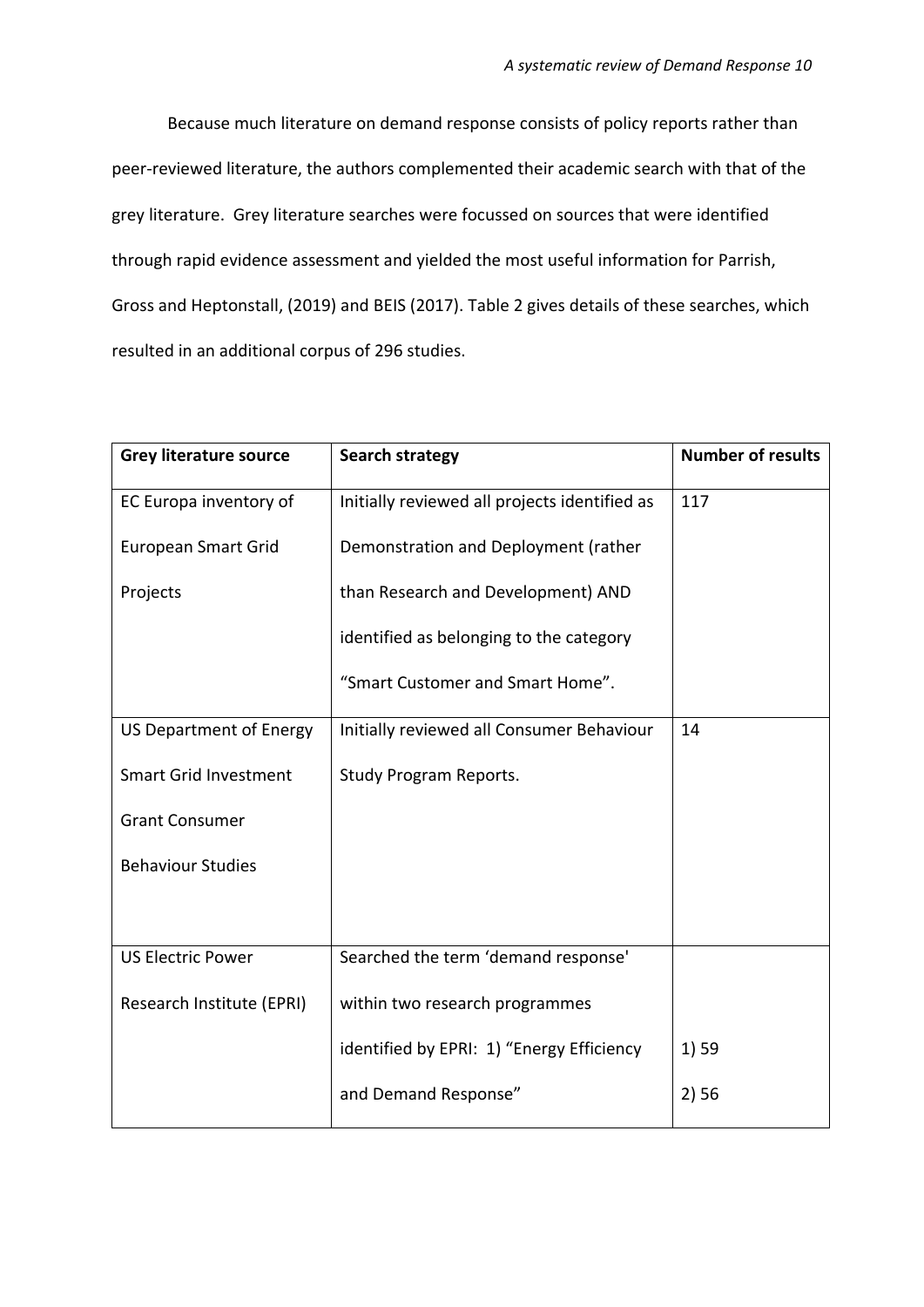|                              | 2) "Understanding Electric Utility         |    |
|------------------------------|--------------------------------------------|----|
|                              | Customers"                                 |    |
| <b>IEA Demand Side</b>       | Initially reviewed all completed tasks and | 50 |
| <b>Management Energy</b>     | associated publications.                   |    |
| <b>Efficiency Technology</b> |                                            |    |
| <b>Collaboration Program</b> |                                            |    |
|                              |                                            |    |

# **Table 2: Grey literature search strategy**

To filter this data, we relied on a screening process. Documents were excluded first based on their title/abstracts, and further excluded based on the full text where necessary, if they did not meet the following inclusion criteria:

- Geographical: Europe, North America, Australia and New Zealand, also Japan
- Sector: residential
- Evidence type: including some form of empirical evidence rather than theory alone
- Access: publications in English, available for free (or where the project team have journal database access)
- Any type of time varying pricing aiming to change electricity use at specific times, with or without additional information or automation (static time-of-use, dynamic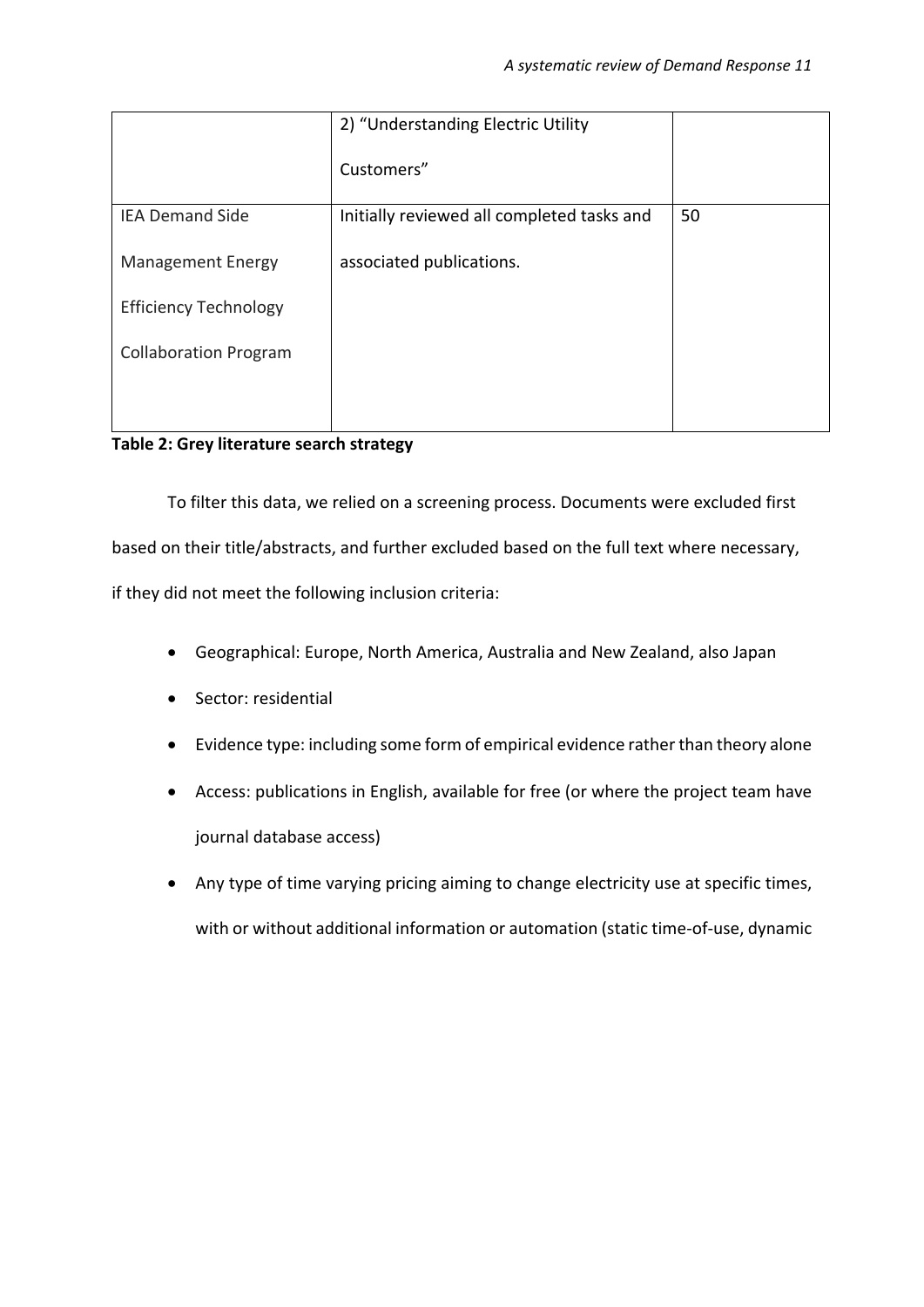time-of-use, critical peak pricing, variable peak pricing, day ahead real time pricing, real time real time pricing)

- Direct load control or automation (e.g. via smart appliances) aiming to change electricity use at specific times
- Rebates aiming to change electricity use at specific times (critical peak rebate)
- Information (alone) aiming to change electricity use at specific times
- Include all of the above acting over specific local areas
- Include all of the above using battery storage, PV etc. to facilitate demand response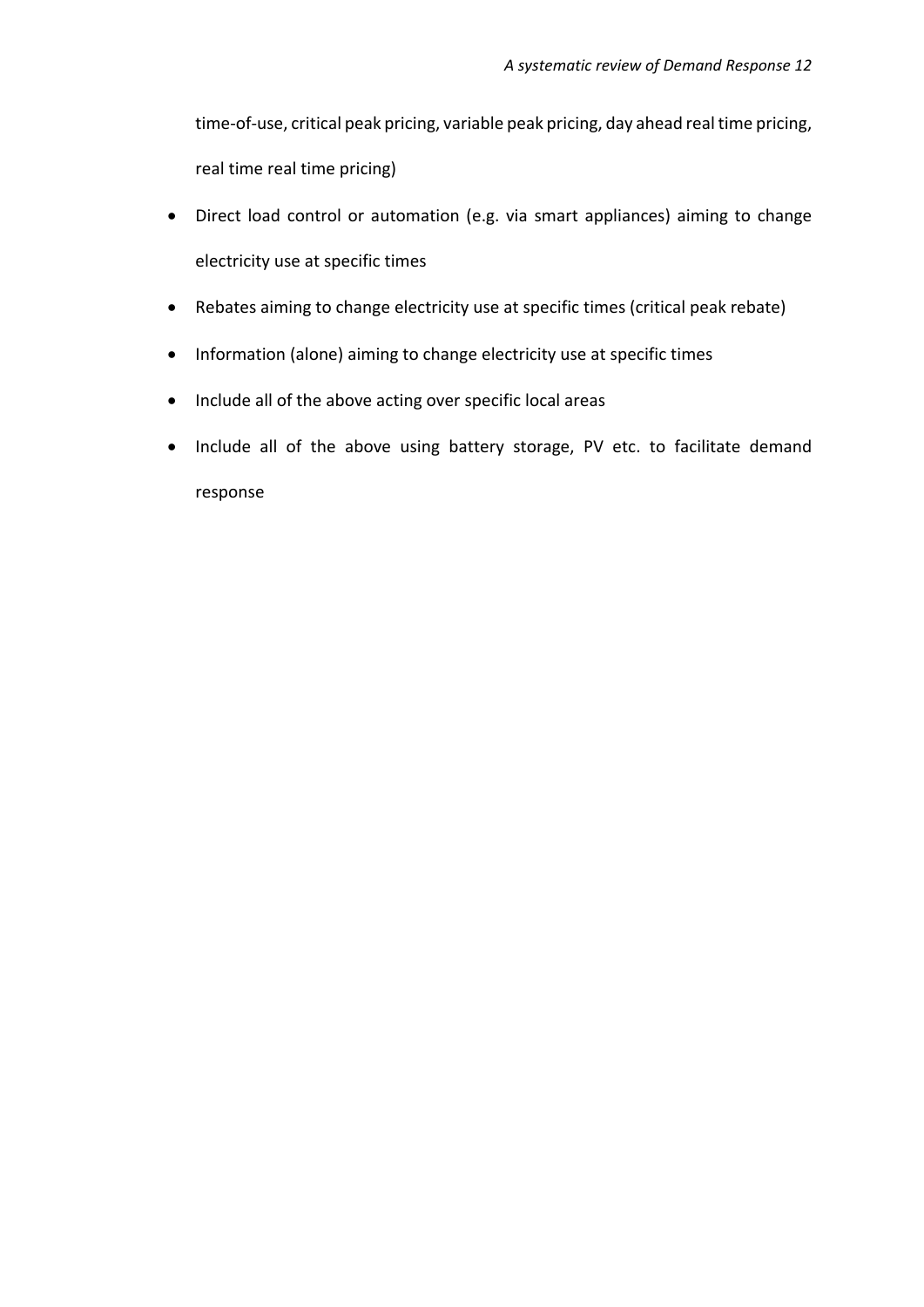

#### **Fig. 3: Systematic Review Process Flowchart**

This screening process, represented in Fig. 3, identified a total of 55 studies across the academic and grey literature. These covered a range of geographic locations, evidence types (trials, programmes, and stand-alone surveys) and forms of demand response. The distribution of evidence across these categories is summarised in Table 3. Trials and surveys represent the majority of the evidence base.

In this classification 'programmes' indicates residential demand response that has been implemented with the intention of providing services to a real electricity system, while 'trials' indicates the implementation of interventions such as time varying pricing, enabling technologies, and information provision for research purposes. 'Surveys' refers to surveys, focus groups or interviews that were conducted with people not taking part in a trial or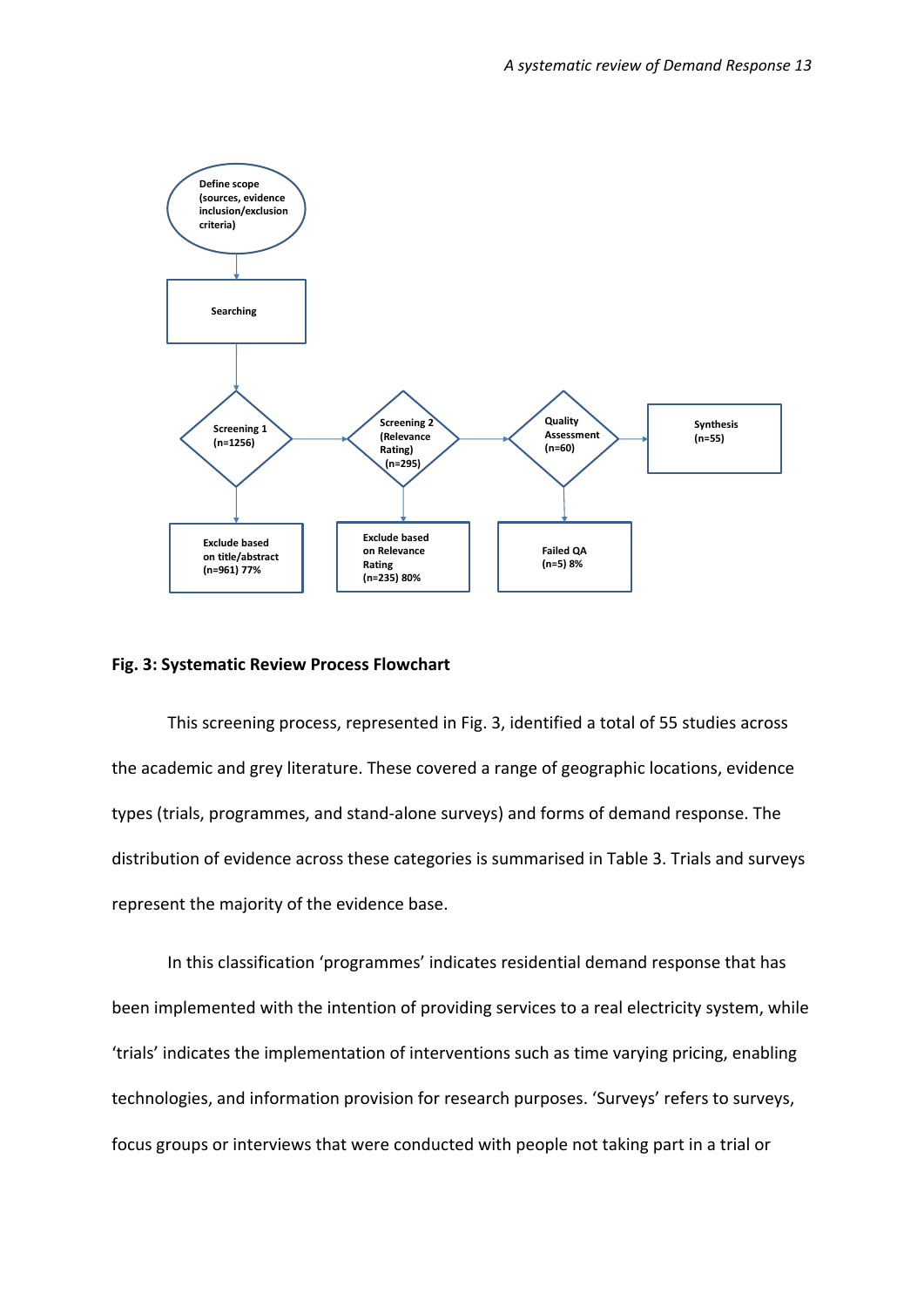programme of demand response (although such methods can also be used as part of research on consumer engagement with trials and programmes). A limitation of such standalone surveys, focus groups and interviews is that they capture data from consumers who may have no direct experience of demand response. On the other hand, many trials and programmes involve a self-selected group of participants because they recruit on an opt-in basis (voluntary recruitment). Therefore, while trials and programmes can provide evidence on consumers' actual behaviour when enrolled in demand response, surveys, focus groups and interviews can offer some insight into the attitudes of the general population. This review therefore includes findings from both categories of evidence.

Following our screening of the literature, the full body of evidence across the academic and grey literature was reviewed to identify findings on factors affecting residential user engagement with demand response. The impact of different forms of time varying pricing; information provision; and/or enabling technologies including automation, direct load control and in-home feedback on electricity price and/or use, were reviewed quantitatively in Parrish, Gross and Heptonstall (2019). To build on this work we focussed on identifying qualitative motivations, barriers or enablers for consumer engagement with residential demand response. Because the literature we reviewed was diverse in terms of the form of residential demand response examined, the study context and design, and the perspectives that informed its analysis, we have not attempted to quantify the frequency of specific findings, but instead we have categorised findings inductively across studies to allow themes to emerge.

The next three sections thematically present the factors influencing user engagement with demand response identified from the evidence base represented in Table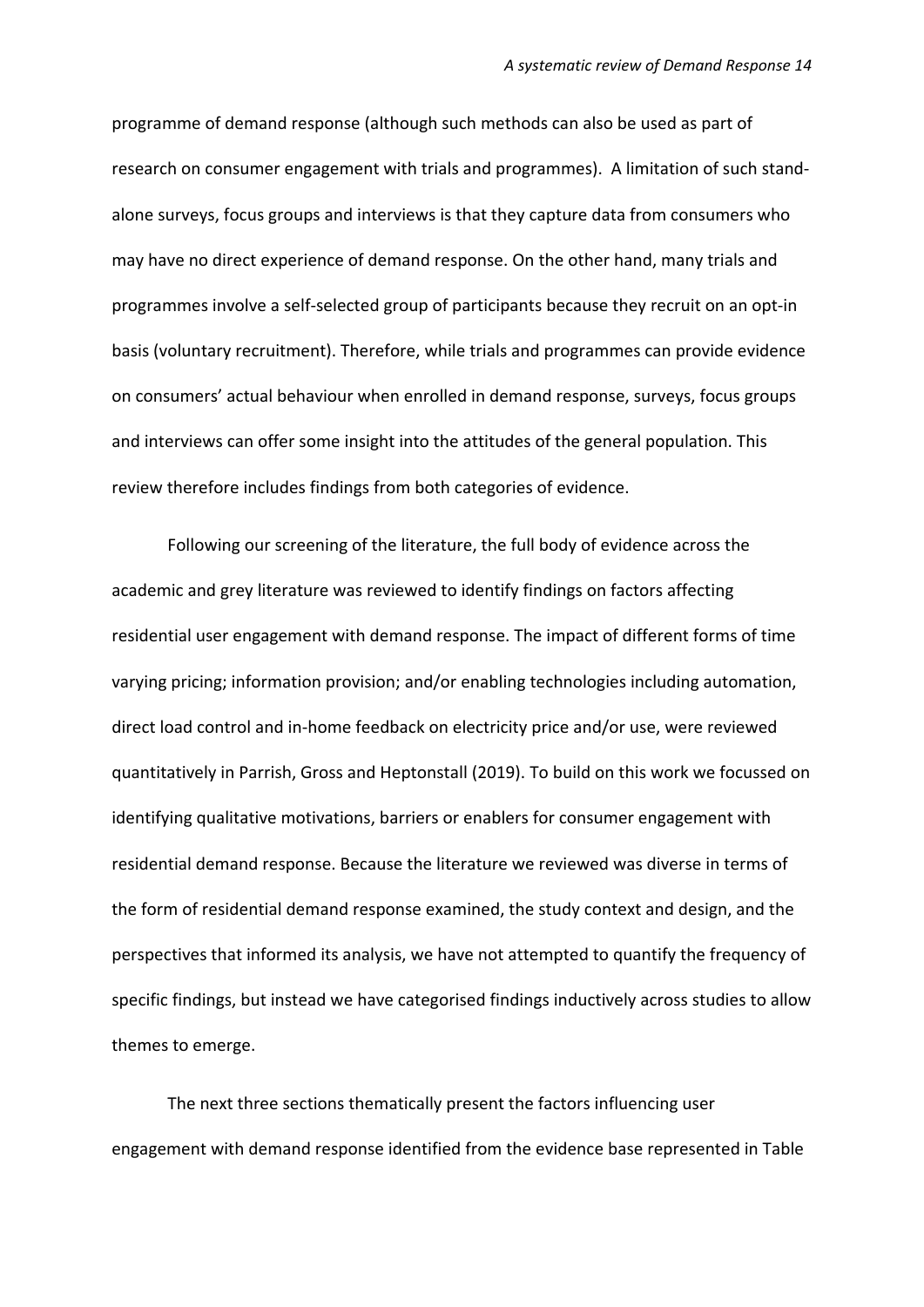3. The first section discusses residential consumer motivations to enrol in demand response, and, to a lesser extent, to change demand patterns following enrolment. The next section discusses the themes that could be considered as enablers or barriers that are associated with an increase or decrease in residential consumer enrolment and/or response: familiarity and trust; perceived risk and perceived control; and complexity and effort. The final section discusses the influence of user characteristics and user routines.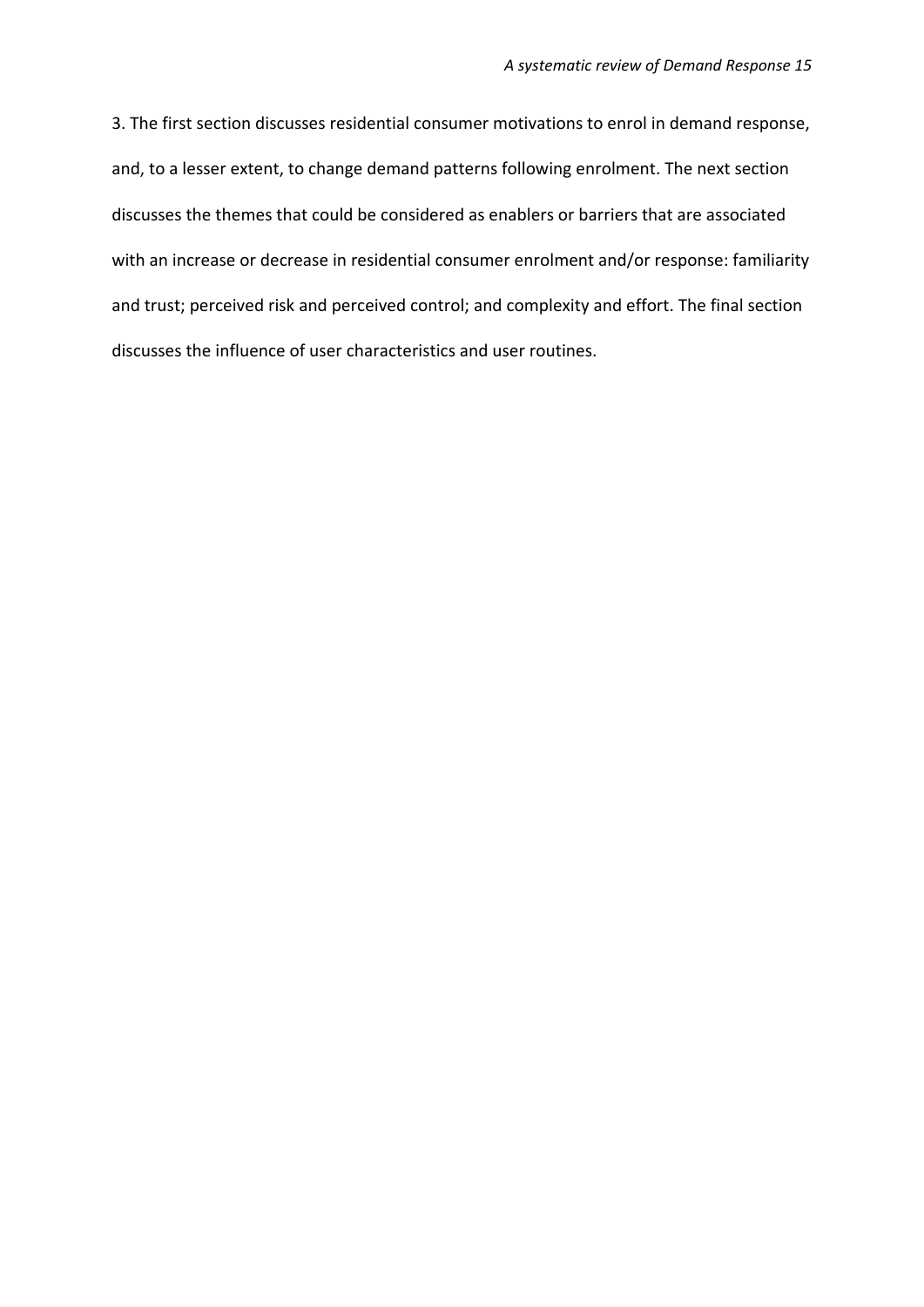| Location                  | <b>Evidence type</b><br>No. studies |                                      | No. studies by demand response products |                  |                |                     |                |                |                     |
|---------------------------|-------------------------------------|--------------------------------------|-----------------------------------------|------------------|----------------|---------------------|----------------|----------------|---------------------|
|                           |                                     | (mean no.                            |                                         | and services     |                |                     |                |                |                     |
|                           |                                     | participants)                        | <b>UOLS</b>                             | <b>CPP</b>       | CPR            | dTOU/RTP            | In-home        | Direct load    | Automatio           |
|                           | Trial                               | 7(505)                               | $\overline{4}$                          | $\boldsymbol{0}$ | $\pmb{0}$      | $\mathbf{1}$        | $\overline{3}$ | $\overline{2}$ | $\overline{2}$      |
| UK                        | Programme                           | $\pmb{0}$                            | $\pmb{0}$                               | $\pmb{0}$        | $\pmb{0}$      | $\pmb{0}$           | $\pmb{0}$      | $\pmb{0}$      | $\pmb{0}$           |
|                           | Survey                              | 2(1017)                              | $\overline{2}$                          | $\pmb{0}$        | $\mathbf{1}$   | $\mathbf 1$         | $\pmb{0}$      | $\mathbf{1}$   | $\overline{2}$      |
|                           | Trial                               | 9(923)                               | $\overline{\mathbf{4}}$                 | $\mathbf 1$      | $\pmb{0}$      | 5                   | $\mathbf 1$    | $\mathbf{1}$   | $\overline{2}$      |
| <b>Europe</b>             | Programme                           | 1 (no data on<br>participant<br>no.) | $\mathbf{1}$                            | $\pmb{0}$        | $\pmb{0}$      | $\mathsf{O}\xspace$ | $\pmb{0}$      | $\pmb{0}$      | $\mathsf{O}\xspace$ |
|                           | Survey                              | 4 (666)                              | $1\,$                                   | $\pmb{0}$        | $\pmb{0}$      | $\overline{2}$      | $\pmb{0}$      | $\overline{2}$ | $\overline{3}$      |
|                           | Trial                               | 18 (7823)                            | 11                                      | 10               | $\overline{3}$ | 3                   | 8              | $\pmb{0}$      | $\overline{7}$      |
| <b>North America</b>      | Programme                           | 2 (no data on<br>participant<br>no.) | $\mathbf 0$                             | $\mathbf 0$      | $\pmb{0}$      | $\pmb{0}$           | $\pmb{0}$      | $\overline{2}$ | $\mathbf 0$         |
|                           | Survey                              | 6 (1599)                             | $\overline{2}$                          | $\mathbf 1$      | $\pmb{0}$      | $\pmb{0}$           | $\pmb{0}$      | $\mathbf{1}$   | $\mathbf{1}$        |
| <b>Australia &amp; NZ</b> | Trial                               | 3(142)                               | $\overline{2}$                          | $\overline{2}$   | $\pmb{0}$      | $\pmb{0}$           | $\pmb{0}$      | $\mathbf{1}$   | $\mathbf{1}$        |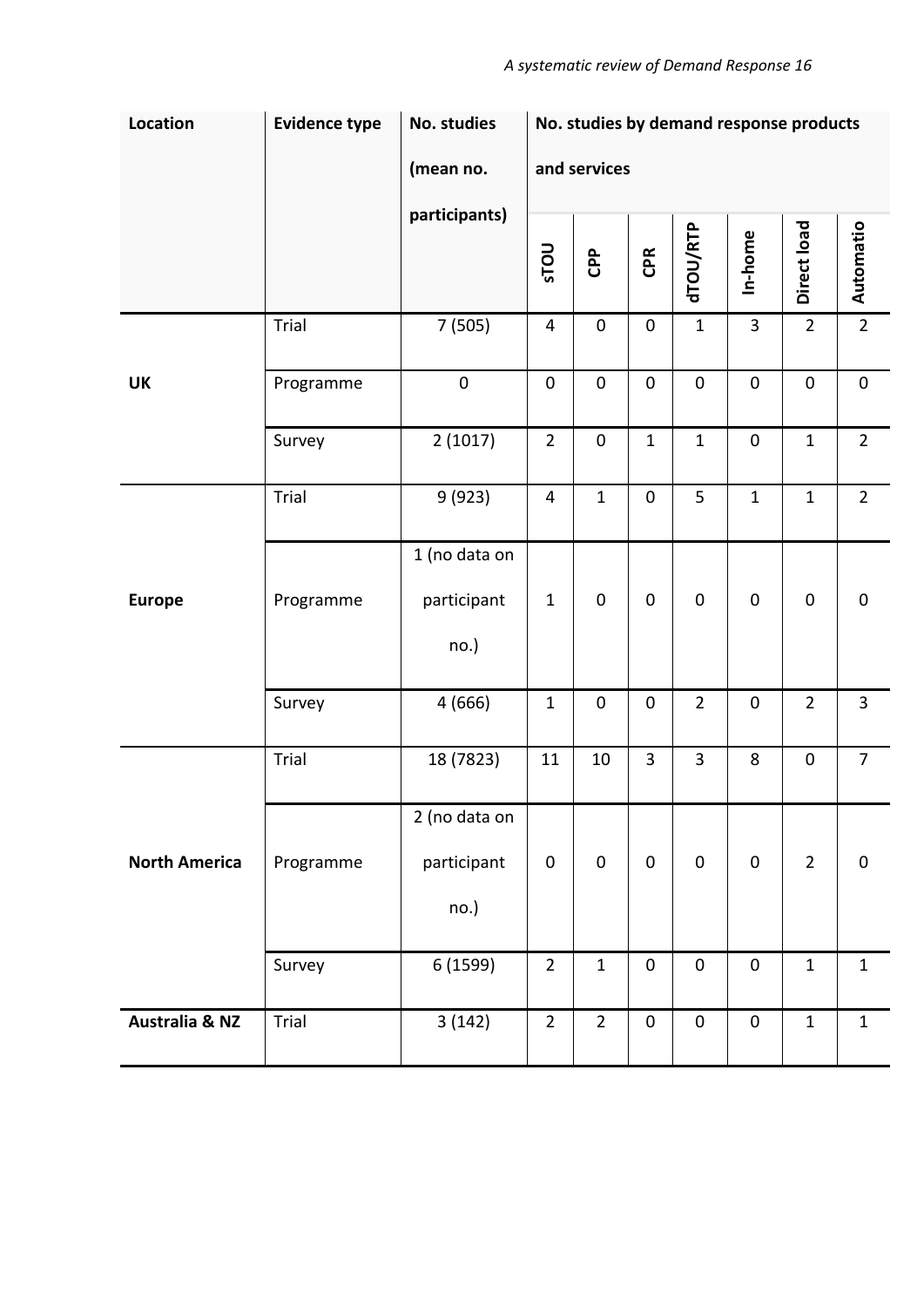|                                                                                           | Programme | 1 (no data on<br>participant | 0  | $\mathbf 0$ | $\mathbf 0$ | $\mathbf 0$ | $\mathbf 0$ | $\mathbf{1}$ | 0        |
|-------------------------------------------------------------------------------------------|-----------|------------------------------|----|-------------|-------------|-------------|-------------|--------------|----------|
|                                                                                           |           | no.)                         |    |             |             |             |             |              |          |
|                                                                                           | Survey    | 1(53)                        | 1  | $\mathbf 0$ | $\mathbf 0$ | $\mathbf 0$ | 1           | 1            | $\Omega$ |
| <b>Totals</b>                                                                             |           |                              | 28 | 14          | 4           | 12          | 13          | 13           | 19       |
| Reviews, meta-analysis and<br>policy-analyses                                             |           | 5 studies                    |    |             |             |             |             |              |          |
| Table 3: Categorisation of literature search results. Note that numbers do not sum across |           |                              |    |             |             |             |             |              |          |

rows because a single trial, programme or survey may have included more than one type of

intervention.

# **4. Results: motivations, barriers and enablers for residential demand response**

This section presents the detailed findings of our systematic literature review to address the question: what are the key factors affecting residential user engagement with demand response? The first section describes residential consumer *motivations* for engagement with demand response. The second section describes themes emerging from the literature reviewed that could be considered as *enablers* or *barriers* for engagement with demand response: familiarity and trust; perceived risk and perceived control; and complexity and effort. The final section summarises findings on how *user characteristics* and *user routines* might influence engagement with demand response. These summary themes are carried forwards to inform the discussion in Section 5.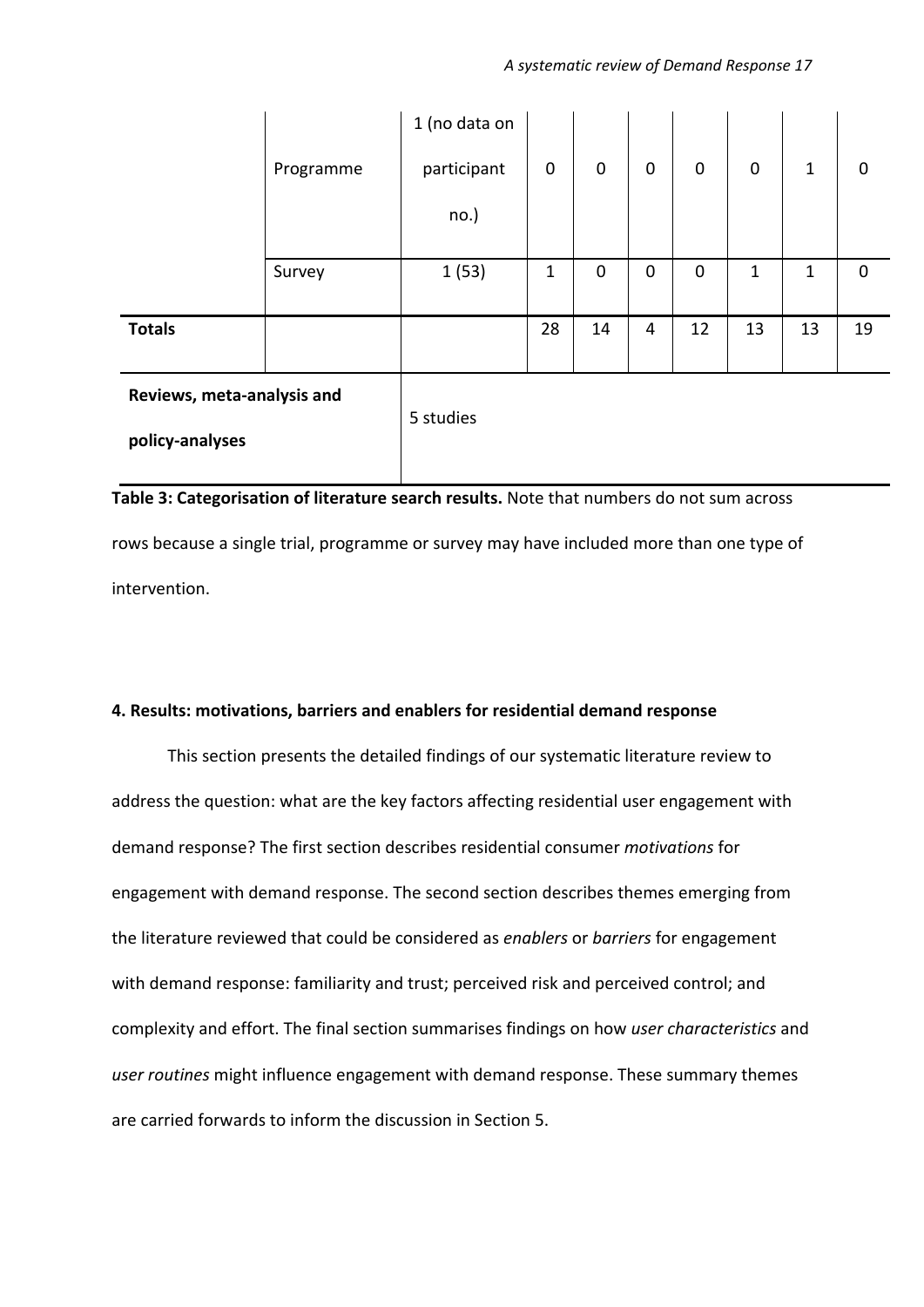#### *4.1 Results: Consumer motivations for demand response*

This section considers why residential users might chose to enrol in demand response, and why they might chose to respond following enrolment.

The review identified a wide range of motivations for residential consumers to participate in demand response. Financial and environmental benefits were the most common motivations identified, and of these, financial benefits were typically given the highest importance (AECOM, 2011; Allcott, 2011; Dütschke and Paetz, 2013; Carmichael *et al.*, 2014; Torstensson and Wallin, 2014; US DOE, 2016). More specifically, some users state that bill reductions are more appealing than rewards or other financial incentives (Buchanan et al., 2016), although there may be little difference in actual enrolment rates for critical peak pricing and critical peak rebates (US DOE, 2016).

Only two trials reported environmental and other social benefits as more important, (Bradley, Coke and Leach, 2016; EcoGrid EU, 2016), although other studies found both were important, or did not compare them (Shipman, Gillott and Naghiyev, 2013; Hall, Jeanneret and Rai, 2016; Lebosse, 2016; Western Power Distribution, 2016). However, the potential environmental benefits of participating in demand response may not be obvious to users, for example, because total electricity use will not necessarily decrease as a result (Hall, Jeanneret and Rai, 2016).

A wide range of other motivations for enrolment were identified. Expected household-level benefits included free or reduced cost technology (Bird, 2015; Bradley, Coke and Leach, 2016), increased control over energy use and bills including through access to additional information (AECOM, 2011; Hall, Jeanneret and Rai, 2016; Western Power Distribution, 2016), and thinking participation in demand response might be fun or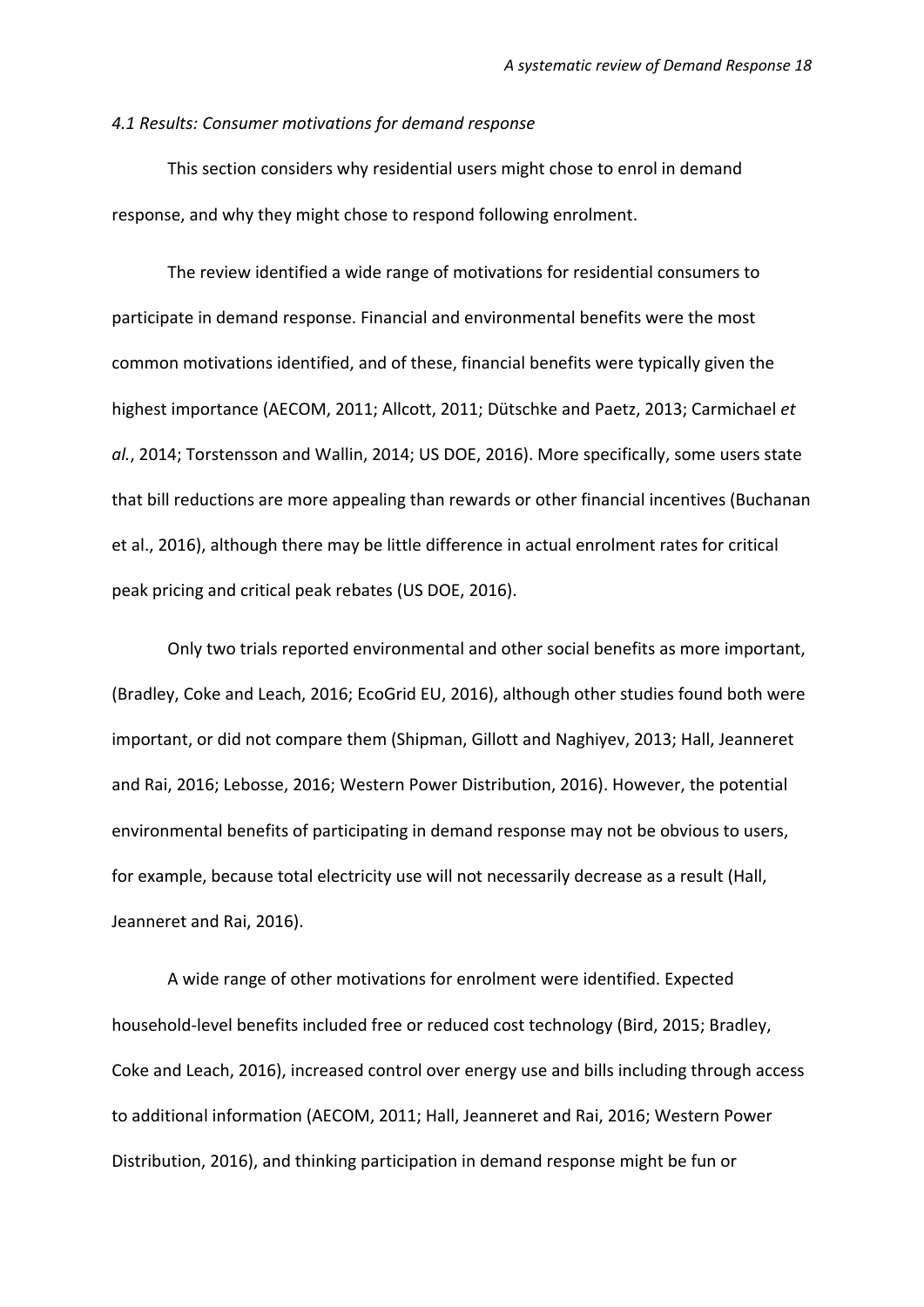interesting (Strengers, 2010; Dütschke and Paetz, 2013). More social motivations included pride discussing participation with neighbours or being encouraged by children to be more environmentally friendly (Western Power Distribution, 2016), or helping to increase electricity system reliability (Bird, 2015; Lebosse, 2016). If demand response has a local focus this can act as an additional motivation (Carmichael et al., 2014; EcoGrid EU, 2016; Lebosse, 2016).

There is some evidence that after enrolling users continue to weigh up the potential financial savings against effort, time, convenience and comfort when deciding whether to change their electricity use (Bartusch et al., 2011; Bradley, Coke and Leach, 2016; EcoGrid EU, 2016; Friis and Haunstrup Christensen, 2016). Participants might also enjoy the challenge of responding to dynamic pricing and treat it like a game or project (Carmichael et al., 2014).

#### *4.2. Results: Enablers and Barriers facing Demand Response*

Our systematic review identified not only consumer motivations, but also a collection of enablers and barriers facing demand response. We have placed these into the categories of familiarity and trust, perceived risk and perceived control, and complexity and effort.

#### 4.2.1 Familiarity and trust

Mistrust can arise before or after enrolment, and is often linked either to technology or technical issues or to a lack of clarity around what demand response involves and who it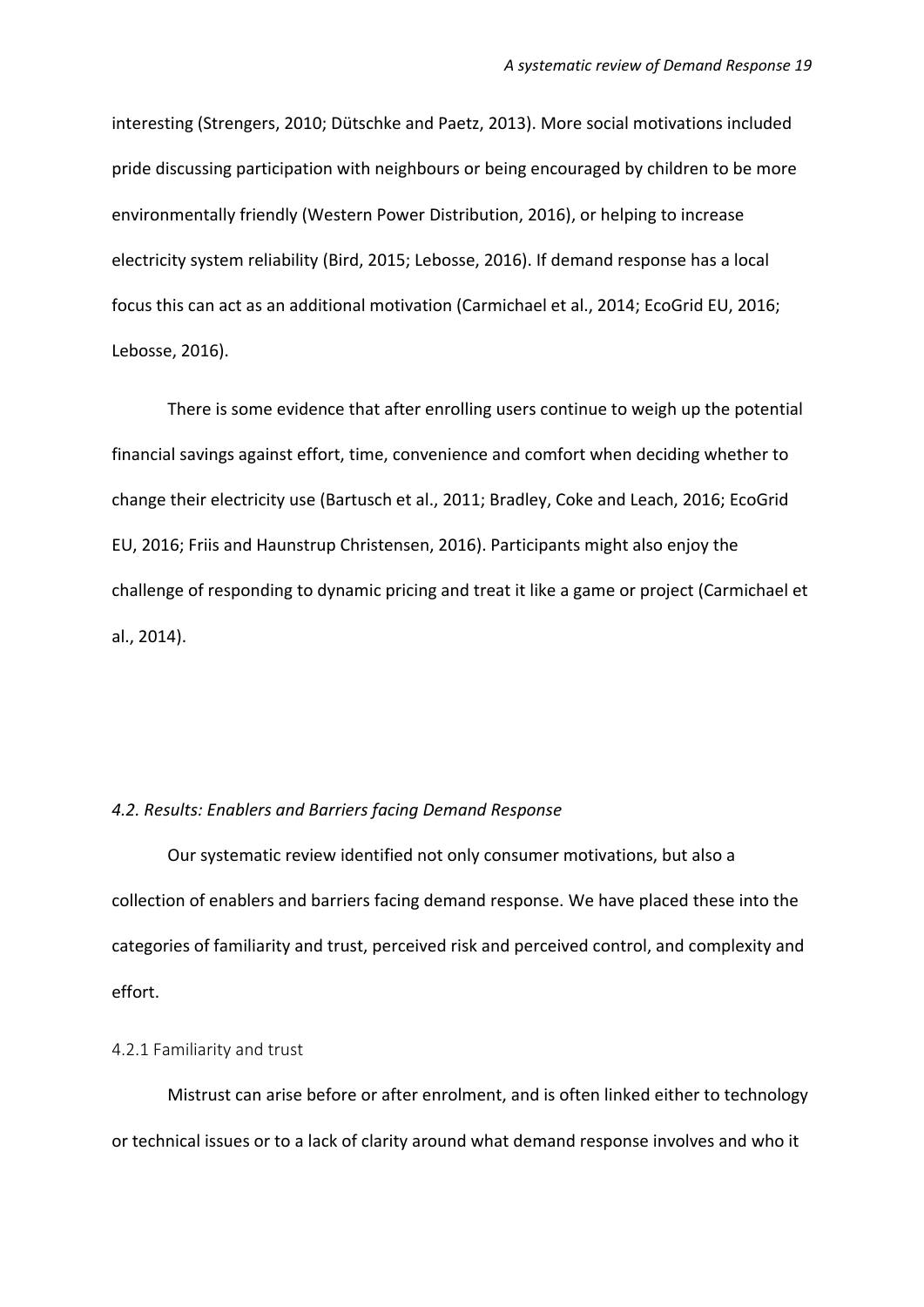benefits. Concerns around privacy and autonomy connected to direct load control, and consumers' ideas of why energy companies pursue demand response can contribute to mistrust (AECOM, 2011; Bartusch et al., 2011; Wiekens, van Grootel and Steinmeijer, 2014; Lopes et al., 2016). Unfamiliarity can be linked with mistrust, for example unfamiliarity with the concept of demand response can contribute to mistrust of energy company motivations (AECOM, 2011). However, familiarity can have either positive or negative effects. Hall et al. (2016) linked the higher stated acceptance of time-of use tariffs to their availability in a local area, but found that awareness of public concerns about smart meter deployment caused users to be concerned about this enabling technology.

Trust may be promoted by measures that enhance transparency around demand response in general and, where relevant, direct load control in particular. Such measures include providing information on demand response from independent sources (Hall, Jeanneret and Rai, 2016), communicating how different parties such as users and energy companies benefit from demand response (Buchanan *et al.*, 2016; Lebosse, 2016), and notifying users of any direct load control actions taken (Lopes *et al.*, 2016). More generally, recruitment can be supported by the involvement of trusted actors (Bird, 2015; Western Power Distribution, 2016) including neighbours (EA Technology and Southern Electric Power Distribution, 2016).

Trust may be eroded following enrolment in demand response, and may then be hard to rebuild (Wiekens, van Grootel and Steinmeijer, 2014). Loss of trust may arise from installation delays (Western Power Distribution, 2016), technical issues (Wiekens, van Grootel and Steinmeijer, 2014), or opacity of dynamic pricing or automation schedules (Carmichael *et al.*, 2014; Wiekens, van Grootel and Steinmeijer, 2014). In addition,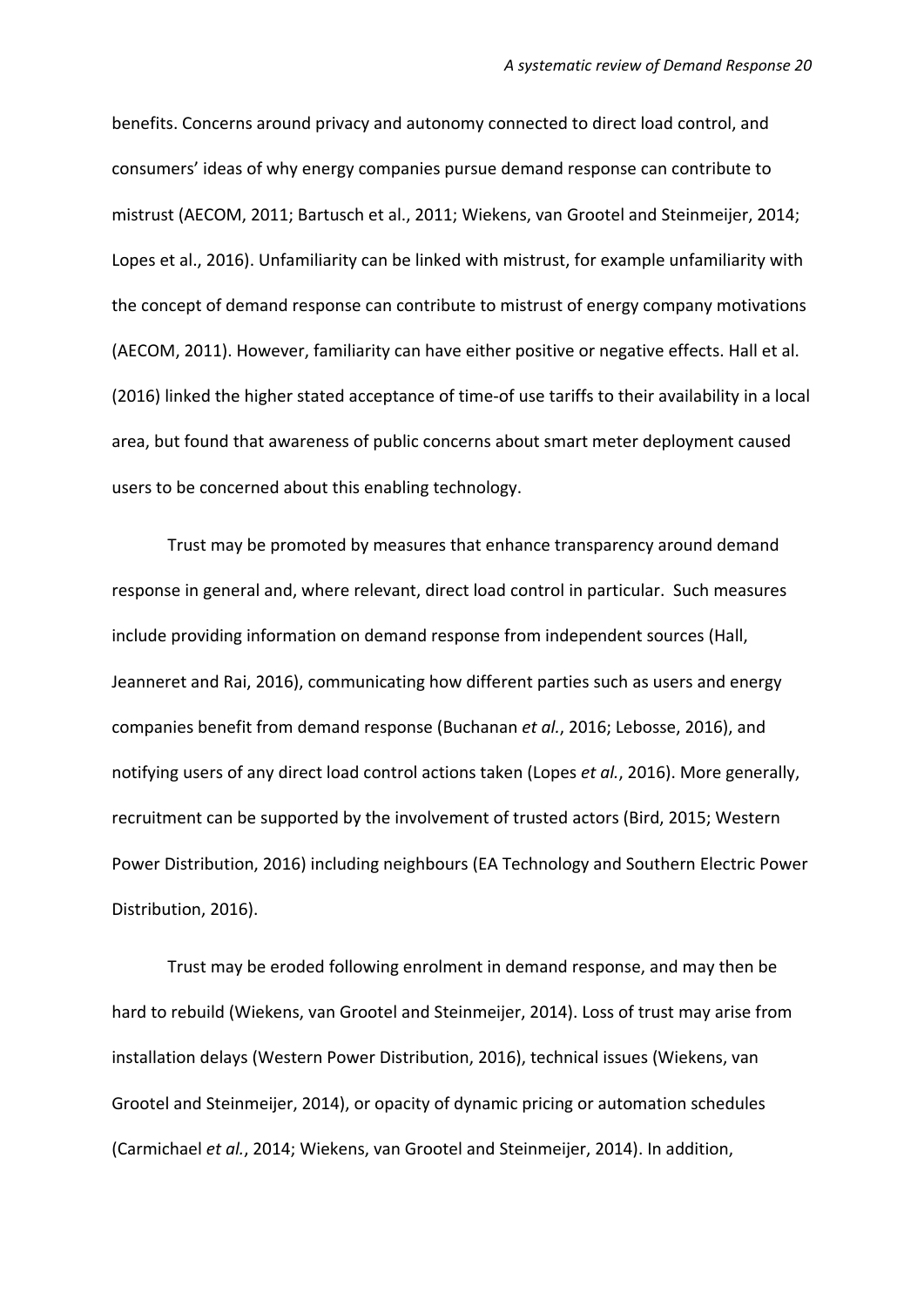engagement with forms of demand response that involve community action, such as peerto-peer trading, may be impacted if users do not trust the behaviour of other community members (Wiekens, van Grootel and Steinmeijer, 2014).

Similarly to at the enrolment stage, trust after enrolment may be promoted by increasing transparency and addressing technical issues. Engagement may be promoted by honesty and accountability about delays and technical issues (EcoGrid EU, 2016; Western Power Distribution, 2016), as well as addressing customer's questions and issues, anticipating common issues and preventing them before they escalate, and setting realistic expectations about participation, performance of technology, and potential bill savings (US DOE, 2016).

#### 4.2.2 Perceived risk and perceived control

Perceived risk may be associated with different features of time varying pricing or rebates for demand response. Technologies that enable responses to time varying pricing may help to address the financial risk of time varying pricing, but can themselves be perceived as risky due to loss of control.

Higher price levels and less predictable pricing may increase perceived risk associated with time varying pricing. For example, perceived risk or complexity can deter some consumers from enrolling in real-time pricing (Allcott, 2011), while participants in one trial of dynamic time-of-use pricing said they would be more likely to sign up again if price changes were more predictable (Carmichael *et al.*, 2014). Some users prefer smaller high:low price ratios or a cap on price (Dütschke and Paetz, 2013), and others prefer timeof-use pricing to critical peak pricing perhaps due to the much higher price ratios associated with the latter (Buryk *et al.*, 2015).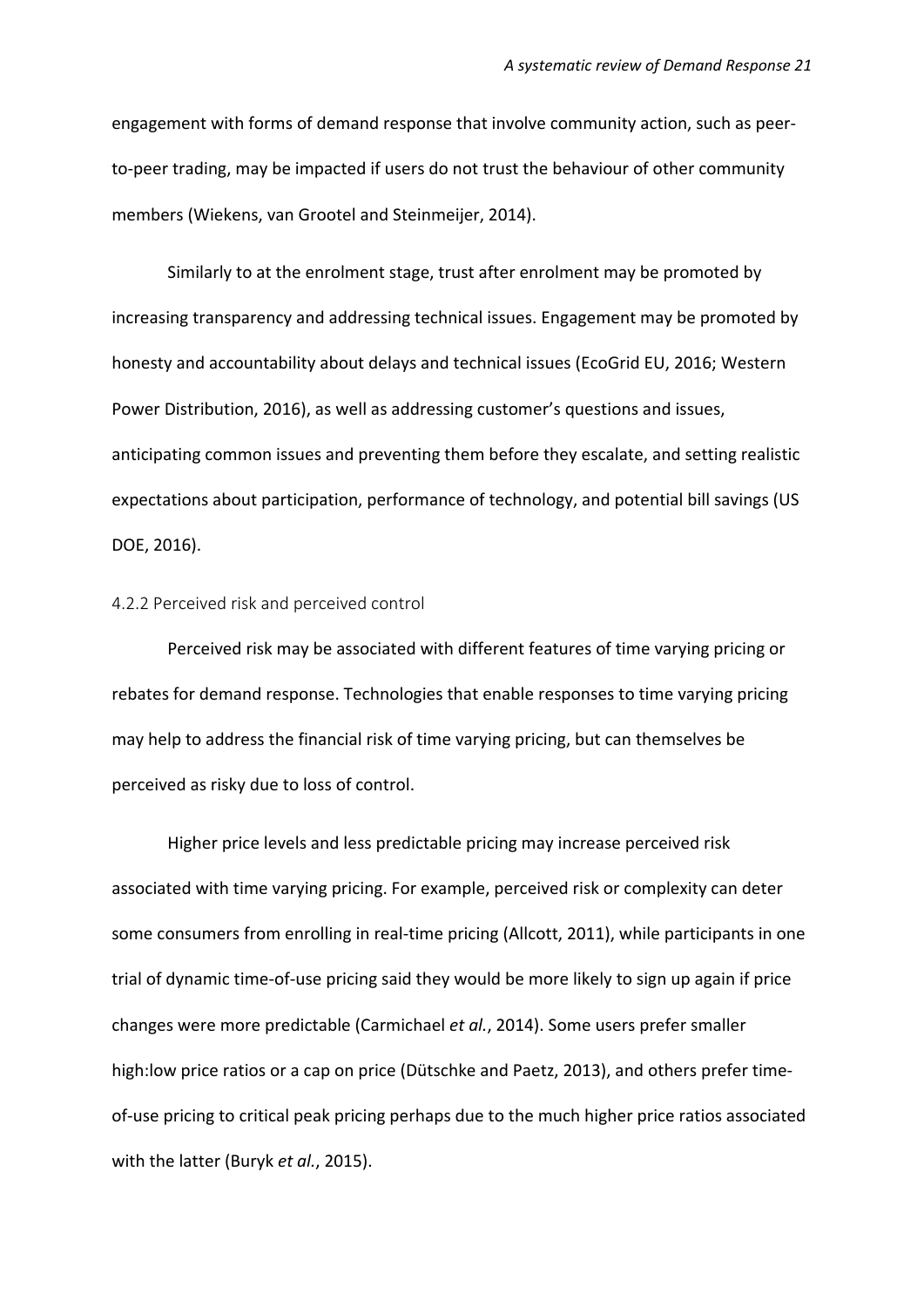Unlike time varying pricing, rebates that incentivise demand reduction carry no financial risk for participants, but we found mixed evidence on how this could influence enrolment. Users may state a preference for financial rebates rather than time varying pricing due to the absence of risk associated with the former (Bradley, Coke and Leach, 2016), and the use of rewards rather than financial penalties may facilitate recruitment (Lebosse 2016). However, a series of trials in the US found little difference in actual enrolment rates for critical peak pricing and critical peak rebates (US DOE, 2016). These trials did identify that critical peak rebates resulted in smaller and less consistent responses, but higher retention rates compared to critical peak pricing. Both effects were suggested to arise from the financial risk attached to critical peak pricing (US DOE, 2016).

Automation can enable responses to time varying pricing, and has been associated with higher stated acceptance of dynamic time-of-use pricing (Fell *et al.*, 2015). On the other hand, users might be concerned about loss of control associated with automation or direct load control (Hall, Jeanneret and Rai, 2016; Lopes *et al.*, 2016). Enrolment could be encouraged by features of direct load control or automation that increase users' perceptions of control. Such approaches include providing choice about how and when automation takes place; specific agreements on allowed control including limited duration; adequate notification of control; and the option to override (Buchanan *et al.*, 2016; Hall, Jeanneret and Rai, 2016; Lopes *et al.*, 2016). Users may also prefer automation over direct load control because it is perceived as allowing them to retain greater control (Wiekens, van Grootel and Steinmeijer, 2014; US DOE, 2016). However, some users may accept direct load control without override: the appliance standards set for air conditioners in New South Wales do not allow users to override the external control of their air conditioning, but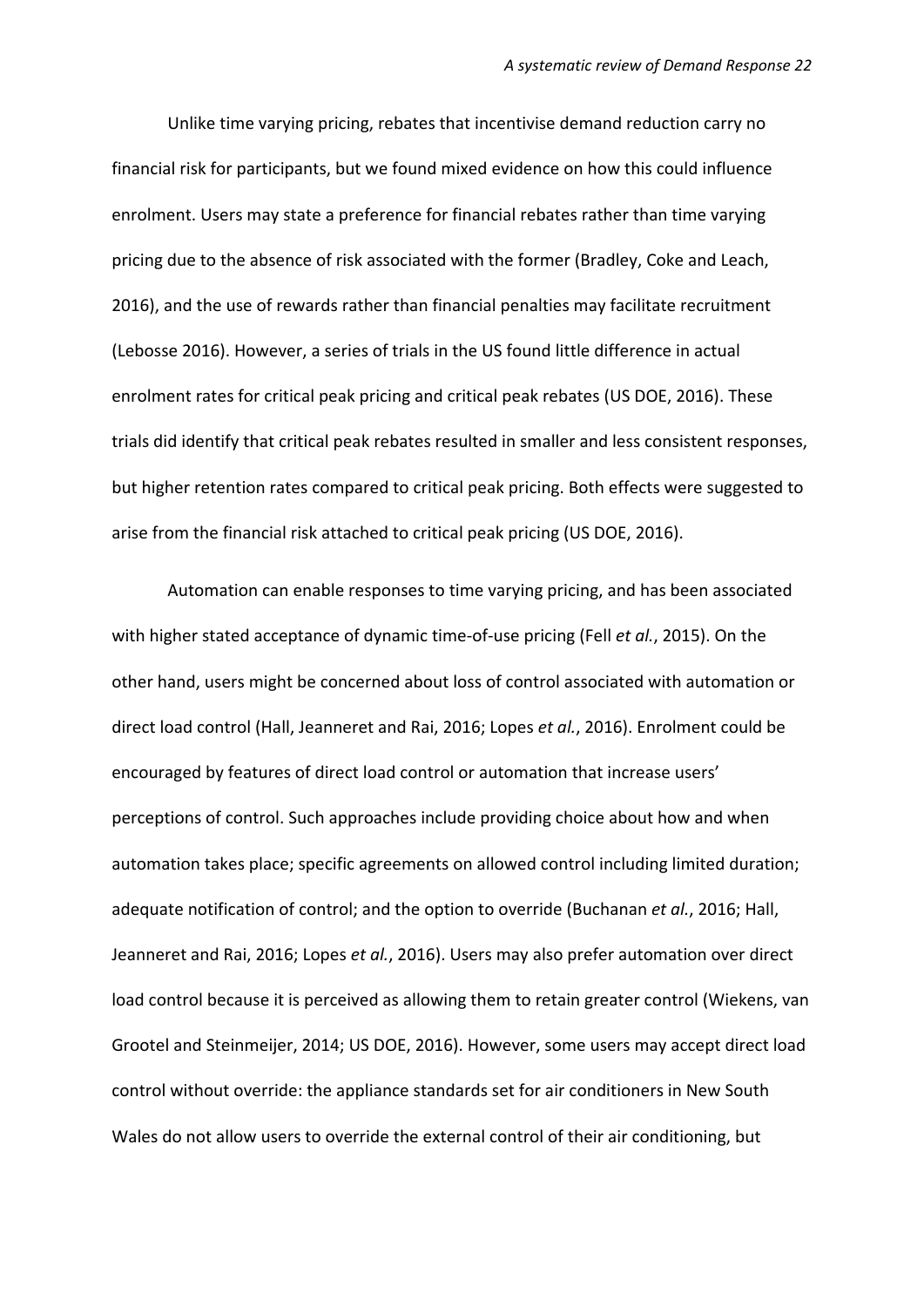attrition from the programme has been low, and reported satisfaction high (Swinson, Hamer and Humphries, 2015).

Concerns about direct load control or automation may increase or decrease following experience of these interventions. In a series of trials in the US, pre-trial market research indicated that users strongly preferred to programme thermostats themselves as they were reluctant to allow direct load control. However, experiences during the trial suggested that most users relaxed these concerns after gaining familiarity with the programmable thermostats and allowed direct load control by their utility (US DOE, 2016). Similarly to at enrolment, user engagement while experiencing automation or direct load control can be influenced by features that affect users' perceived control. In one trial participants given more control options felt more positive about direct load control of their heating, although they did not override control any more frequently than other groups (EcoGrid EU, 2016). Meanwhile, participant enthusiasm for smart appliances fell over the course of another trial, in part due to a perceived loss of control associated with a lack of feedback on the start and end times of automated smart appliances (Belmans *et al.*, 2014).

#### 4.2.3 Complexity and effort

The level of complexity and effort associated with demand response can affect consumer engagement before and after enrolment. This may be linked to the predictability of pricing schedules, and the effort of responding can be reduced by enabling technologies, but the evidence on neither of these factors is straightforward.

Considering demand shifting in general terms, some users expect changing demand patterns would be difficult or undesirable due to inconvenience and impact on daily routines (Buryk *et al.*, 2015; Bradley, Coke and Leach, 2016; Lopes *et al.*, 2016). However,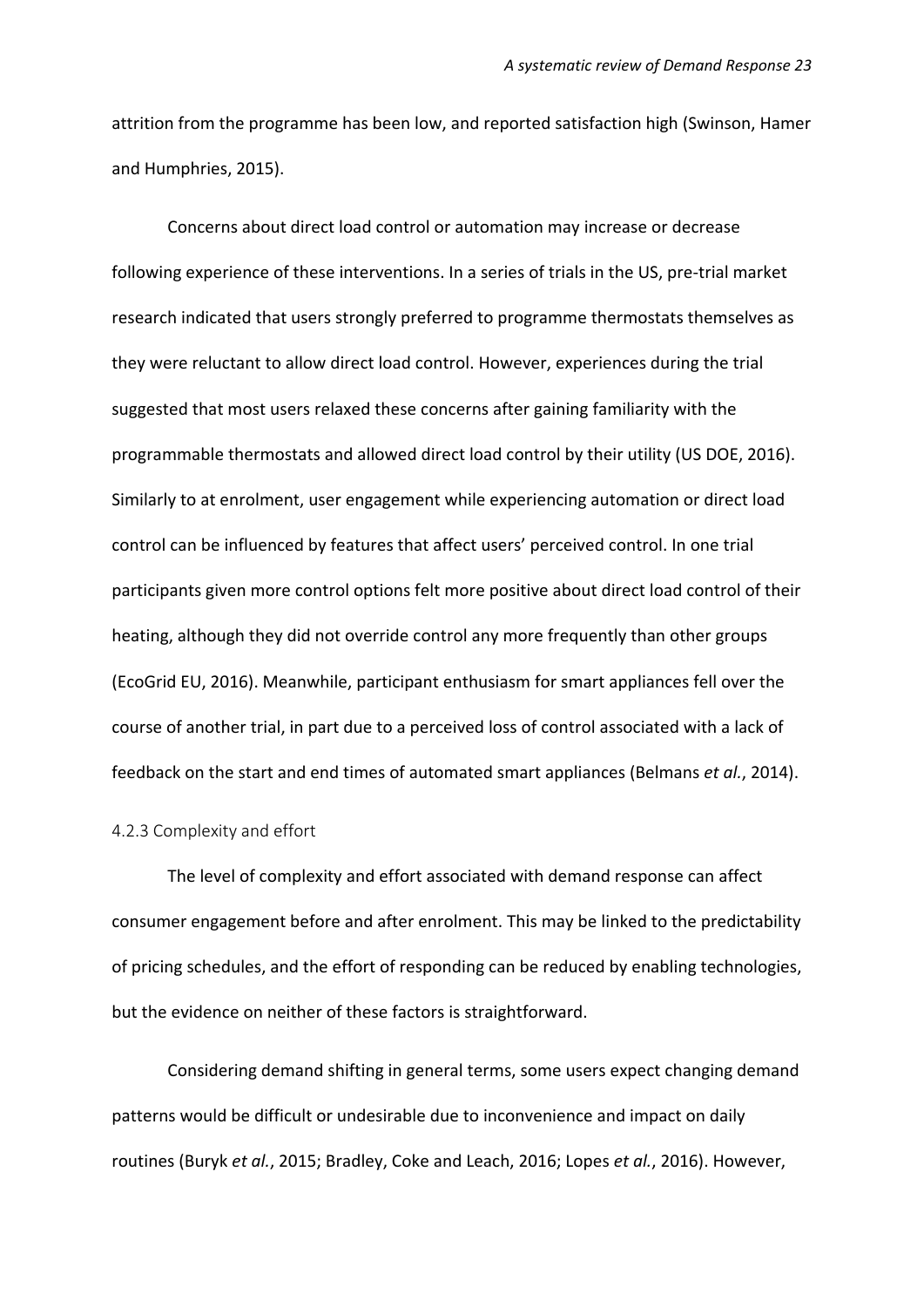others expect changing demand patterns to be easy (Buryk *et al.*, 2015; Fell *et al.*, 2015; Lopes *et al.*, 2016). Some studies have highlighted the importance of how the effort consumers expect compares to the benefits they anticipate from participation (Allcott, 2011; Lopes *et al.*, 2016).

The complexity and effort involved in responding to time varying pricing may be linked to less predictable pricing schedules. For example, two trials of real time pricing reported very limited manual demand shifting because users found it difficult to change their use of appliances in line with continually changing price signals (Belmans *et al.*, 2014; Friis and Haunstrup Christensen, 2016). Similarly, some users report finding it harder to change demand on specific days rather than following a daily pattern (Lebosse, 2016). Even routine responses to static time-of-use pricing may be perceived as too much effort by some users (Farhar *et al.*, 2016). However, the evidence on this is mixed: in one trial of dynamic time-of-use pricing, 79% of respondents in the post-trial survey said they did not find the tariff too complex, 60% agreed it was easy to take advantage of low rates, and 50% agreed it was easy to avoid high rates (Carmichael *et al.*, 2014).

Automation or direct load control can reduce the complexity and/or effort involved in responding to time varying pricing (Belmans *et al.*, 2014; Wiekens, van Grootel and Steinmeijer, 2014; Farhar *et al.*, 2016; Friis and Haunstrup Christensen, 2016). These enabling technologies may be linked with perceived ease of use (Fell et al. 2015), and some users who are away from home during the day may choose them to increase response (Lebosse, 2016). However, making use of automation or accessing additional information provided by enabling technologies can itself be perceived as excessively complex or difficult (AECOM, 2011; Belmans *et al.*, 2014; Carmichael *et al.*, 2014; Farhar *et al.*, 2016). Similarly,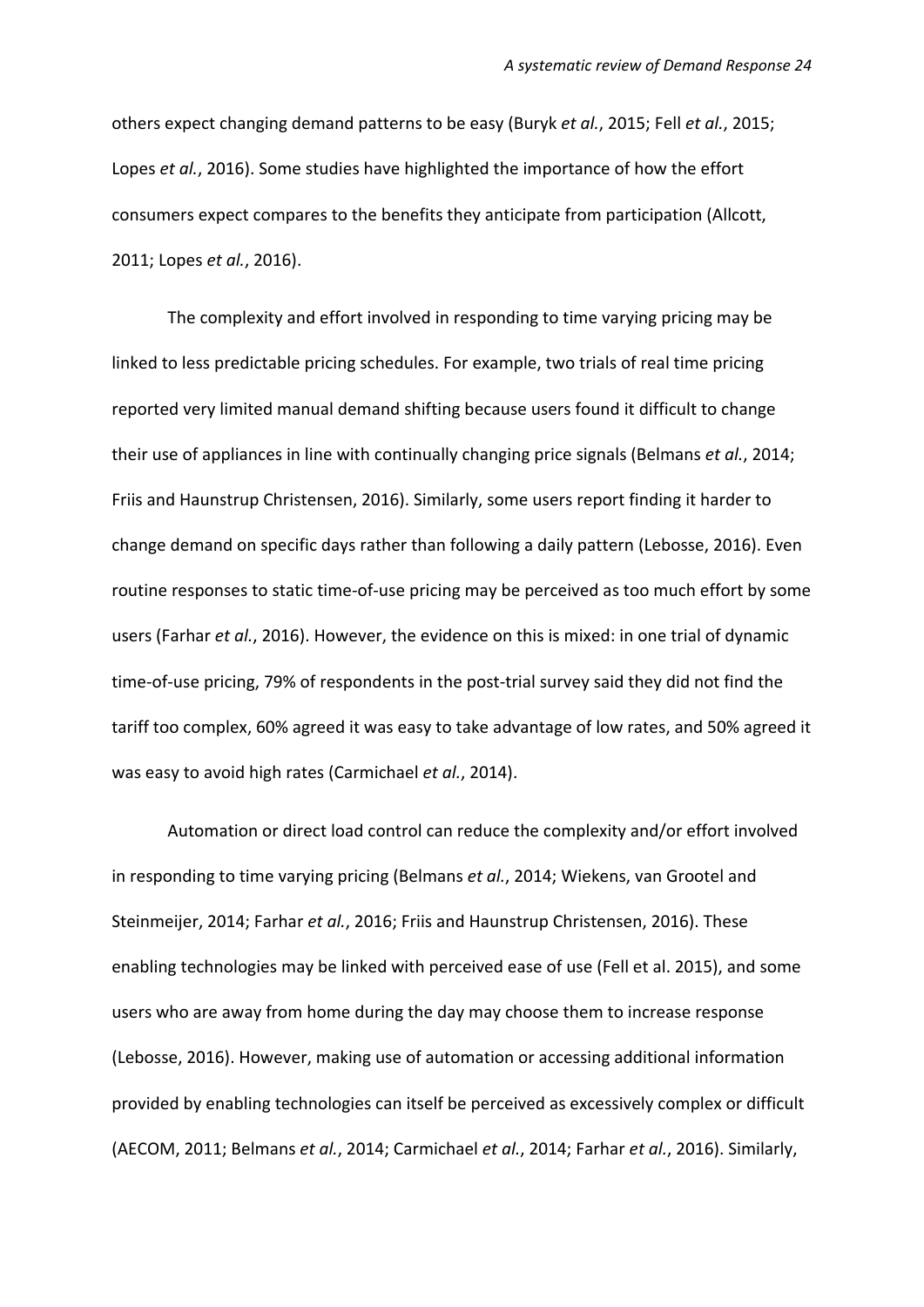the requirement to install new technologies can act as a barrier to recruitment (AECOM, 2011). This may be due to technology cost (Belmans *et al.*, 2014), space requirements (Bird, 2015), and the disruption associated with installations (Bird, 2015; Hall, Jeanneret and Rai, 2016). Technology installation can be a critical part of users' experience of demand response (Bird, 2015).

#### *4.3. Results: User routines and characteristics*

The previous results sections discussed the role of user motivations, and barriers and enabling factors in the uptake and level of demand response. Many of the studies reviewed also explored links between levels of engagement with demand response and various consumer characteristics, and/or the interaction between demand response and user routines.

#### 4.3.1 User characteristics

Identifying more flexible groups of users could be helpful to better assess demand response potential, and inform users of whether they are likely to benefit from participating in demand response. Studies reviewed identified a number of approaches that could potentially be used to indicate higher or lower flexibility by users or households, which can be broadly categorised as socio-demographics; access to technology including the ability to make use of the range of available technologies; and the presence of dependents in households and time spent at home.

Some studies considered how user engagement varies with socio-demographic characteristics such as income and household size. Response was higher by households with higher income in the California SPP trial (Faruqui and George, 2005), and by homeowners in the UK CLNR trial (Bird, 2015). Evidence related to household size and composition is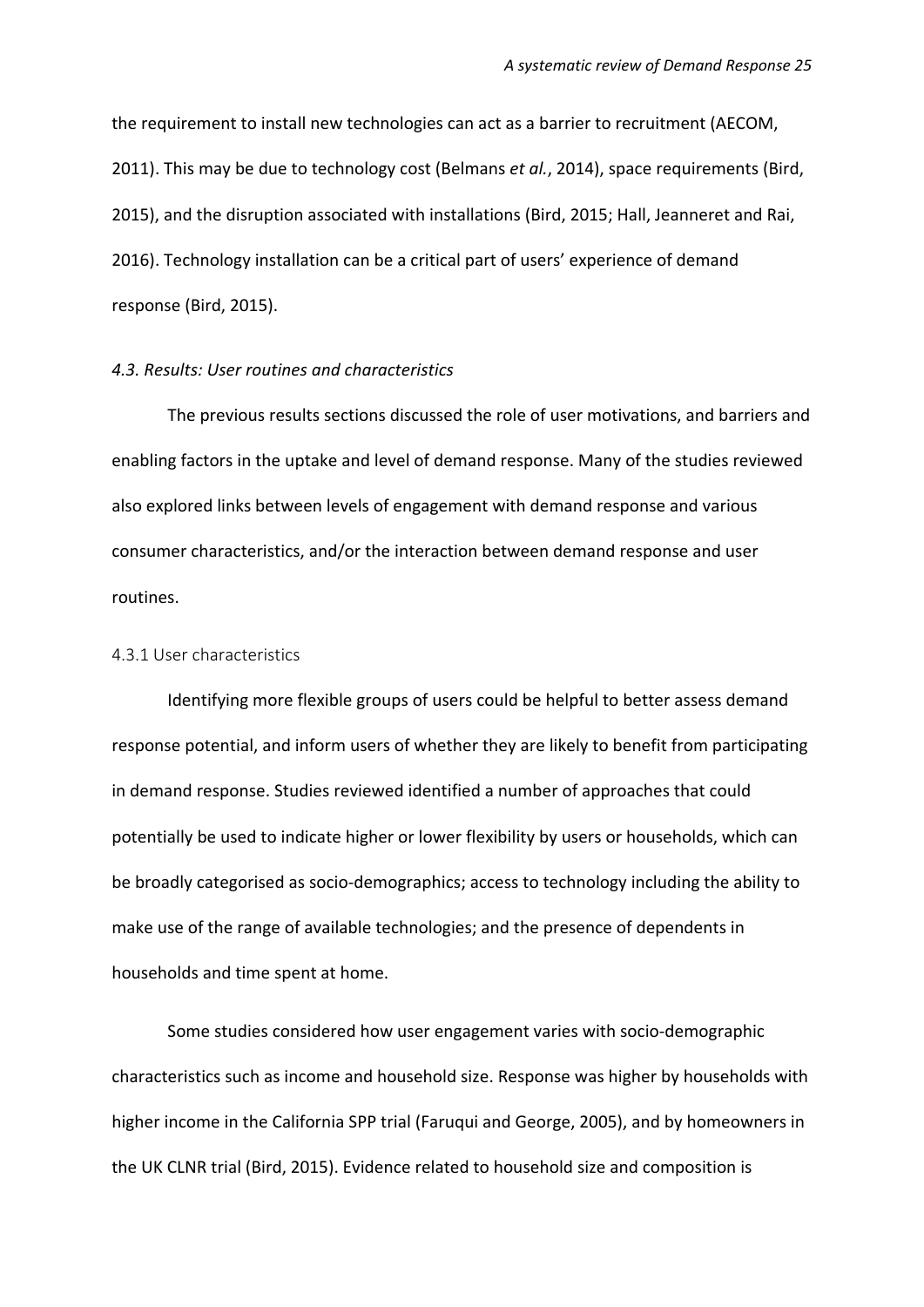somewhat mixed. Smaller households gave larger average responses in the California SPP and UK EDRP (AECOM, 2011), but the opposite effect was identified by Thorsnes, Williams and Lawson (2012) and in the UK LCL trial (Carmichael *et al.*, 2014). Overall, the UK LCL trial found only weak correlations between household characteristics and demand response (Carmichael *et al.*, 2014). The CLNR trial suggested socio-demographic groups may not be most appropriate way to identify more flexible customer segments, who could instead be identified by "socio-technical" groups (e.g. households with more appliances) or "flexibility capital" (e.g. shift workers) (Bird, 2015).

Access to broadband and the specifications of existing appliances may restrict enrolment in some types of demand response (Bird, 2015; Lebosse, 2016; Western Power Distribution, 2016). Flexibility may be increased by access to and ability to use enabling technologies such as appliance timers (Carmichael *et al.*, 2014), better insulated buildings and access to and/or knowledge of alternative technologies such as fireplaces for heating (Carmichael *et al.*, 2014; Lebosse, 2016) or ways to keep cool without air conditioning (Strengers, 2010). Conversely, response may be inhibited by lack of awareness or difficulty using enabling technologies (Carmichael *et al.*, 2014; Western Power Distribution, 2016), misunderstanding the ways in which they are being asked to change their electricity demand patterns (Shipman, Gillott and Naghiyev, 2013; Lebosse, 2016), and incorrectly estimating the energy used by different appliances and the impact of changing the times that they are used (Wiekens, van Grootel and Steinmeijer, 2014).

Several studies identified time outside the home as a barrier to shifting demand, and spending more time in the home, or flexible working hours, as an enabler of response (Thorsnes, Williams and Lawson, 2012; Dütschke and Paetz, 2013; Torriti, 2013; Carmichael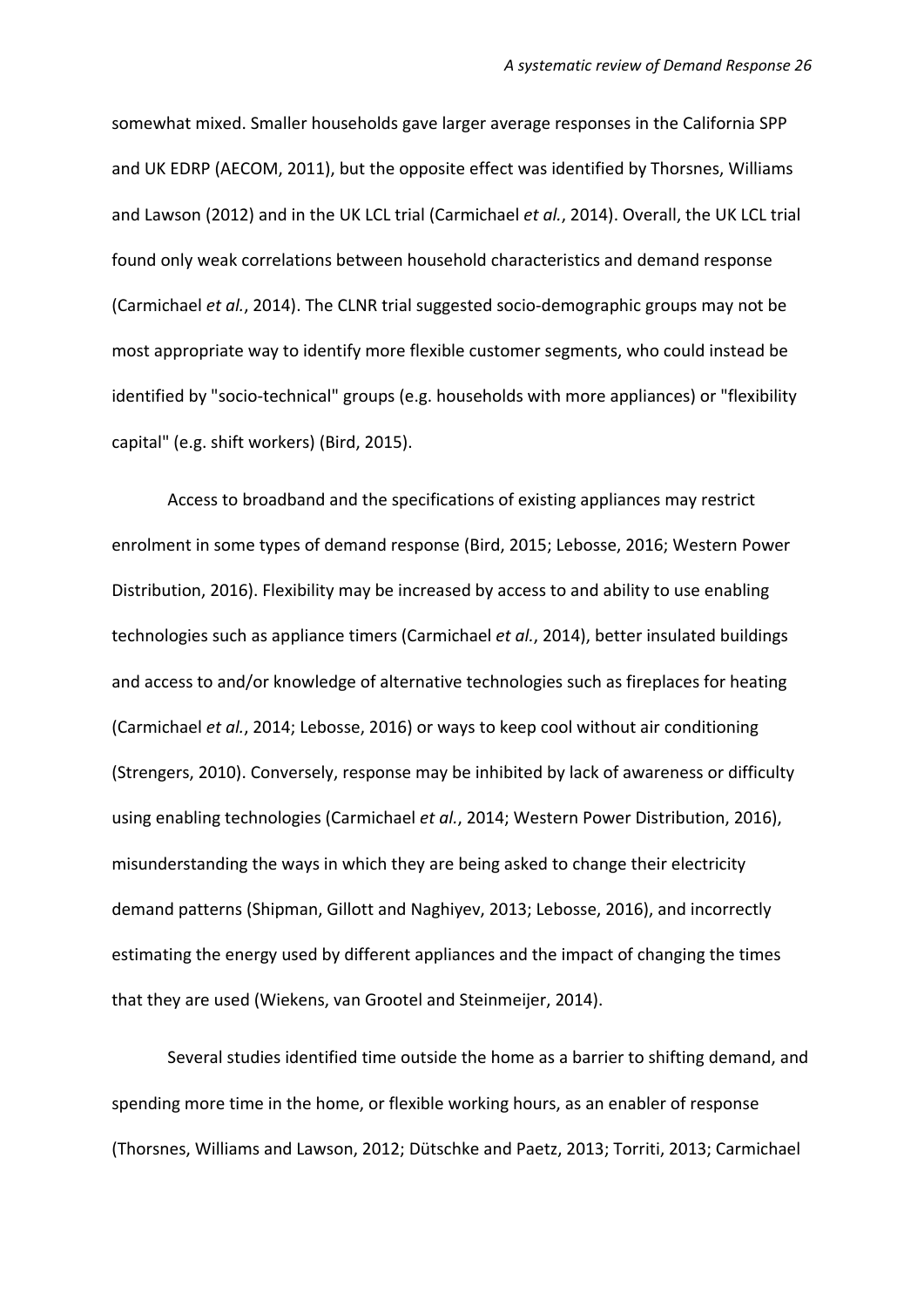*et al.*, 2014; Strengers and Maller, 2014; Bradley, Coke and Leach, 2016; EcoGrid EU, 2016; Friis and Haunstrup Christensen, 2016; Lebosse, 2016). The UK CLNR found that households without dependents were more likely to respond to time-of-use pricing (Bird, 2015). Similarly, Friis and Haunstrup Christensen (2016) reported that families with small children tended to find shifting wet goods more stressful, although some reported finding it easy because they were already used to a high degree of planning. Overall this suggests that the presence of children or other dependents could make demand shifting more difficult.

#### 4.3.2 User routines

Some studies explored how the match or mismatch between the requirements of demand response and existing user routines influenced flexibility. While some patterns can be identified, there is heterogeneity in the extent to which users can be flexible in their routines and activities in the home.

At the appliance level, 'non-time critical' wet goods (washing machines, dishwashers and tumble driers) are often the appliances most involved in manual demand shifting (Carmichael *et al.*, 2014; Wiekens, van Grootel and Steinmeijer, 2014; Lebosse, 2016). More generally, the UK LCL trial found that the appliances participants identified as most flexible were those for which they had the least fixed routines (Carmichael *et al.*, 2014). However, some users have various concerns about shifting the use of wet goods, including noise, safety, the quality of laundry (Belmans *et al.*, 2014; Carmichael *et al.*, 2014; Friis and Haunstrup Christensen, 2016; Lebosse, 2016) convenience (Carmichael *et al.*, 2014; EcoGrid EU, 2016), unwillingness to lose quality time in the home (Bartusch *et al.*, 2011; Friis and Haunstrup Christensen, 2016) and fixed roles for certain household members (Carmichael *et*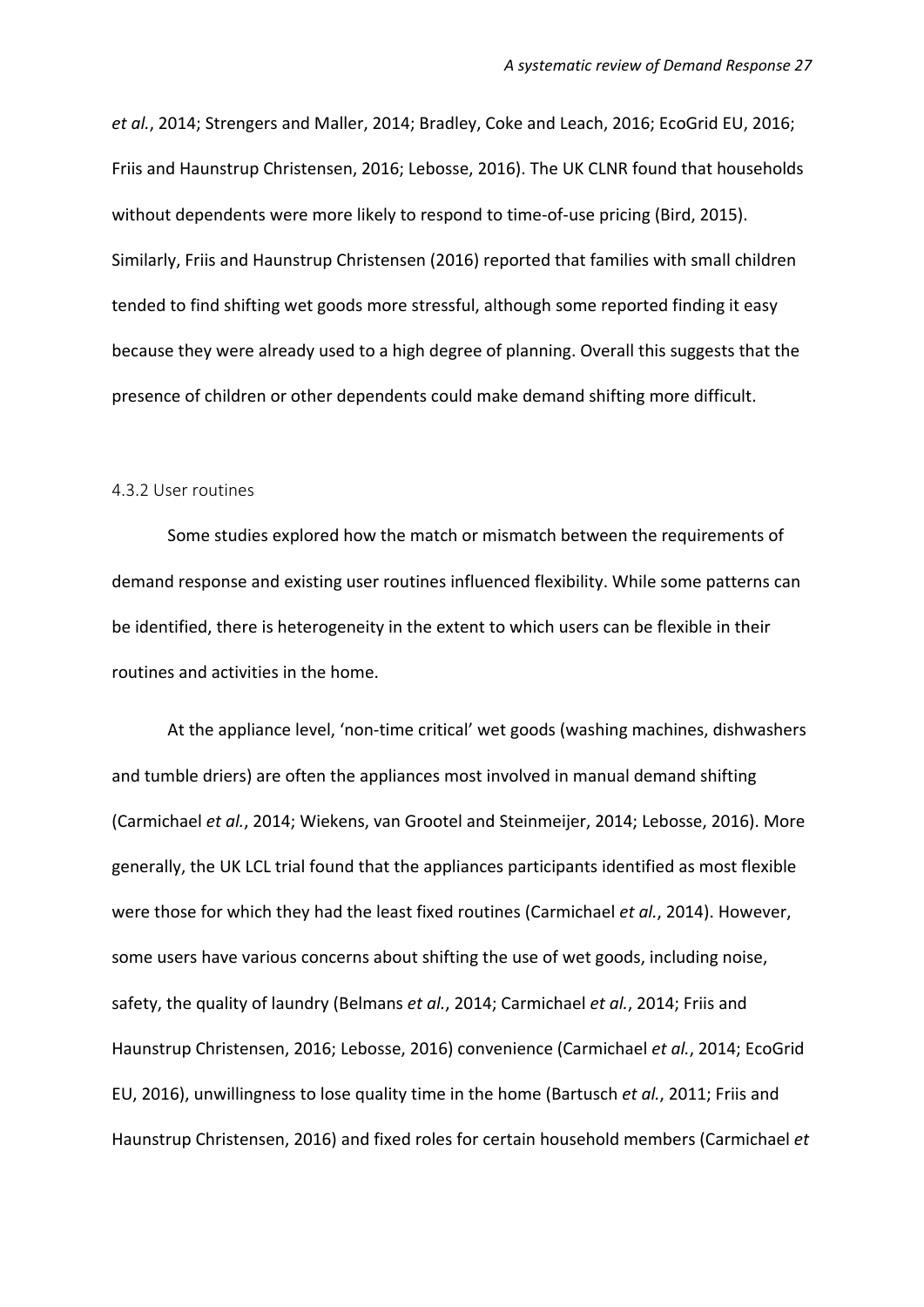*al.*, 2014). Similarly, comfort and convenience could influence users to override direct load control of water heating (Belmans *et al.*, 2014) or space heating or cooling.

Demand shifting could be enabled if it can involve behaviours that are less disruptive to existing routines. Dishwashers may provide greater flexibility than other wet goods because users more frequently programme them in the evening (Belmans *et al.*, 2014). Users may be more prepared to run dishwashers than washing machines overnight because it is less disruptive to existing family routines to unload clean dishes in the kitchen in the morning than hang laundry (Friis and Haunstrup Christensen, 2016). Similarly, night-time charging of electric vehicles can become part of the routine of locking up for the night (Friis and Haunstrup Christensen, 2016). In other cases, direct load control was implemented in a way that simply had little impact on participants, for example relatively short duration curtailments of heating, taking differing insulation levels into account (Lebosse, 2016).

On the other hand, some groups of users are apparently willing and able to be more flexible in their routines in order to respond. For example, some users left the house to avoid electricity use at certain times (Strengers, 2010; Carmichael *et al.*, 2014), changed which household member used appliances (Carmichael *et al.*, 2014), or created a fun family occasion out of using less electricity (Strengers, 2010; Western Power Distribution, 2016). One study reported consumers who treated responding to dynamic pricing as a game or a motivator to complete household chores (Carmichael *et al.*, 2014). Some studies report users changing the use of appliances typically considered inflexible, such as cooking and lighting (Carmichael *et al.*, 2014; Lebosse, 2016). Different demand response participants may simply experience different levels of disruption to their daily lives and routines (Bradley, Coke and Leach, 2016).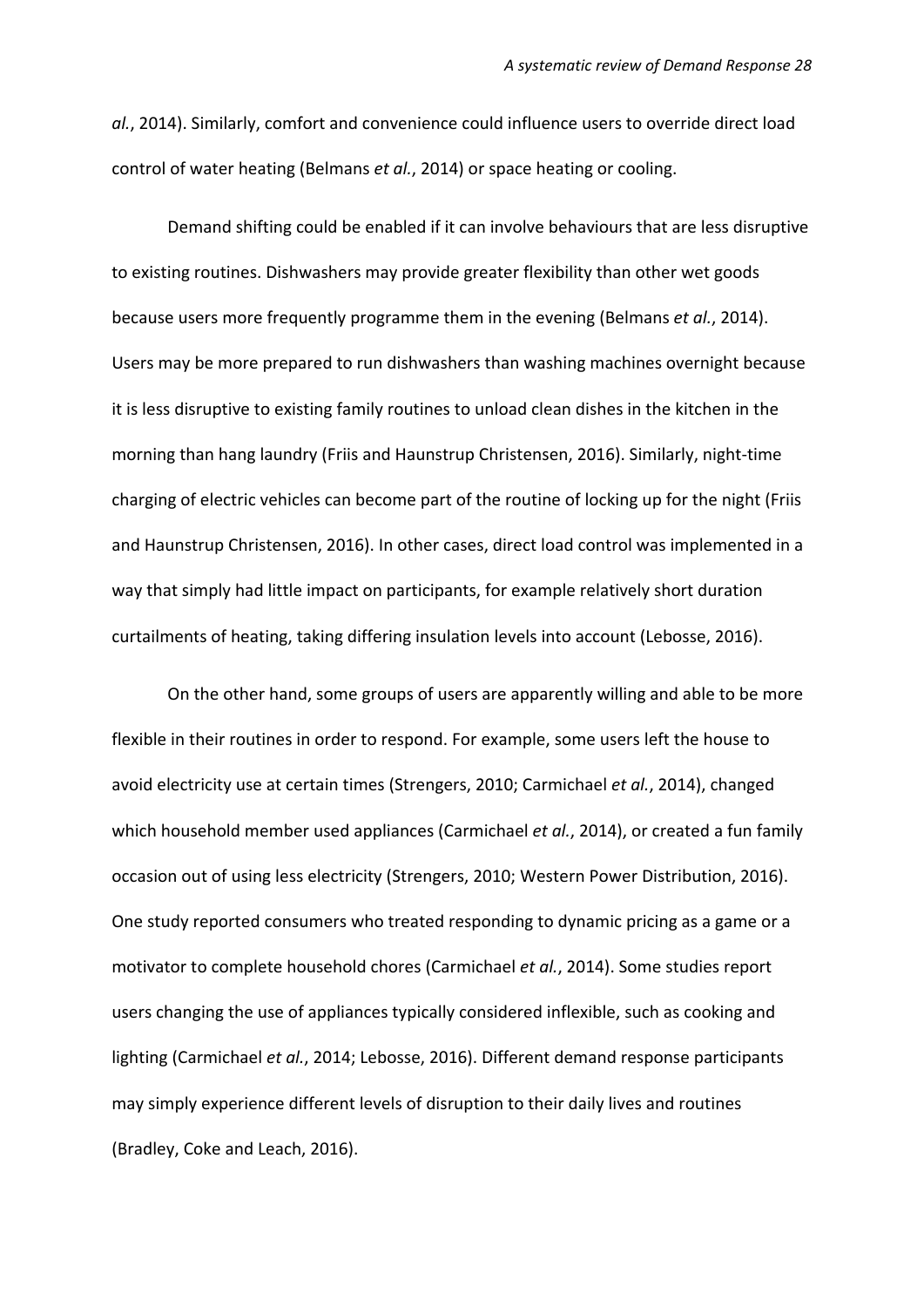#### **5. Discussion: Implications for residential demand response**

The previous sections report findings on factors influencing user engagement with demand response. They identify motivations, barriers and enablers for residential user engagement with demand response, as well as ways in which users' routines and characteristics may influence engagement. This section discusses the implications of these findings for delivering demand response, by relating them to user engagement with different demand response types and approaches to rolling out demand response. It ends with suggestions for further work.

#### *5.1 Features of demand response*

There is a wide variety of residential demand response types, as indicated in Section 2. However, in general residential demand response types vary according to whether they involve *time varying pricing*, *rebates*, or a *payment* for accepting direct load control; the *spread between high and low pricing*; the *predictability* of pricing or other schedules; and whether *enabling technologies* such as automation or direct load control are involved. This sub-section discusses how the various factors influencing user engagement described in Section 4 relate to these generic features of demand response, considering financial incentives, pricing and other schedules, and enabling technologies.

**Financial incentives:** This review identified a range of different motivations for enrolment, but the most common related to financial and environmental benefits. Financial benefits were most often found to have the highest importance in studies that assessed the relative importance of these two types of motivations. Some studies reported that users continue to consider the potential for financial savings as well as the impact on their daily lives when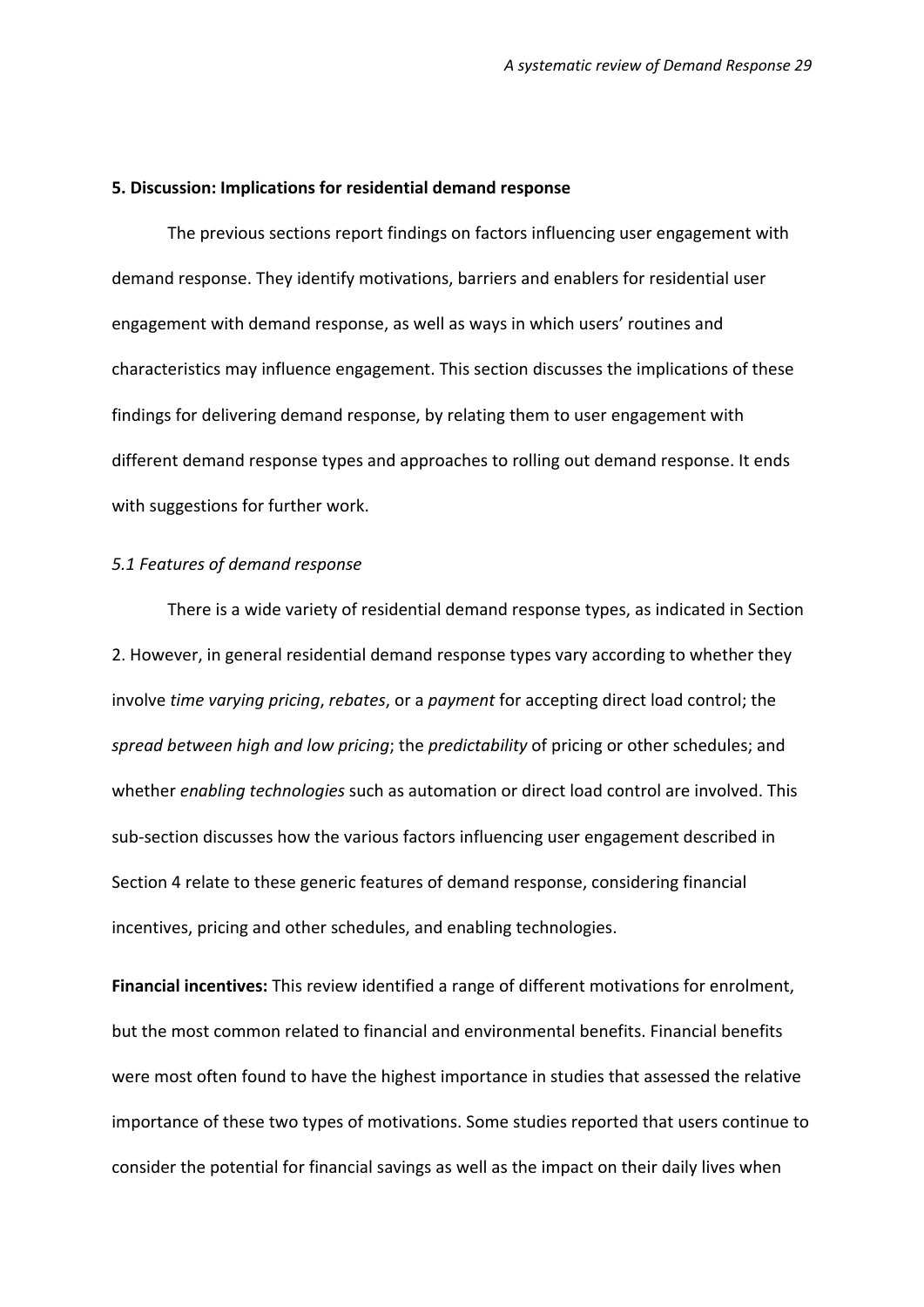deciding whether to change electricity demand patterns following enrolment. This suggests that adequate financial incentives may be necessary to attract participants to residential demand response programmes. This could involve sufficiently large rebates, price spreads, or payments for direct load control. However, some studies indicate that high peak prices could increase perceptions of risk and discourage enrolment. Rebates carry no financial risk, but there is mixed evidence on whether they encourage higher recruitment than the equivalent dynamic pricing.

**Pricing and other schedules**: Some residential users engage with more dynamic or unpredictable forms of time varying pricing, but in general, less predictable pricing schedules may increase perceptions of risk, increase the complexity and effort associated with response, and create mistrust. The studies reviewed indicate that trust may be supported by transparent pricing, while enabling technologies may reduce perceived risk and complexity/effort. However, other studies indicate that the impact of demand response on users' routines also influences complexity and effort, and that direct load control is likely to be more acceptable if it has lower impacts on comfort and convenience. This suggests that enabling technologies may be less able to reduce complexity and effort if they produce responses that conflict with user routines.

Conversely, more predictable pricing could enable the formation of new routines supporting response. The review revealed heterogeneity in both users' routines and their degree of flexibility. However, the evidence reviewed suggests that at least some users find demand response easier if their responses can become routine, and that this may be favoured by more predictable forms of time varying pricing. Overall the findings of this review suggest that less dynamic and more predictable forms of demand response may increase residential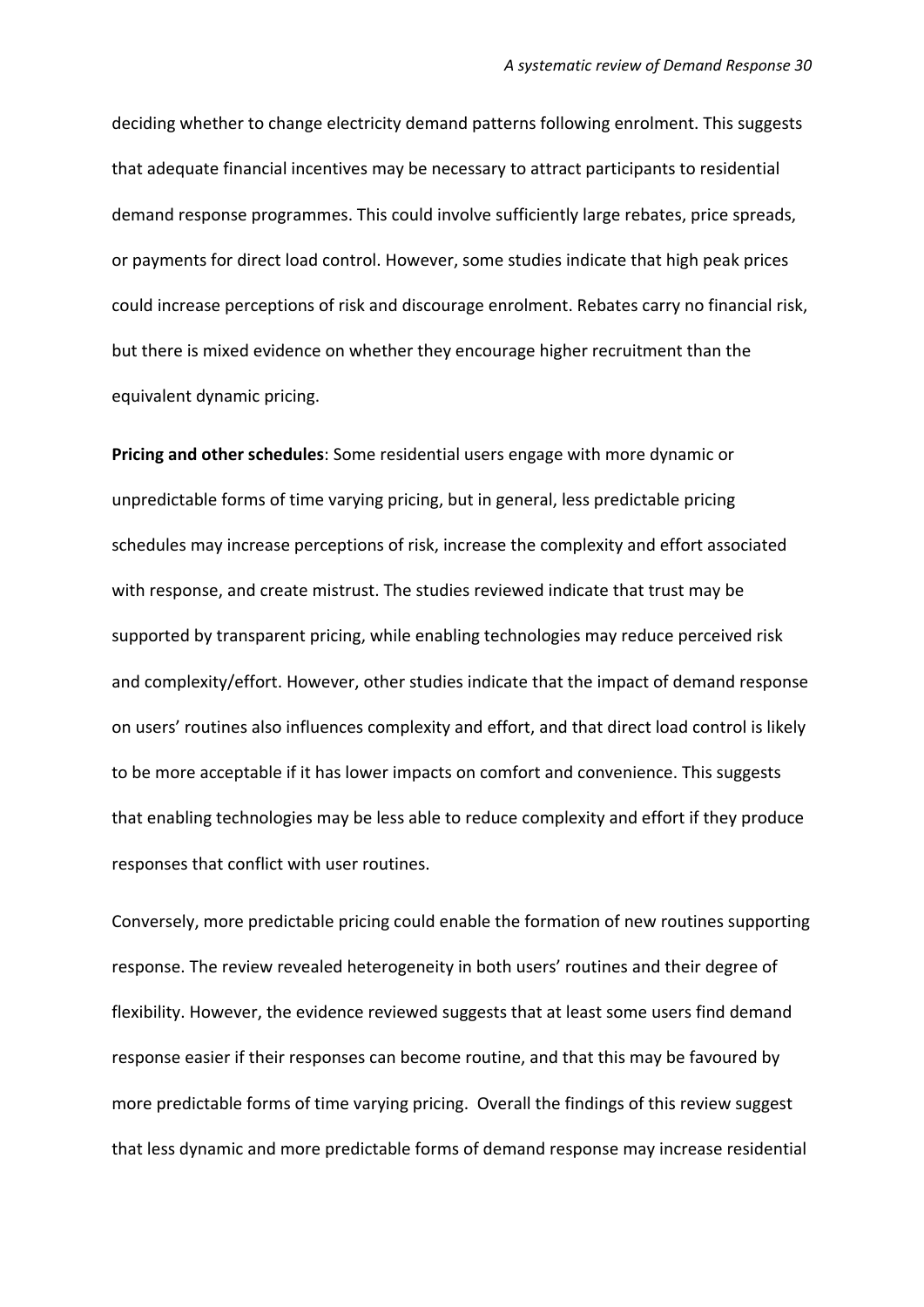user engagement. The literature indicates that an exception may be cases where demand response is automated and involves changes to demand, such as short duration curtailment of heating, that do not impact on user routines and activities in the home.

**Enabling technologies:** Technologies such as automation or direct load control are designed to reduce the complexity and effort of demand response by facilitating demand shifting without the need for manual behaviour change. Our review found evidence that direct load control and automation can reduce perceived complexity, effort, and risk associated with residential demand response, but can also themselves introduce a series of barriers to engagement with demand response. Firstly, installing and/or using some enabling technologies can itself be complex and/or difficult for some consumers. Secondly, although enabling technologies could reduce the risk of paying more by facilitating responses to higher prices, consumers may perceive a risk of losing control because of these technologies, although automation may be seen as offering greater user control than direct load control. Finally, expectations or experiences of enabling technologies may be linked to a loss of trust. Concerns about loss of autonomy and control may reduce trust at enrolment, and technical issues and opaque scheduling of automation or direct load control may reduce trust over time.

#### *5.2 Approaches to delivering demand response*

There are clearly trade-offs in the influence of different features of demand response on user engagement. Different approaches to delivering demand response can also influence engagement, and could help to address these trade-offs.

For example, while automation and direct load control can support engagement with residential demand response, these technologies may also introduce barriers to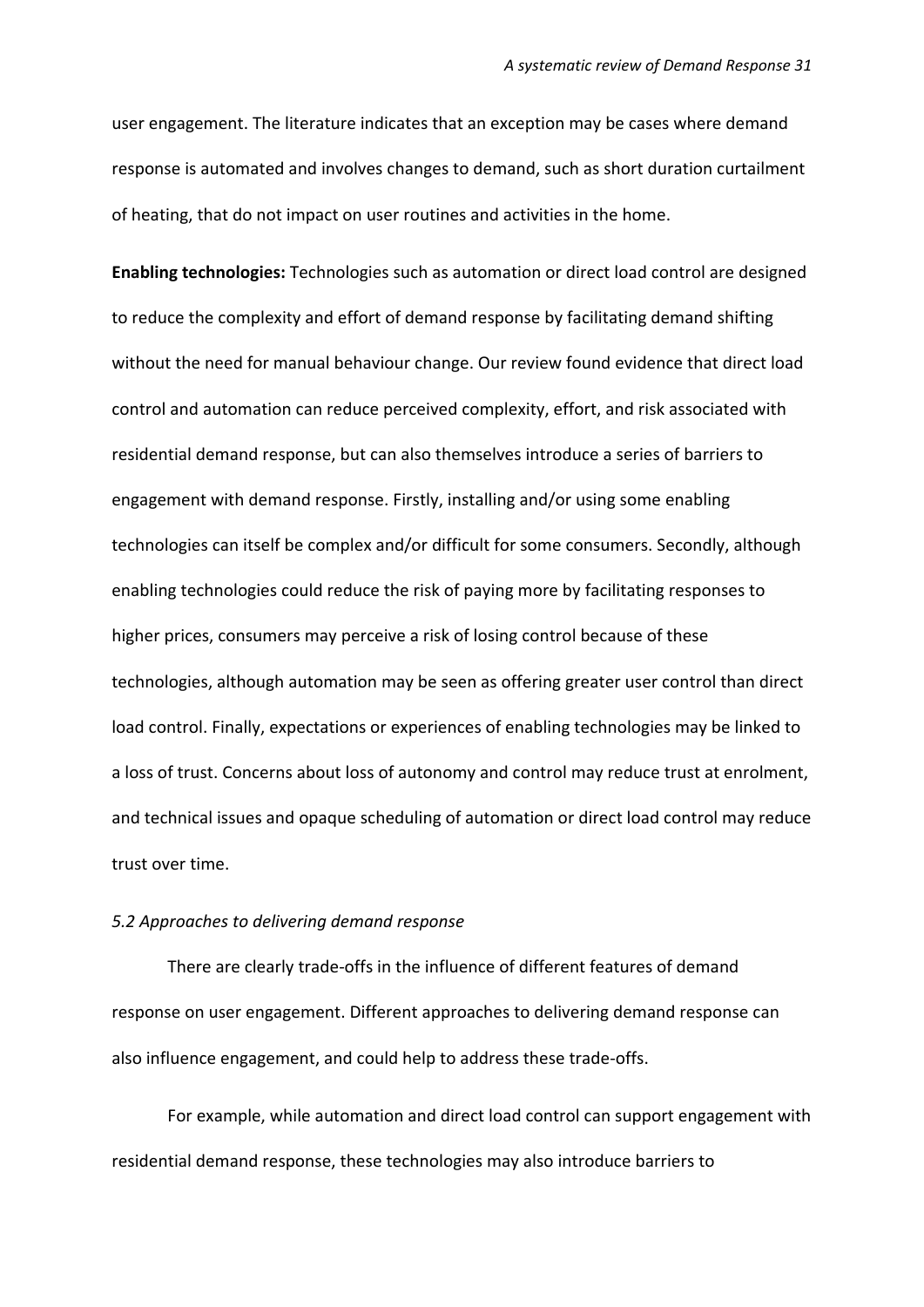engagement. The ways in which automation and direct load control are delivered can reduce these barriers. For example, the reviewed literature suggests that perceptions of risk associated with direct load control may be reduced by delivering it in a way that increases perceived control, such as limiting possible direct load control actions, notifying users about control actions and providing more options for users to shape control including the ability to override.

More generally, the review revealed trust as an important factor in residential user engagement with demand response. Trust can also be influenced by how demand response is delivered. The literature reviewed indicates that trust during recruitment could be encouraged by providing transparent information on how different parties benefit from demand response, and/or by involving trusted actors in recruitment. After enrolment, trust could be encouraged by follow up engagement including setting realistic expectations about demand response, communicating effectively when customers have questions or problems, dealing with issues before they escalate and clear communication and accountability about issues that do arise.

Understanding variation in user engagement with demand response could help to protect users by informing them of whether they are likely to benefit or lose out from participating in residential demand response. However, this review did not identify clear links between different user segments and levels of engagement, which suggests that advice to consumers may need to take the form of more general information allowing more informed decisions about their participation. In particular, socio-demographic data is not always useful in predicting the potential for demand response. Metrics such as household size and income perhaps indirectly indicate factors such as the number of appliances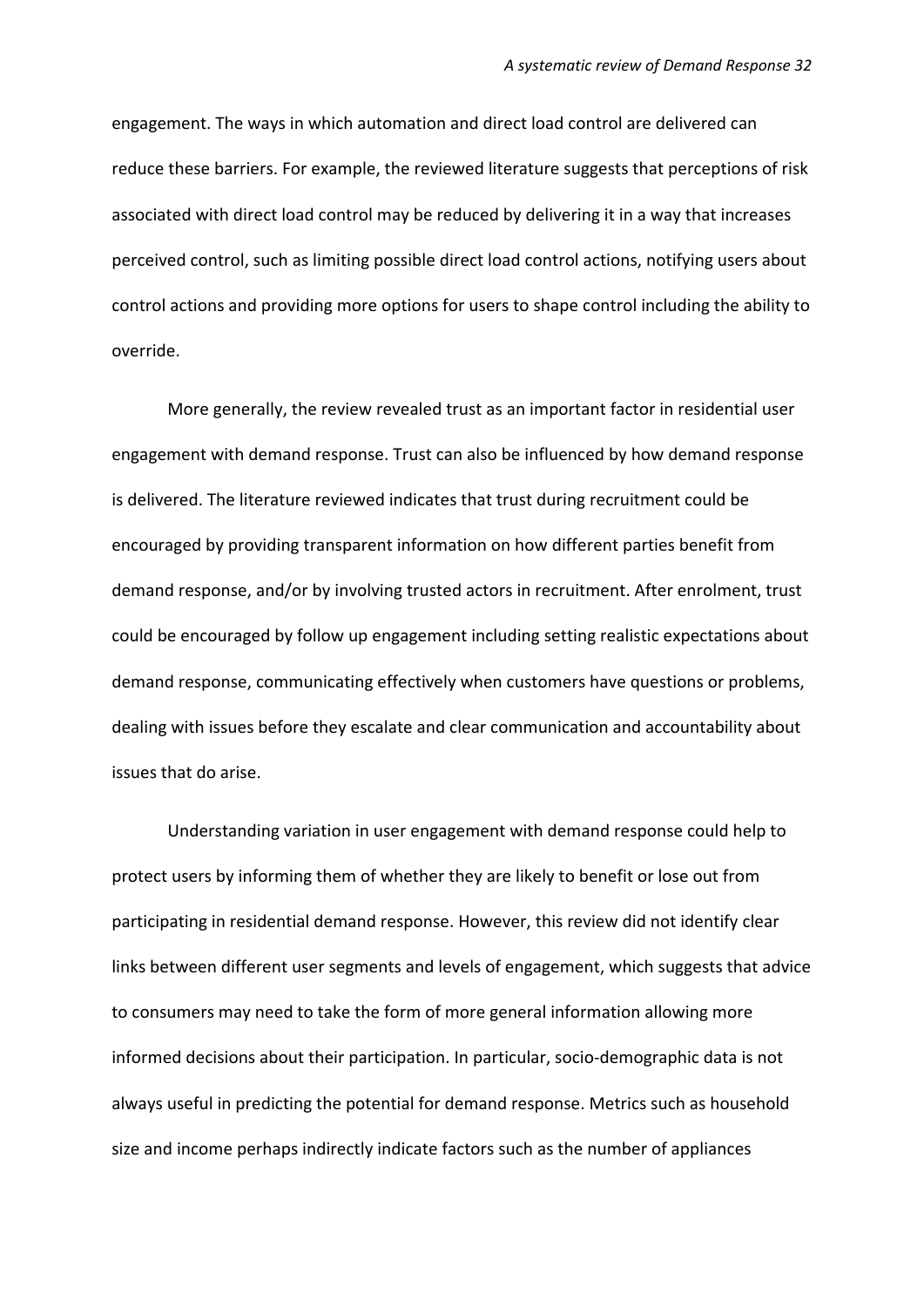owned, and it seems likely that such links and the ways in which they influence flexibility vary between different contexts. More informed participation in demand response could be supported by approaches such as calculator tools that allow users to better assess whether they might pay more or less on different forms of time varying pricing, or bill guarantees to allow users to try time varying pricing for a limited period without the risk of paying more (US DOE, 2016). The reviewed literature indicates that availability and knowledge of enabling and alternative technologies, time spent at home, and the presence of dependents appear to be better able to explain differing levels of flexibility. This suggests that it may also be possible to increase demand flexibility by providing support to use enabling technologies, or alternative ways to achieve energy services.

A number of studies reviewed indicated that experience of demand response, either personally or also through its local reputation, can have positive or negative impacts on consumer engagement. One study also suggested that users' trust can be hard to rebuild once it has been eroded. The findings of this review could contribute to guide early efforts to deploy residential demand response more widely with the aim of avoiding early negative experiences that could hinder further engagement.

#### *5.3 Suggestions for further work*

The complexity of findings in terms of details of demand response design and implementation, context, and user heterogeneity make it difficult to draw unequivocal conclusions about the impact of these individual dimensions on user engagement. Better understanding which groups of users are more likely to engage with residential demand response could have benefits including more accurate assessment of demand response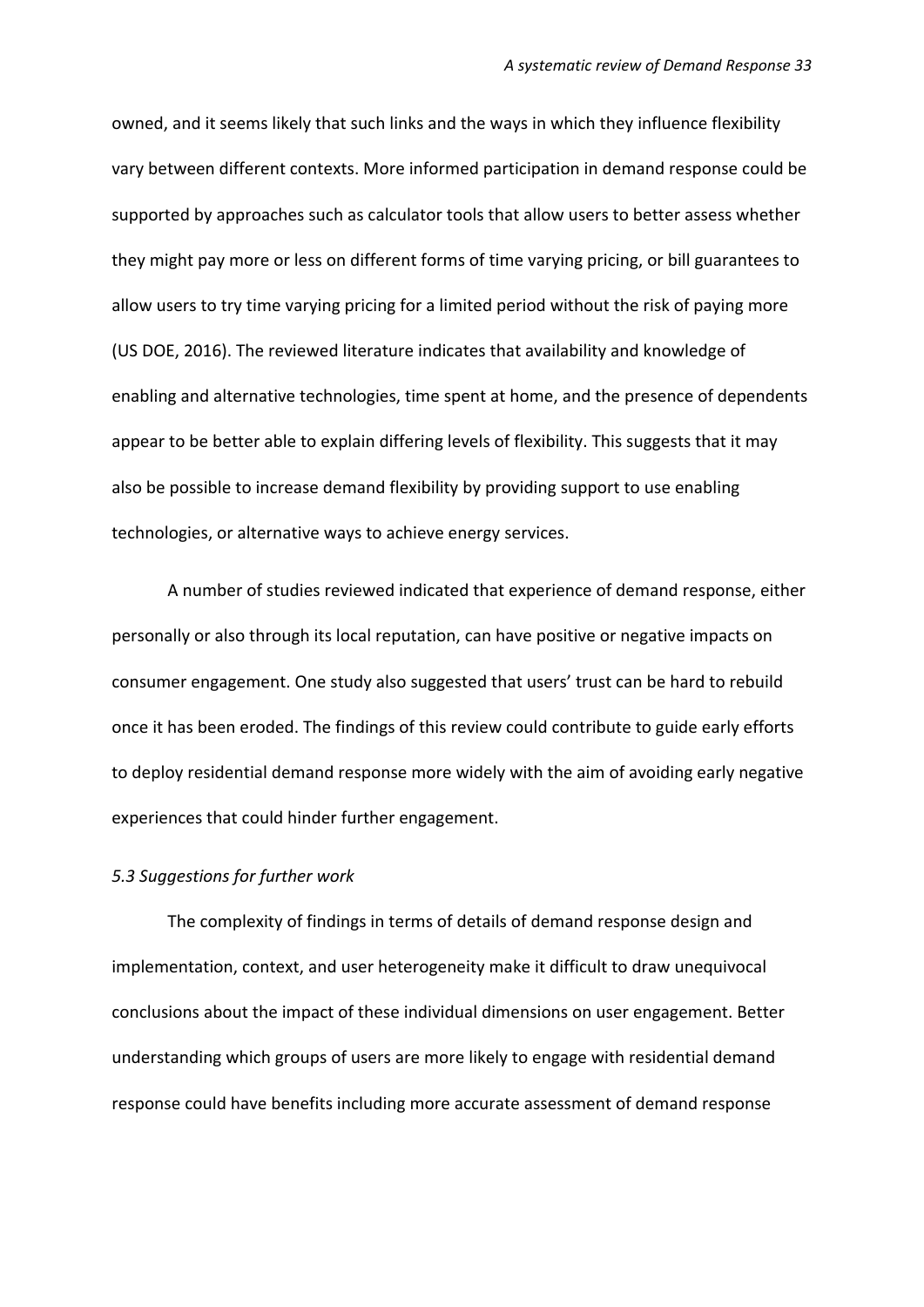potential, and protecting users by better informing them of whether they are likely to benefit from different demand response products and services.

The findings of this review indicate that user engagement with demand response can change with experience. While there are long standing examples of residential demand response, many of the studies reviewed were conducted over relatively short time frames. The timing of a study or its emphasis on certain themes may also have influenced the findings of the studies reviewed. For example, if the organisers of demand response trials or programmes recruit participants by emphasising the financial benefits on offer to them, this may contribute to consumers placing greater importance on financial rather than, for example, environmental motivations for participation. Similarly, the technology involved in demand response may also change over time. Ongoing evaluations of early efforts to increase deployment would therefore be valuable.

#### **6. Conclusions and policy implications**

Demand response is increasingly attracting policy attention as a resource that could increase the flexibility of electricity systems and support energy system decarbonisation. There is evidence that at least some residential users engage with at least some forms of demand response, but considerable variation in user engagement could impact on demand response as resource to manage electricity systems (EPRI, 2011; Carmichael *et al.*, 2014; Parrish, Gross and Heptonstall, 2019). To contribute to understanding this variation, this paper identifies factors affecting residential consumer engagement with demand response.

The paper is based on the findings of a systematic review of academic and grey literature. This review identified a final sample of 55 relevant studies, covering a range of geographic locations, evidence types (trials, programmes, surveys or focus groups) and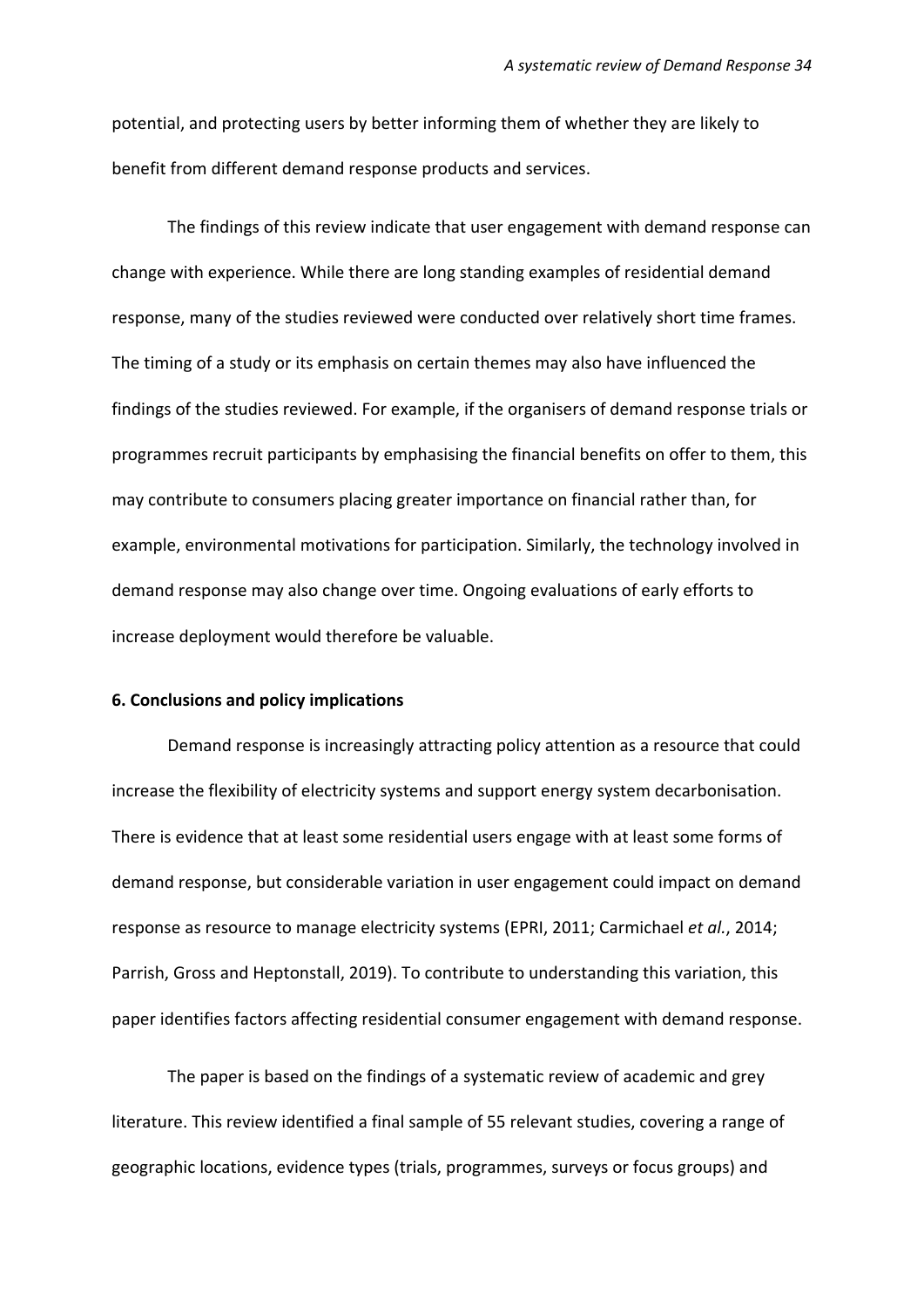forms of demand response. From this review, a number of general features that could influence residential user engagement with demand response emerged. These features, and the possible policy implications for residential demand response, are summarised in the remainder of this section.

First, our study identifies a range of factors that influence residential user engagement with demand response. These include:

- **Financial and other motivations for enrolment and response:** Financial and environmental benefits were the most commonly identified motivations for enrolment, and where these were compared, financial benefits were generally found to have the highest importance. Over time users may continue to weigh financial benefits against the effort of responding.
- **Familiarity and trust:** Users may mistrust the perceived motivations of demand response organisers, and this can be exacerbated by unfamiliarity with demand response and the ways in which it can create cost savings. However, greater familiarity with demand response could have positive or negative effects on engagement, depending on experiences and reputation in the specific context. More specifically, concerns around privacy and autonomy associated with direct load control may reduce enrolment, while technical issues and opaque dynamic pricing schedules may erode trust over time.
- **Perceived risk and perceived control:** Enrolment may be discouraged by perceived risk and encouraged by perceived control by users. Direct load control, high price levels and less predictable pricing schedules may be associated with perceptions of risk and/or reduced control. The perceived risk of dynamic pricing may be reduced by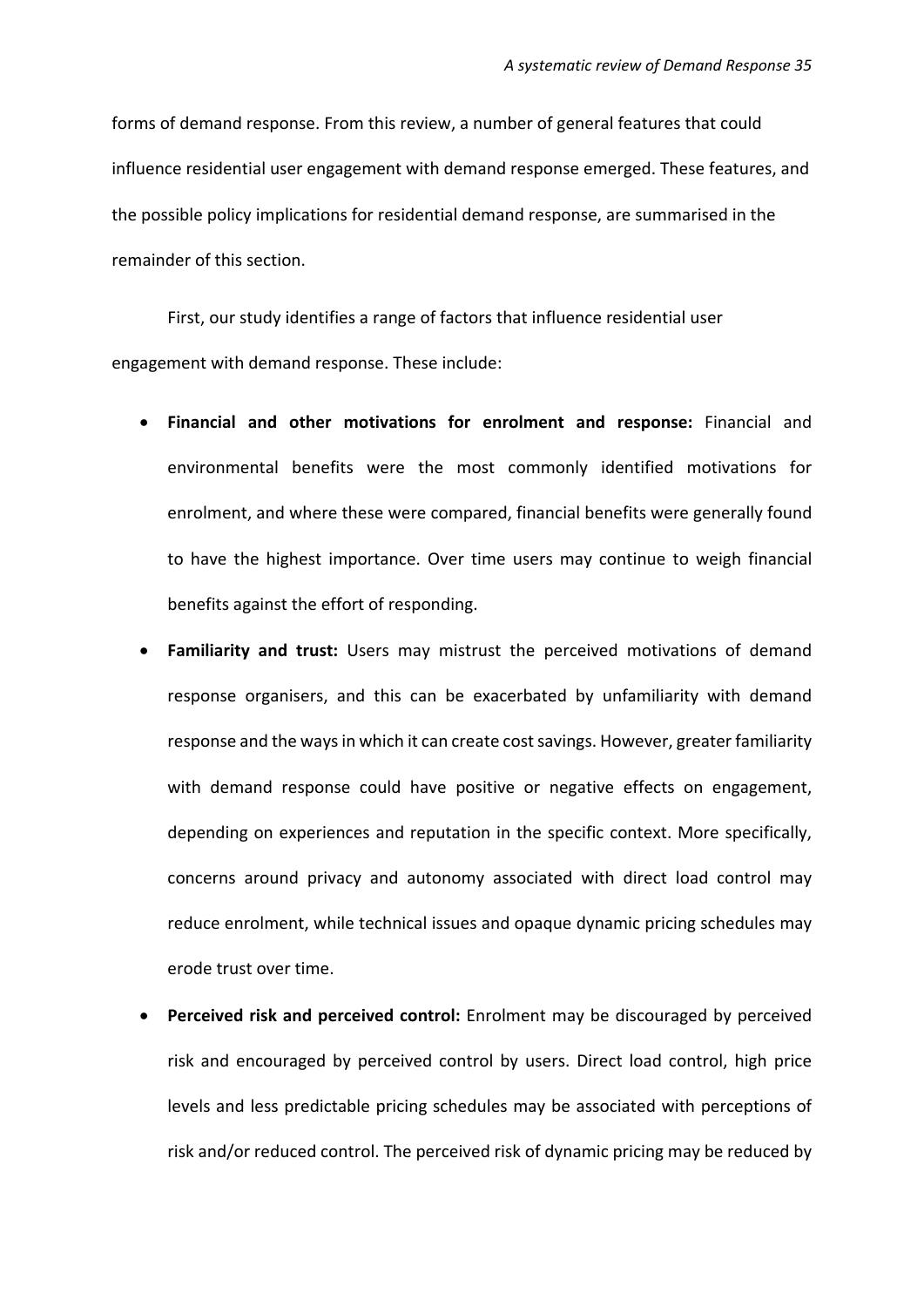some form of enabling technology, and users may see automation as allowing greater control than direct load control. Experience could decrease concerns about direct load control, but concerns may also increase if users experience technical issues. The risk of higher electricity bills may encourage response but reduce enrolment over time.

- **Complexity and effort:** Users may weigh expected complexity and effort against expected benefits from demand response when deciding whether to enrol. Responses may be limited if more dynamic pricing increases the difficulty of changing demand patterns, but different users consider different levels of complexity and effort to be acceptable. Enabling technologies in the form of automation or direct load control may reduce the complexity and effort associated with responding.
- **Interaction with user routines and activities:** Demand response could be facilitated if it is less disruptive to existing routines. However, different groups of users appear to be experience different levels of disruption or be more or less willing or able to change their routines in order to respond.
- **User characteristics:** Evidence on the usefulness of socio-demographic data such as income and household size to predict flexibility is mixed. Potentially more flexible users may include those spending more time at home; households without dependents; and users with knowledge of and access to enabling technologies and/or alternative ways to obtain energy services.

The complexity of findings in terms of details of demand response design and implementation, context, and user heterogeneity make it difficult to draw unequivocal conclusions about these individual dimensions. Nonetheless, the findings of this review indicate how different features and approaches may influence engagement with residential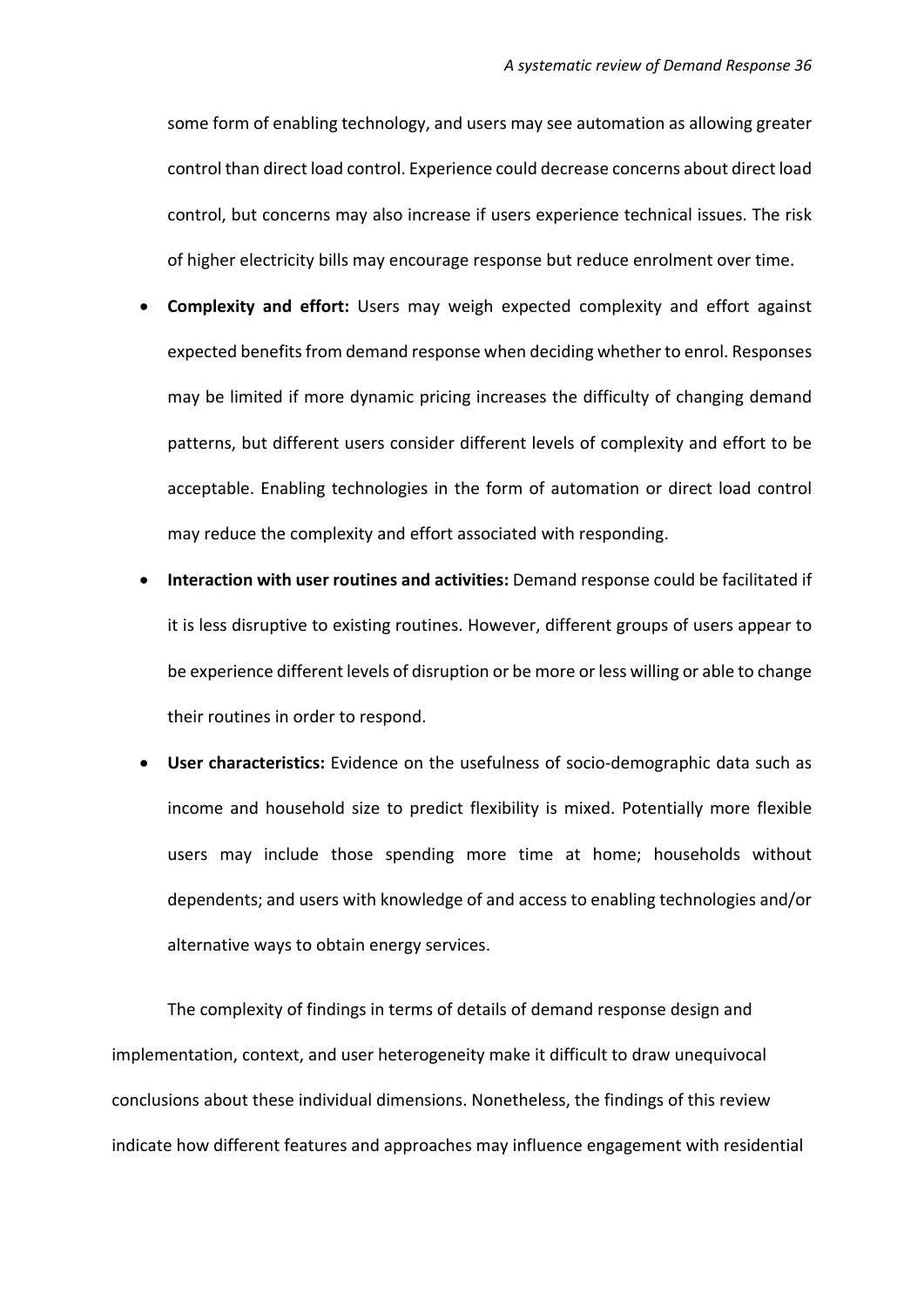demand response, and could contribute to guide early efforts to deploy residential demand response more widely.

Policies to encourage user engagement with residential demand response could be informed by relating factors that influence user engagement to the characteristics of different demand response products and services and approaches to deliver these. There are a wide variety of residential demand response products and services, but in general they vary according to three dimensions. Firstly, *financial incentives* may involve time varying pricing, rebates, or a payment for accepting direct load control, and the spread between high and low pricing may also vary. Secondly, pricing or other schedules may vary in terms of their *predictability.* Thirdly, *enabling technologies* such as automation or direct load control may or may not be involved. Table 4 summarises how these generic features interact with the factors influencing residential consumer engagement with demand response identified by this review. Overall, our findings suggest that sufficiently high financial incentives and more predictable forms of demand response would tend to support residential user engagement. Enabling technologies may also support engagement if they are implemented in ways that do not reduce trust and perceived control.

| <b>User</b>   | <b>Complexity</b> | <b>Perceived risk</b> | <b>Familiarity</b> | <b>Motivations</b> |  |
|---------------|-------------------|-----------------------|--------------------|--------------------|--|
| routines and  | and effort        | and control           | and trust          |                    |  |
| characteristi |                   |                       |                    |                    |  |
| <b>CS</b>     |                   |                       |                    |                    |  |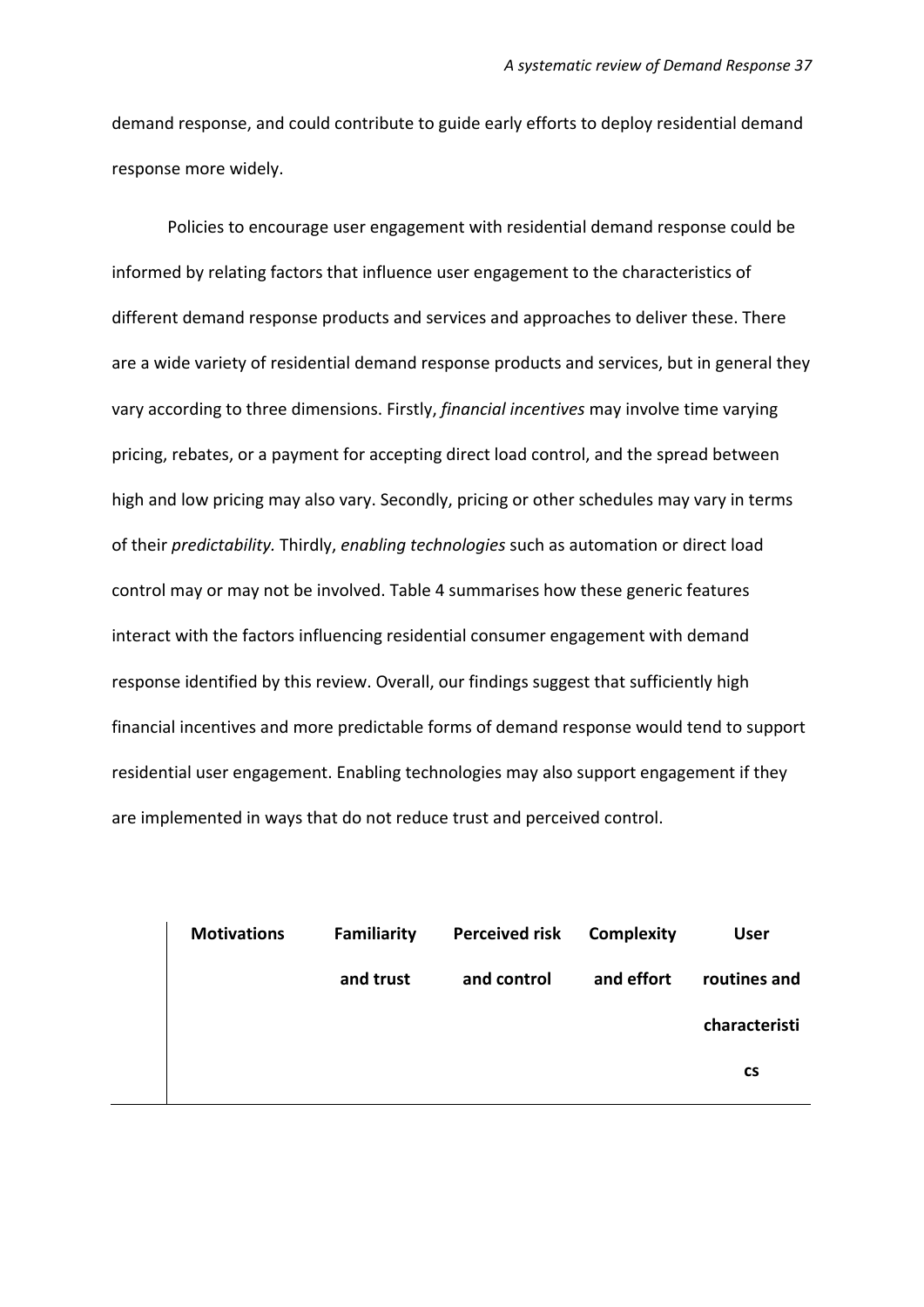|                      | Financial        | High peak                                                |               |
|----------------------|------------------|----------------------------------------------------------|---------------|
|                      | incentives may   | prices could                                             |               |
|                      | need to be large | increase                                                 |               |
|                      | enough to        | perceptions of                                           |               |
|                      | attract          | risk, but there                                          |               |
| Financial incentives | participants     | is mixed                                                 |               |
|                      |                  | evidence on                                              |               |
|                      |                  | whether (risk-                                           |               |
|                      |                  | free) rebates                                            |               |
|                      |                  | increase                                                 |               |
|                      |                  | enrolment                                                |               |
|                      |                  | Some residential users engage with more                  | More          |
|                      |                  | dynamic or unpredictable forms of time varying           | predictable   |
|                      |                  | pricing, but in general, less predictable pricing        | pricing could |
|                      |                  | schedules may increase perceptions of risk,              | enable the    |
| Predictability       |                  | increase the complexity and effort associated            | formation of  |
|                      |                  | with response, and create mistrust.                      | new routines  |
|                      |                  |                                                          | that support  |
|                      |                  |                                                          | response.     |
|                      |                  | Technical<br>Enabling technologies may reduce perceived  |               |
| Enabling             |                  | risk and complexity/effort, but less so if<br>issues, or |               |
|                      |                  | responses conflict with user routines.<br>opaque         |               |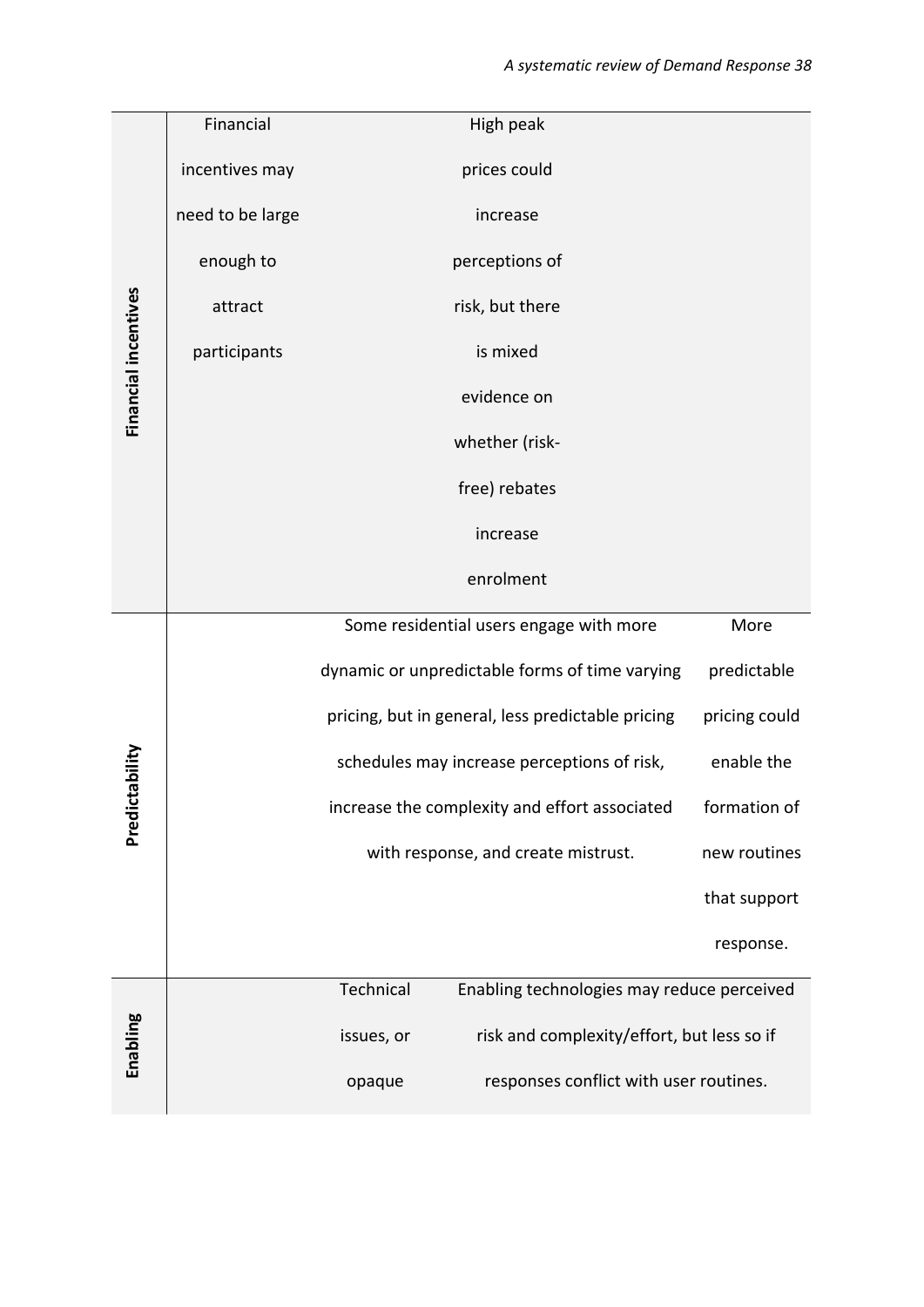| scheduling of | Perceived       |  |
|---------------|-----------------|--|
| automation or | control may     |  |
| direct load   | be increased    |  |
| control may   | by:             |  |
| reduce trust  | automation      |  |
| over time.    | rather than     |  |
|               | direct load     |  |
|               | control;        |  |
|               | limiting or     |  |
|               | allowing users  |  |
|               | to alter direct |  |
|               | load control    |  |
|               |                 |  |

# **Table 4: How factors influencing residential user engagement relate to generic features of demand response** (Authors' own)

In addition to these generic features, the ways in which demand response is delivered can also influence consumer engagement. Our research suggests that trust could be encouraged by providing transparent information on how different parties benefit from demand response, involving trusted actors in recruitment, and setting realistic expectations. Communicating effectively when customers have questions or problems, dealing with issues before they escalate, and clear communication and accountability about issues that do arise can help to maintain trust. If direct load control is implemented, users may perceive greater control if they are notified of which control actions take place. It may be possible to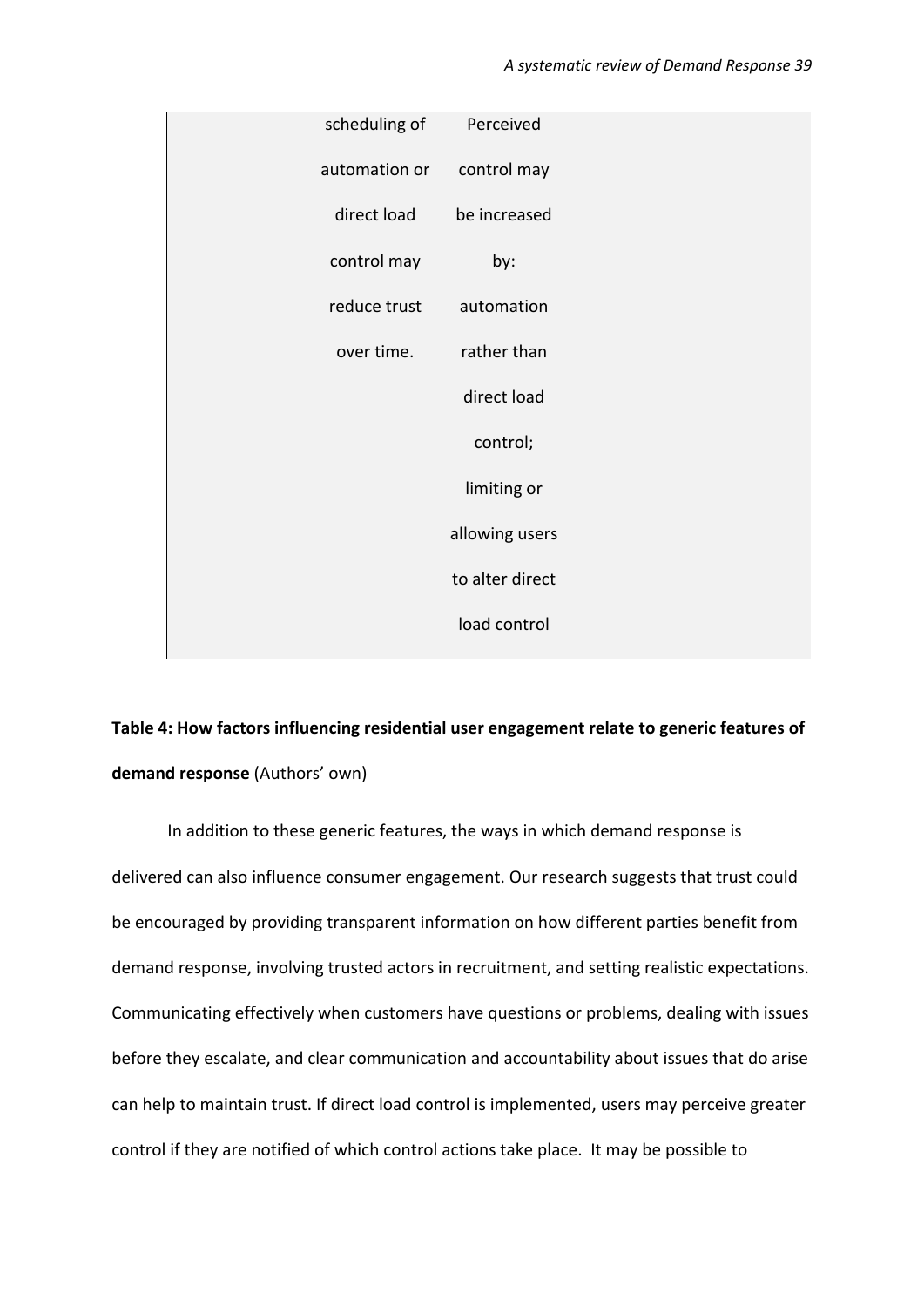increase demand flexibility by providing support to use enabling technologies, or alternative ways to achieve energy services. Finally, although we did not identify clear findings on which consumer segments could benefit from demand response, general information, bill calculator tools or bill guarantees could help to inform and protect consumers.

Ultimately, the evidence suggests residential user engagement with demand response is complex. Financial motivations appear to be important in enrolment, but user engagement is also influenced by factors including familiarity and trust, perceived risk and perceived control, and complexity and effort. These can relate to characteristics of demand response products and services such as direct load control, other automation technologies, and more or less predictable pricing schedules. Furthermore, while demand response may be facilitated if it is less disruptive to existing routines, different users experience demand response differently, and user engagement can also depend on the details of how demand response is delivered. Further research could offer greater insight into this complexity but the findings of this review offer guidance to maximise potential and avoid risks associated with residential demand response's initial deployment.

#### *Acknowledgements*

The original evidence gathering work was funded by the UK Government Department for Business, Energy and Industrial Strategy (BEIS) as part of a project to improve the evidence base on realising the potential of demand side response. Bryony Parrish would also like to acknowledge doctoral funding from the UK Economic and Social Research Council (ESRC).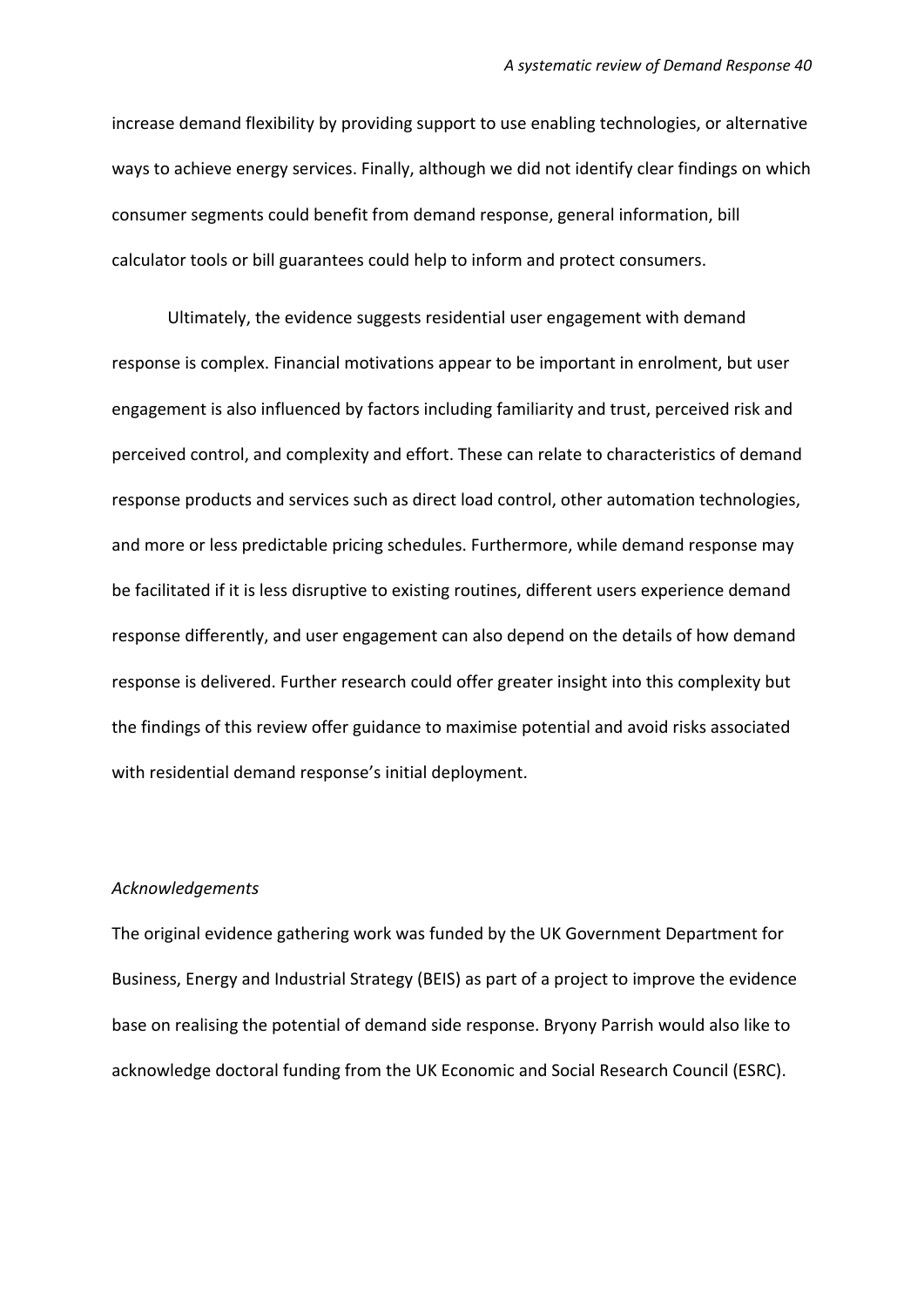#### **References**

AECOM (2011) *Energy Demand Research Project: Final Analysis*. Hertfordshire: AECOM for Ofgem.

Allcott, H. (2011) 'Rethinking real-time electricity pricing', *Special section: Sustainable Resource Use and Economic Dynamics*, 33(4), pp. 820–842. doi: http://dx.doi.org/10.1016/j.reseneeco.2011.06.003.

Aurora (2018) *Power sector modelling: System cost impact of renewables. Report for the National Infrastructure Commission*. Oxford: Aurora Energy Research Limited.

Bartusch, C. *et al.* (2011) 'Introducing a demand-based electricity distribution tariff in the residential sector: Demand response and customer perception', *Energy Policy*, 39(9), pp. 5008–5025. doi: http://dx.doi.org/10.1016/j.enpol.2011.06.013.

BEIS (2017) *Realising the Potential of Demand Side Response to 2025 - A focus on Small Energy Users Rapid Evidence Assessment report*. London: The Department for Business, Energy and Industrial Strategy.

Belmans, R. *et al.* (2014) *Linear - the report*. Genk: The Linear Consortium.

Bird, J. (2015) *Developing the smarter grid: The role of domestic and small and medium enterprise customers*. Newcastle-upon-Tyne.

Bradley, P., Coke, A. and Leach, M. (2016) 'Financial incentive approaches for reducing peak electricity demand, experience from pilot trials with a UK energy provider', *Energy Policy*, 98, pp. 108–120. doi: 10.1016/j.enpol.2016.07.022.

Buchanan, K. *et al.* (2016) 'The British public's perception of the UK smart metering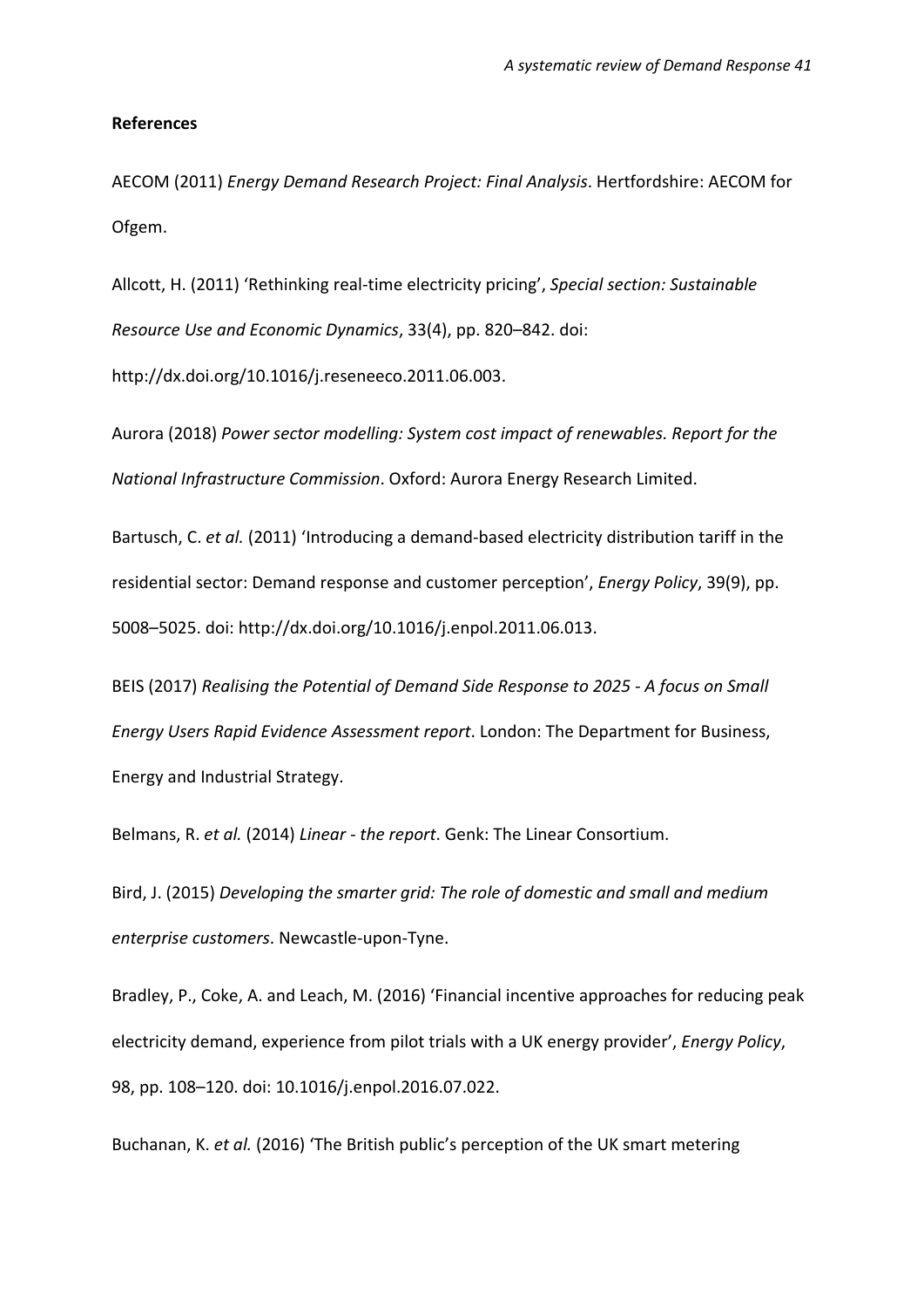initiative: Threats and opportunities', *Energy Policy*, 91, pp. 87–97. doi: 10.1016/j.enpol.2016.01.003.

Buryk, S. *et al.* (2015) 'Investigating preferences for dynamic electricity tariffs: The effect of environmental and system benefit disclosure', *Energy Policy*, 80, pp. 190–195. doi:

10.1016/j.enpol.2015.01.030.

Cappers, P. *et al.* (2012) 'An assessment of the role mass market demand response could play in contributing to the management of variable generation integration issues', *Energy Policy*, 48(0), pp. 420–429. doi: http://dx.doi.org/10.1016/j.enpol.2012.05.040.

Carmichael, R. *et al.* (2014) *Residential consumer attitudes to time-varying pricing*. London: Imperial College London.

Chassin, D. P. and Kiesling, L. (2008) 'Decentralized Coordination through Digital Technology, Dynamic Pricing, and Customer-Driven Control: The GridWise Testbed Demonstration Project', *The Electricity Journal*, 21(8), pp. 51–59. doi:

http://dx.doi.org/10.1016/j.tej.2008.09.002.

COWI (2016) *Impact Assessment Study on Downstream flexibility, price flexibility, demand response and smart metering*. Brussels: EUROPEAN COMMISSION DG ENERGY.

Dütschke, E. and Paetz, A.-G. (2013) 'Dynamic electricity pricing—Which programs do consumers prefer?', *Energy Policy*, 59(0), pp. 226–234. doi:

http://dx.doi.org/10.1016/j.enpol.2013.03.025.

EA Technology and Southern Electric Power Distribution (2016) *My Electric Avenue (I2EV) Project Close-Down Report*. EA Technology & Southern Electric Power Distribution.

EcoGrid EU (2016) 'EcoGrid EU – A Prototype for European Smart Grids Deliverable D6.7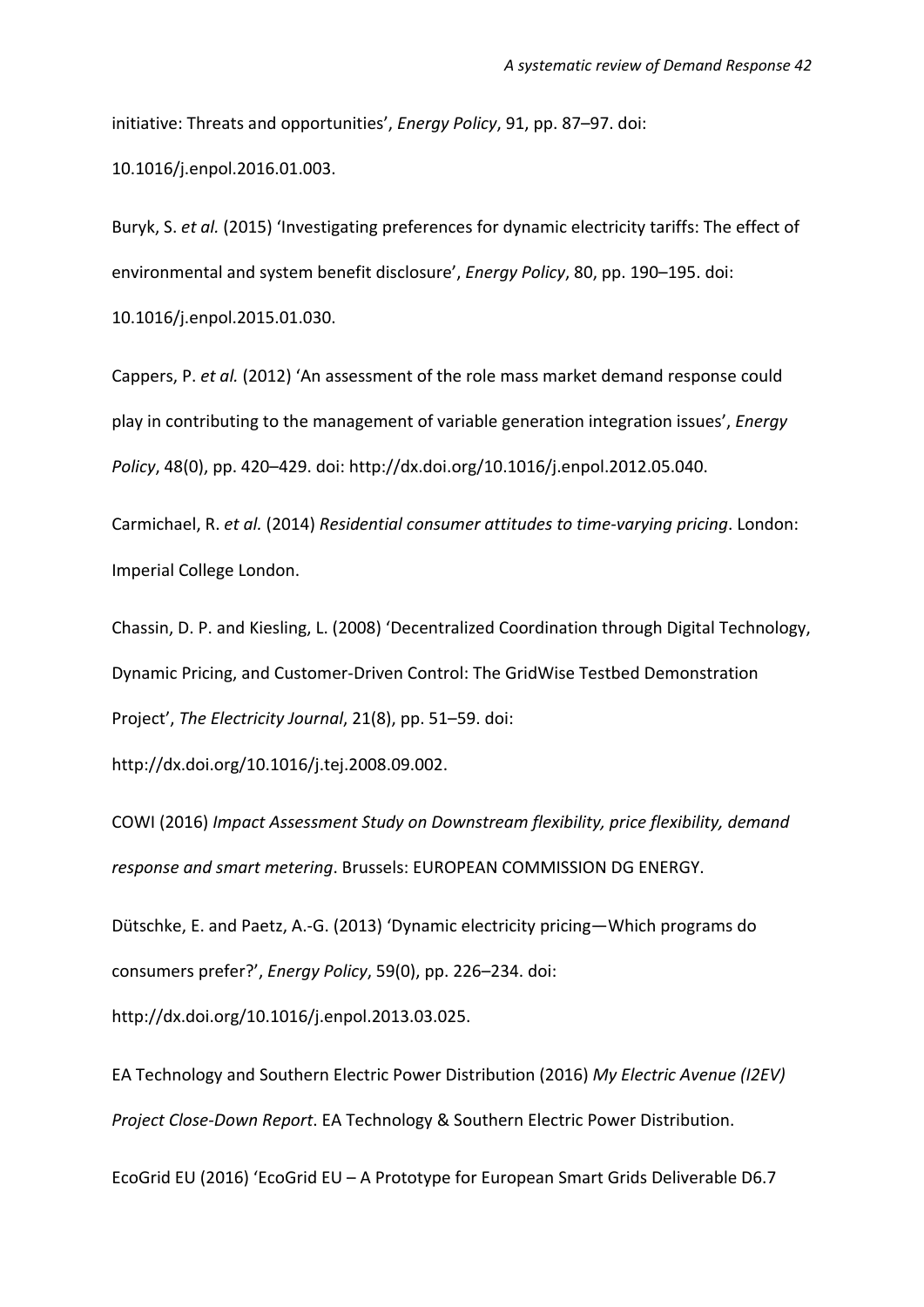Overall evaluation and conclusion'. EcoGrid EU.

EPRI (2011) *The Effect on Electricity Consumption of the Commonwealth Edison Customer Applications Program: Phase 2 Final Analysis*. Palo Alto, CA: Electric Power Research Institute.

EPRI (2012) *Understanding Electric Utility Customers - Summary Report What We Know and What We Need to Know*. Palo Alto, CA: Electric Power Research Institute. Available at: http://www.epri.com/abstracts/Pages/ProductAbstract.aspx?ProductId=000000000001025 856.

Farhar, B. C. *et al.* (2016) 'A field study of human factors and vehicle performance associated with PHEV adaptation', *Energy Policy*, 93, pp. 265–277. doi: 10.1016/j.enpol.2016.03.003.

Faruqui, A. and George, S. (2005) 'Quantifying Customer Response to Dynamic Pricing', *The Electricity Journal*, 18(4), pp. 53–63. doi: 10.1016/j.tej.2005.04.005.

Fell, M. J. *et al.* (2015) 'Public acceptability of domestic demand-side response in Great Britain: The role of automation and direct load control', *Energy Research & Social Science*, 9, pp. 72–84. doi: http://dx.doi.org/10.1016/j.erss.2015.08.023.

Friis, F. and Haunstrup Christensen, T. (2016) 'The challenge of time shifting energy demand practices: Insights from Denmark', *Energy Research & Social Science*, 19, pp. 124–133. doi: 10.1016/j.erss.2016.05.017.

Gils, H. C. (2014) 'Assessment of the theoretical demand response potential in Europe', *Energy*, 67(0), pp. 1–18. doi: http://dx.doi.org/10.1016/j.energy.2014.02.019.

Grunewald, P. and Diakonova, M. (2018) 'Flexibility, dynamism and diversity in energy supply and demand: A critical review', *Energy Research & Social Science*. Elsevier, 38, pp.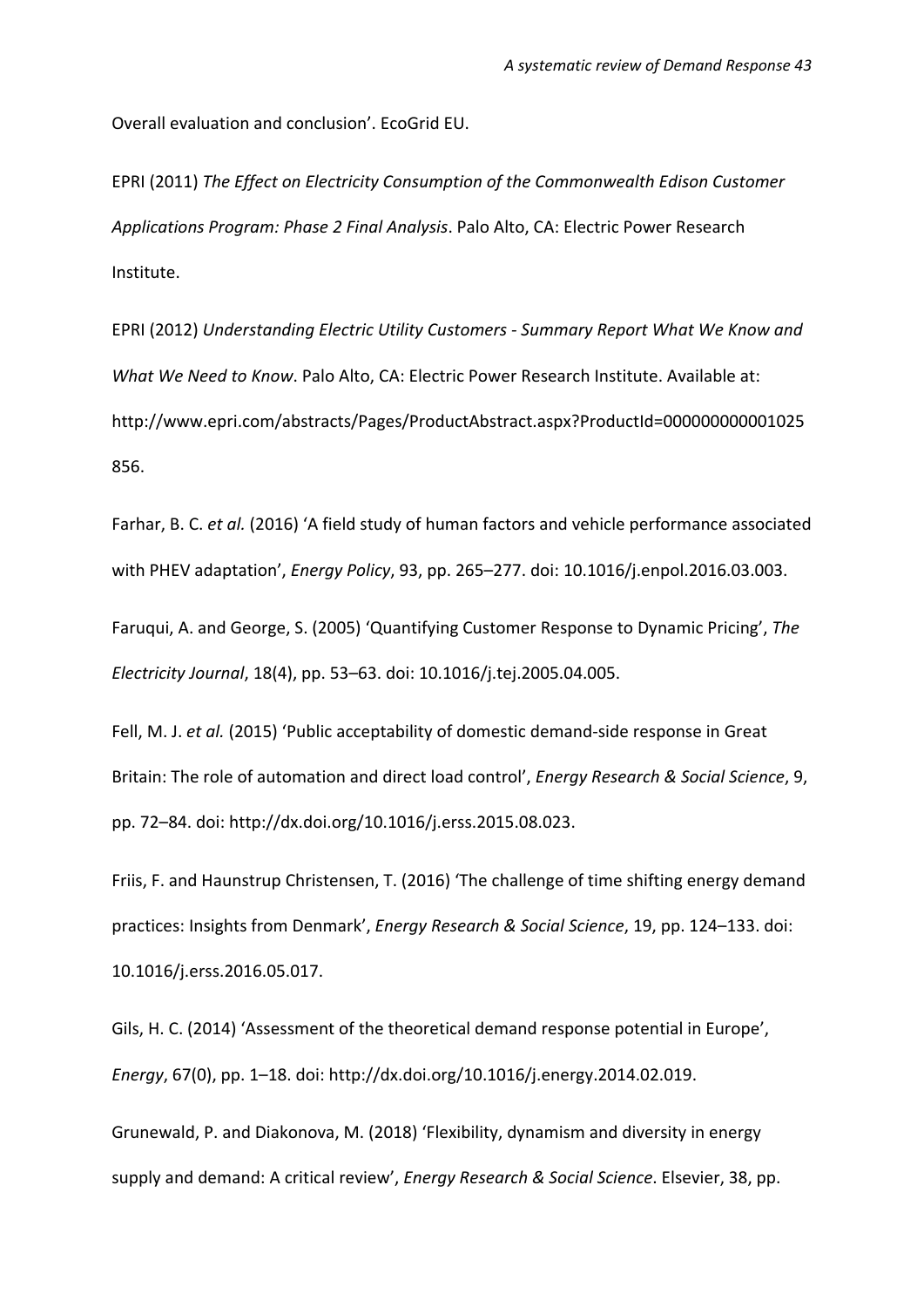58–66. doi: 10.1016/J.ERSS.2018.01.014.

Hall, N. L., Jeanneret, T. D. and Rai, A. (2016) 'Cost-reflective electricity pricing: Consumer preferences and perceptions', *Energy Policy*, 95, pp. 62–72. doi: 10.1016/j.enpol.2016.04.042.

Kobus, C. B. A. *et al.* (2015) 'A real-life assessment on the effect of smart appliances for shifting households' electricity demand', *Applied Energy*, 147, pp. 335–343. doi: http://dx.doi.org/10.1016/j.apenergy.2015.01.073.

Kroposki, B. (2017) 'Integrating high levels of variable renewable energy into electric power systems', *J. Mod. Power Syst. Clean Energy*, 5(6), pp. 831–837.

Lebosse, C. (2016) *Grid4EU DEMO6 - dD6.8-1 Assessment of the social behaviour of the residential customers after on site tests*. Grid4EU.

Lopes, M. A. R. *et al.* (2016) 'The potential of energy behaviours in a smart(er) grid: Policy implications from a Portuguese exploratory study', *Energy Policy*, 90, pp. 233–245. doi: 10.1016/j.enpol.2015.12.014.

Moreno, A. M. (2013) *NOBEL: Neighbourhood Oriented Brokerage Electricity and monitoring system Project Final Report*. Valencia: Etra Investigación y Desarrollo, S.A.

Müller, T. and Möst, D. (2018) 'Demand Response Potential: Available when Needed?', *Energy Policy*. Elsevier, 115, pp. 181–198. doi: 10.1016/J.ENPOL.2017.12.025.

National Infrastructure Commission (2016) *Smart Power*. London: National Infrastructure Commission.

OVO Energy and Imperial College London (2018) 'Blueprint for a post-carbon society: How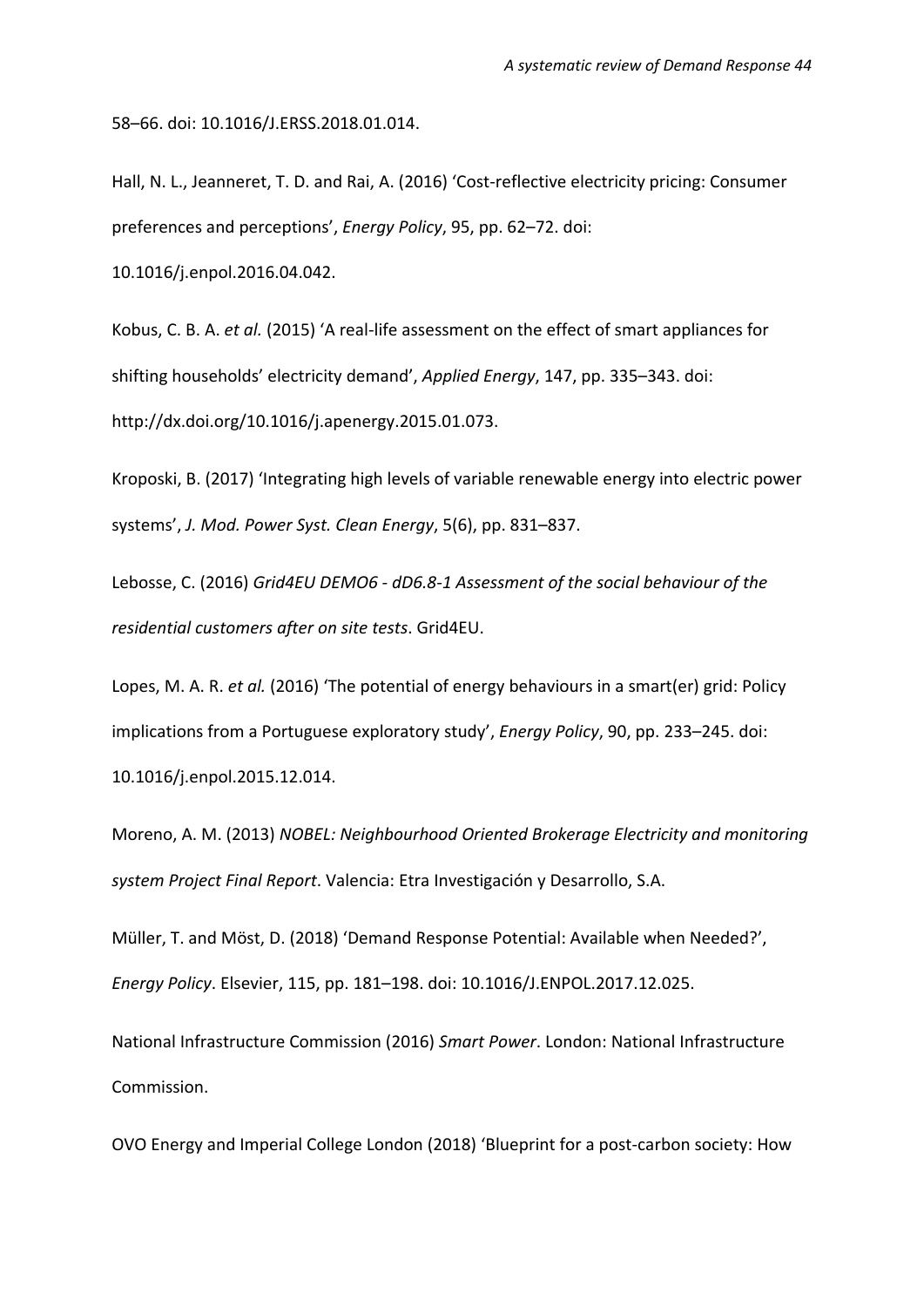residential flexibility is key to decarbonising power, heat and transport'. London: OVO Energy.

Parrish, B., Gross, R. and Heptonstall, P. (2019) 'On demand: Can demand response live up to expectations in managing electricity systems?', *Energy Research & Social Science*.

Elsevier, 51, pp. 107–118. doi: 10.1016/J.ERSS.2018.11.018.

Pudjianto, D. *et al.* (2013) 'Smart control for minimizing distribution network reinforcement cost due to electrification', *Energy Policy*, 52(0), pp. 76–84. doi: http://dx.doi.org/10.1016/j.enpol.2012.05.021.

Shipman, R., Gillott, M. and Naghiyev, E. (2013) 'SWITCH: Case Studies in the Demand Side Management of Washing Appliances', *Energy Procedia*, 42, pp. 153–162. doi:

10.1016/j.egypro.2013.11.015.

Smith, A. M. and Brown, M. (2015) 'Demand response: A carbon-neutral resource?', *Energy*, 85, pp. 10–22.

Sorrell, S. (2007) 'Improving the evidence base for energy policy: The role of systematic reviews', *Energy Policy*. Elsevier, 35(3), pp. 1858–1871. doi: 10.1016/J.ENPOL.2006.06.008. Spiers, J., Gross, R. and Heptonstall, P. (2015) *Developing a rapid evidence assessment (REA) methodology A UKERC TPA technical document*. London: UK Energy Research Centre (UKERC).

Srivastava, A., Van Passel, S. and Laes, E. (2018) 'Assessing the success of electricity demand response programs: A meta-analysis', *Energy Research & Social Science*. Elsevier, 40, pp. 110–117. doi: 10.1016/J.ERSS.2017.12.005.

Steel, C. (2014) *Take a walk on the demand-side: Making electricity demand side response*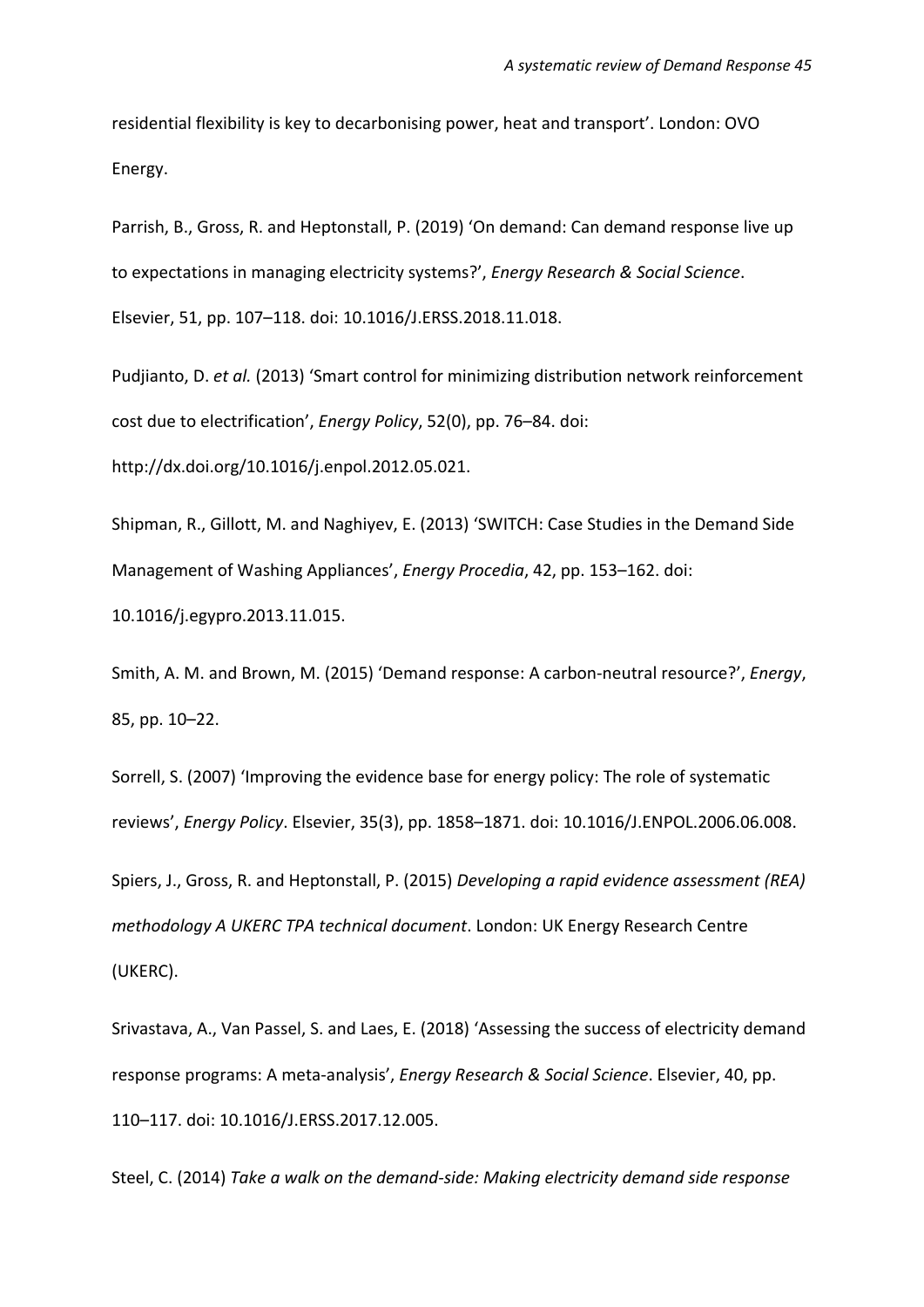*work for domestic and small business consumers*. London: Citizens Advice Bureau.

Strbac, G. (2008) 'Demand side management: Benefits and challenges', *Energy Policy*, 36(12), pp. 4419–4426. doi: http://dx.doi.org/10.1016/j.enpol.2008.09.030.

Strengers, Y. (2010) 'Air-conditioning Australian households: The impact of dynamic peak pricing', *Energy Policy*, 38(11), pp. 7312–7322. doi:

http://dx.doi.org/10.1016/j.enpol.2010.08.006.

Strengers, Y. and Maller, C. (2014) *Social Practices, Intervention and Sustainability: Beyond behaviour change*.

Swinson, V., Hamer, J. and Humphries, S. (2015) 'Taking demand management into the future: Managing flexible loads on the electricity network using smart appliances and controlled loads', *Economic Analysis and Policy*, 48, pp. 192–203. doi: 10.1016/j.eap.2015.11.002.

Thorsnes, P., Williams, J. and Lawson, R. (2012) 'Consumer responses to time varying prices for electricity', *Special Section: Fuel Poverty Comes of Age: Commemorating 21 Years of Research and Policy*, 49(0), pp. 552–561. doi:

http://dx.doi.org/10.1016/j.enpol.2012.06.062.

Torriti, J. (2013) 'The significance of occupancy steadiness in residential consumer response to Time-of-Use pricing: Evidence from a stochastic adjustment model', *Utilities Policy*, 27(0), pp. 49–56. doi: http://dx.doi.org/10.1016/j.jup.2013.09.005.

Torstensson, D. and Wallin, F. (2014) 'Exploring the Perception for Demand Response among Residential Consumers', *Energy Procedia*, 61, pp. 2797–2800. doi:

10.1016/j.egypro.2014.12.318.